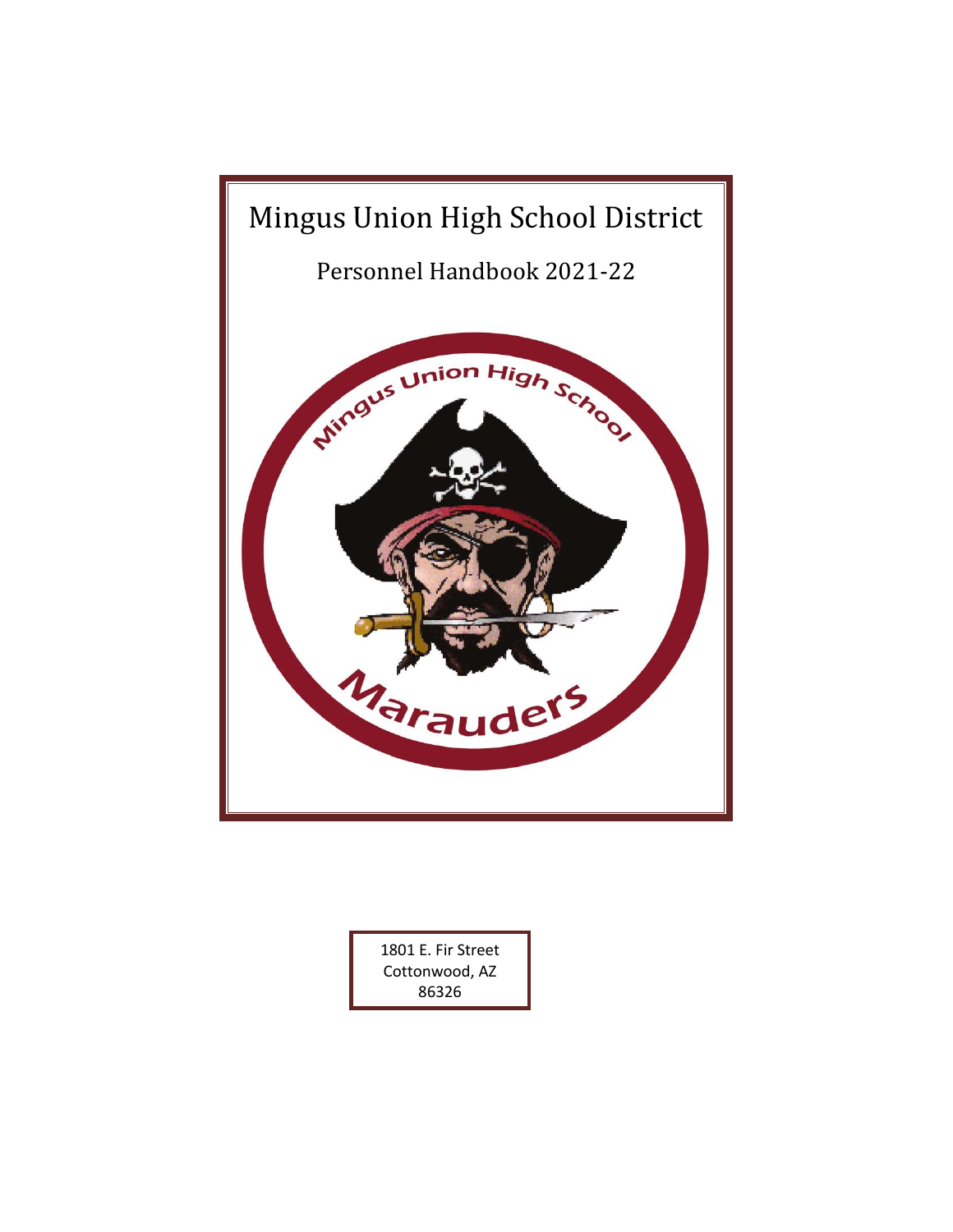# Mingus Union High School District

# **Table of Contents**

| Pages     | <b>Contents</b>                                             |  |  |
|-----------|-------------------------------------------------------------|--|--|
| $2 - 3$   | Introduction, District Mission and Vision, Staff<br>members |  |  |
| $4 - 7$   | <b>Employment Policies</b>                                  |  |  |
| $7 - 20$  | <b>Compensation and Benefits</b>                            |  |  |
| $21 - 25$ | <b>Employee Conduct and Welfare</b>                         |  |  |
| $26 - 37$ | <b>Employee Relations and Communications</b>                |  |  |
| $37 - 39$ | <b>Title IX Sexual Harassment</b>                           |  |  |
| $40 - 41$ | <b>COVID-19 Resources and Considerations</b>                |  |  |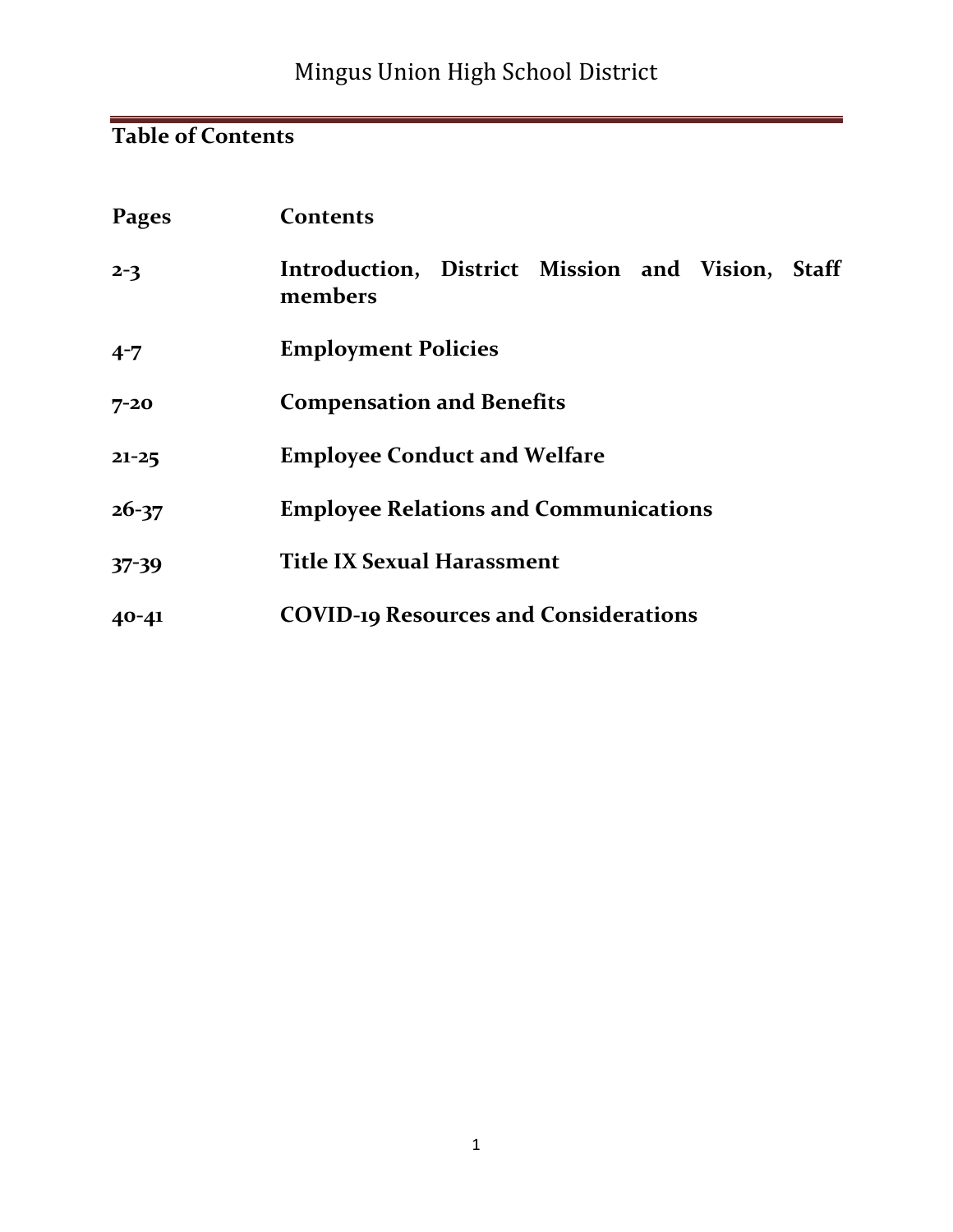## **Introduction**

The purpose of this handbook is to provide information that will help answer questions and pave the way for a successful year. Not all district policies and procedures are included.

This handbook is neither a contract nor a substitute for the official district policy manual. Nor is it intended to alter the at-will status of non-contract employees in any way. Rather, it is a guide to and a brief explanation of district policies and procedures related to employment. These policies and procedures can change at any time; these changes shall supersede any handbook provisions that are not compatible with the change. For more information, employees may refer to the policy codes that are associated with handbook topics, confer with their supervisor, or call the District Office. Policy manuals are located on-line and at the District Office and are available for employee review during business hours.

#### **Vision and Values - Every Student Celebrated. Every Student Prepared.**

Mingus Union High School is a professional learning community which aspires to:

- Develop creative, innovative thinkers and problem-solvers;
- Practice honesty, integrity, social responsibility, accountability and respect for themselves and others;
- Develop an appreciation of diverse cultures and perspectives;
- Meet the academic and personal needs of all students; and
- Be supportive and active members of the community.

## **Expected Learning Outcomes**

Mingus Union High School educates every student to become: **Self-directed learners who:**

- Produce quality, authentic work
- Organize and manage time efficiently
- Learn and apply goal setting strategies that support educational and career goals
- Assume responsibility and ownership for their learning

#### **Critical thinkers who:**

- Exhibit in-depth knowledge across disciplines
- Synthesize multiple sources of information
- Solve problems independently and collaboratively
- Reflect on and analyze learning experience

#### **Effective communicators who:**

- Demonstrate competency in reading, writing, speaking, and active listening.
- Utilize technology to complement their knowledge
- Express ideas and information confidently and creatively
- Develop positive and contributing interpersonal skills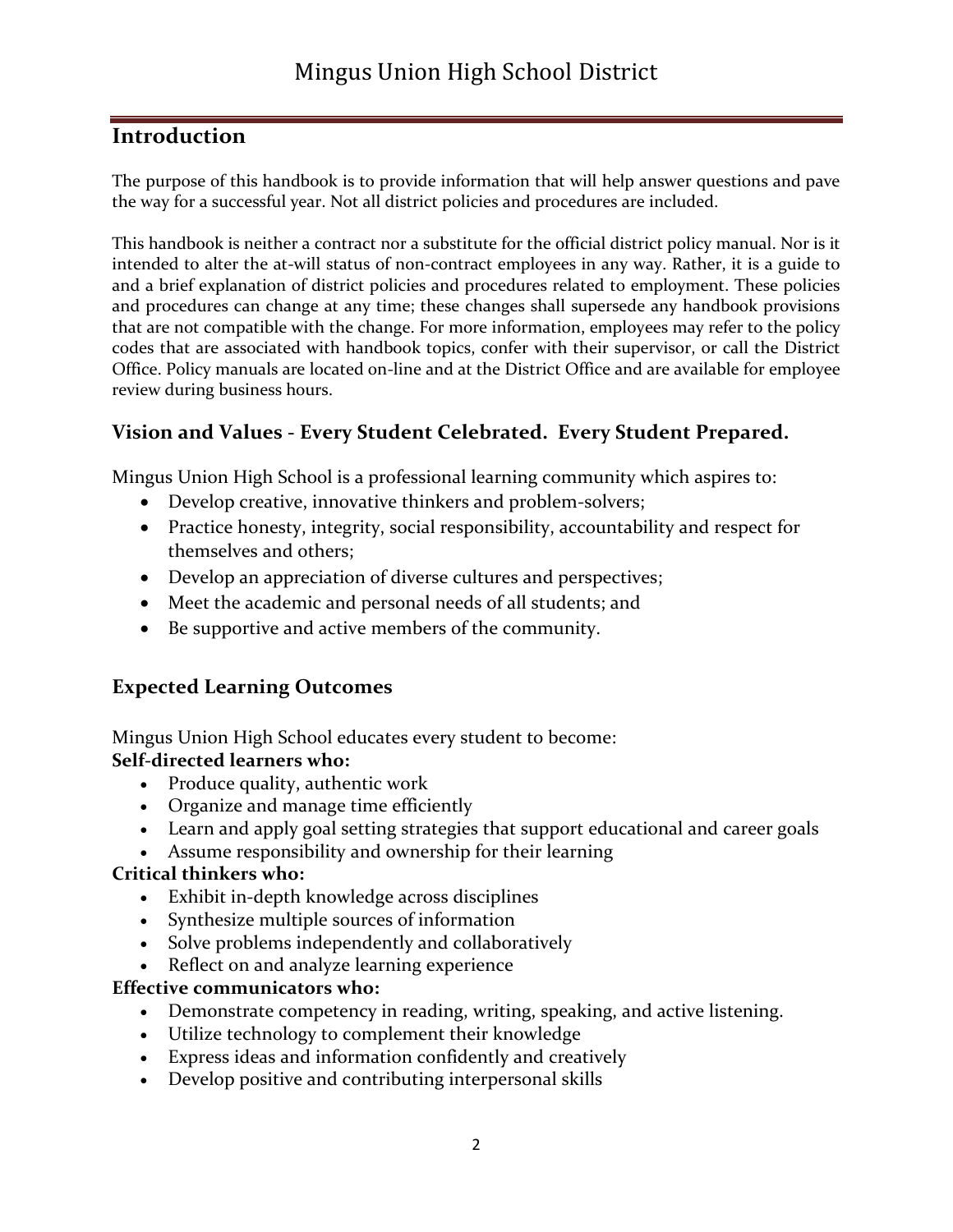#### **Responsible citizens who:**

- Demonstrate personal integrity and responsibility for decisions and actions
- Recognize and understand current local and global issues
- Develop respect for diverse cultures
- Actively contribute within their community

## **Governing Board Members**

Mrs. Lori Drake – Member Mr. Greg Roeller – Vice President Mrs. Carol Anne Teague – President Mr. Anthony Lozano – Member Mr. Stephen Currie - Member

#### **Administration**

| Superintendent                                  | Mike Westcott     |
|-------------------------------------------------|-------------------|
| <b>Business Manager</b>                         | Lynn Leonard      |
| Principal                                       | Genie Gee         |
| Assistant Principal/Student Safety & Discipline | Allen Mitchell    |
| Director of Student Support Services            | Gretchen Wesbrock |
| <b>Athletics and Activities Director</b>        | Yancey DeVore     |
| <b>CTE Director</b>                             | Ralph Fobair      |
| <b>Special Education Director</b>               | Chad Scott        |
| Teacher Support Specialist/Test Coordinator     | Shannon Anderson  |
|                                                 |                   |

#### **Support Staff**

Chelsie Barnard Bridget Hillman Christina Montiel Jennifer Argaez Heather Robertson Connie Calhoon Julie Heal Jennifer Reed Crystal Lopez Dee Belzer **Eunice Bailey** Mary Lou Lopez Lovey Warner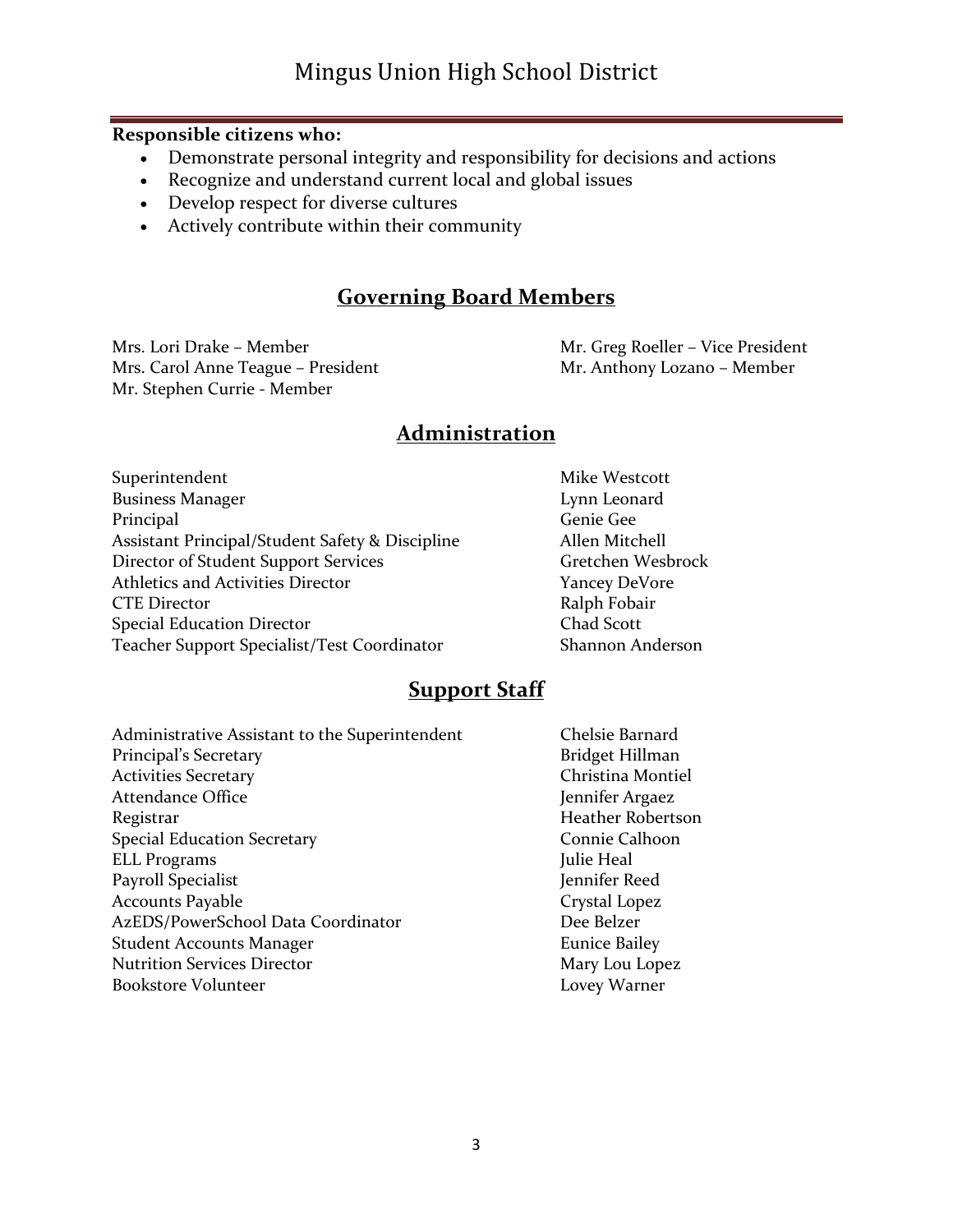# **EMPLOYMENT**

## **Equal Employment Opportunity Statement**

#### **Policies AC & GBA**

It is and shall continue to be the policy of the Mingus Union High School District that all persons are entitled to equal employment opportunity regardless of race, color, religion, sex, national origin, ancestry, socioeconomic status, marital status, age, real or perceived sexual orientation and handicaps or membership in legally constituted organizations.

Discrimination against an otherwise qualified individual with a disability or any individual by reason of race, color, religion, sex, age, national origin, and real or perceived sexual orientation, or gender identification is prohibited. Efforts will be made in recruitment and employment to ensure equal opportunity in employment for all qualified persons.

In compliance with the provisions of all-applicable State and Federal civil rights laws, every effort will be made to employ the most qualified individuals without regard to the above factors. Any employee or job applicant who has questions concerning this policy should bring it to the attention of the district's Human Resource Office.

## **Job Vacancy Announcements**

#### **Policy GCA**

All job vacancies will be posted on the Mingus Union High School Website and updated on a weekly basis by the District Office.

## **Certified Employment Status**

**Policy GCJ**

Probationary teacher means a certificated teacher who is not a continuing teacher.

Continuing teacher means:

- A certificated teacher who had been and is currently employed by the District for the major portion of three (3) consecutive school years, and;
- Who has not been designated in the lowest performance classification for the previous school year or who has not regained continuing status after being designated as a probationary teacher.

A continuing teacher becomes a probationary teacher in the school year following having been designated in the lowest performance classification and shall remain a probationary teacher until that teacher's performance classification is designated in either the two (2) highest performance classifications.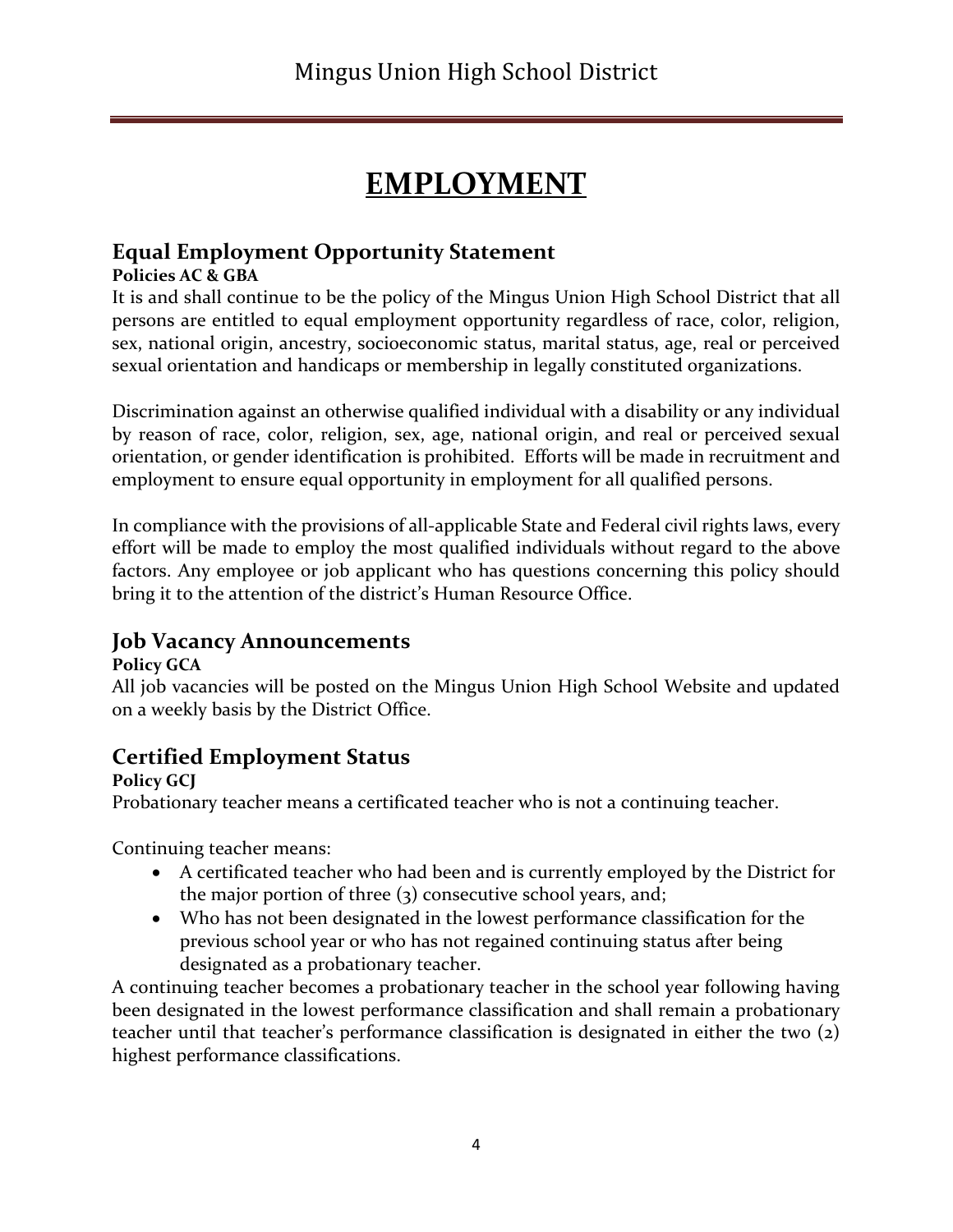Administrators are not covered under the terms of the teacher appointment and evaluation statutes and do not gain credit toward continuing status.

## **Support Staff Employment Status**

Support staff members are all employees of the District who are not required by state law or by a District policy, regulation, or job description to possess *teaching* certificates from the Arizona Department of Education for the purpose of performing their jobs, unless they are expressly designated as professional staff members in notices of employment or contracts executed by the Governing Board.

#### **Employment Status Policy GDB**

All support personnel are either term employees or at-will employees of the District. *Term employee:* A term employee is a support staff member who is employed by the District pursuant to a written contract that specifies the duration of the employment contract, which shall not exceed one (1) year. All support staff members who are not term employees are at-will employees.

*At-will employee;* an at-will employee is a support staff member who is employed by the District for no specific term and who has no right of continued employment. The employment of an at-will employee may be terminated by action of the Governing Board for any reason without advance notice. No employee or Governing Board Member shall have the authority to make any agreement or contract to the contrary or any agreement with an at-will employee for any specified period of time. No District policy or regulation of item within the District's handbook is intended to – and shall not operate to – create any property or contract rights consistent with the at-will employment status of support staff members.

## **Personnel Records and Files**

#### **Policy GBJ**

The District will maintain a complete and current official personnel file for each District employee. Employees will be advised of, and will be permitted to review and comment on, all information of a derogatory nature to be placed in their respective personnel files. The employee may prepare a written reply to such information, and such reply, if any, will be appended to the information in the file.

All documents within a personnel file are confidential, and the District may create such sub-files within a personnel file as are appropriate to ensure confidentiality and efficient use of the file. Access to personnel files will be limited to authorized District officials and employees. Individual Board members shall have access only when specifically authorized by the Board, as evidenced by action of a quorum of the Board in a legal meeting properly noticed. Employees may review their own files by making written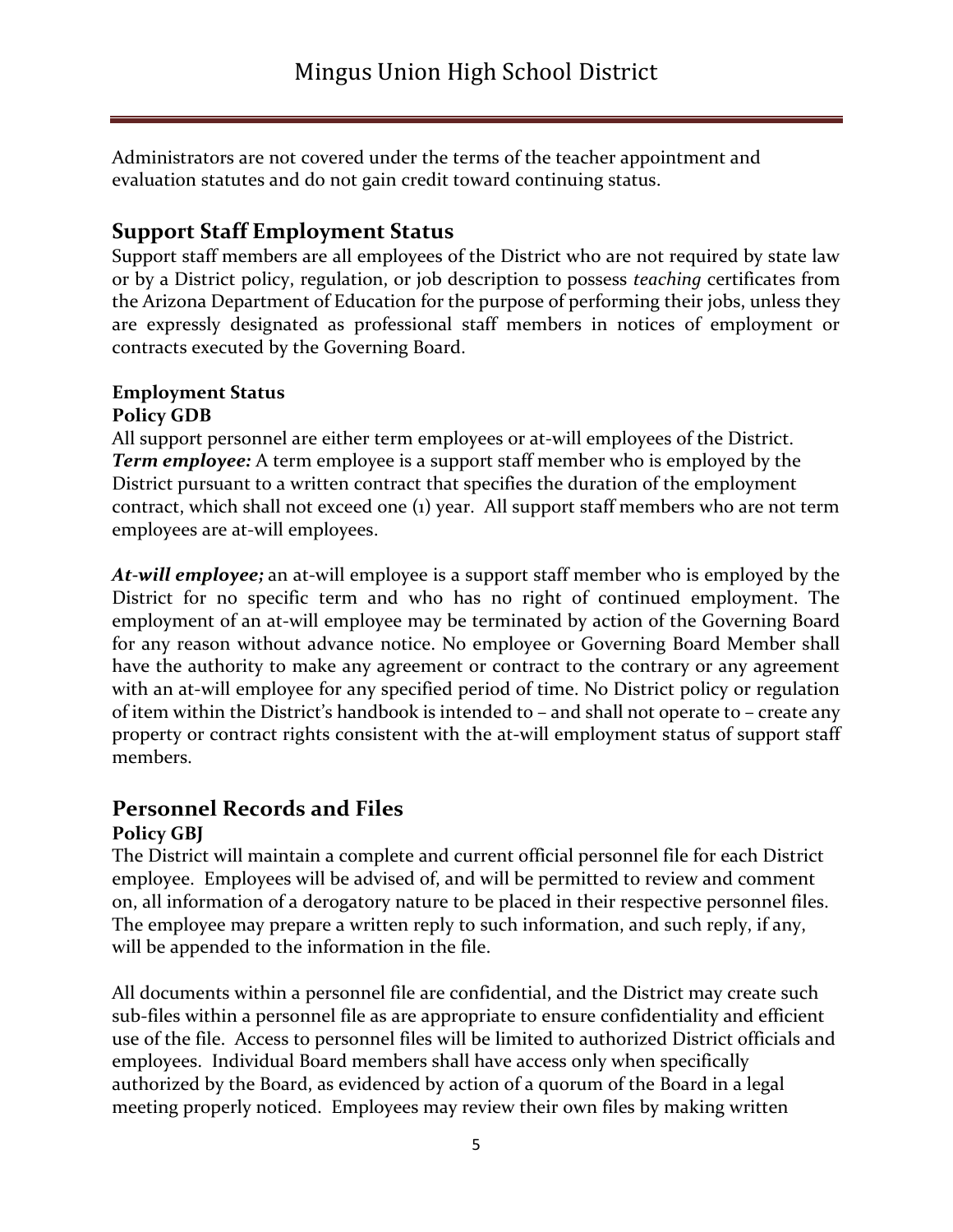requests to the Superintendent. Confidential information obtained prior to an employee's employment, such as recommendations, will not be available for review by the employee.

Documents within a personnel file may be reviewed by the public only to the extent that disclosure is compelled as a public record.

## **Outside Employment**

#### **Policy GDR**

A regular, full-time employee's position in the District shall be given precedence over any type of outside work or self-employment. Employees are free to carry on individual work or self-employment projects as long as no District facilities, equipment, or school(s) are used, except as provided by policy, and the outside work or self-employment does not interfere with the employees' performance of District-assigned duties.

The outside work or self-employment by a staff member is of concern to the Board insofar as it may:

- Prevent the employee from performing assigned responsibilities in an effective manner.
- Be prejudicial to proper effectiveness in the position or compromise the District.
- Raise a question of conflict of interest for example, where the employee's position in the District permits access to information or other advantage useful to the outside employer.

Therefore, an employee may not perform any duties related to outside work or selfemployment during regular District working hours or during the additional time that is needed to fulfill the responsibilities of the District position. Employees who violate this policy are subject to reprimand, suspension, or termination.

## **Evaluations of Certified Staff**

#### **Policy GCO**

The process and purpose of evaluation for certificated professional staff members is to result in improvement of the quality of instruction and the strengthening of the abilities of the professional staff.

A teacher's classroom performance is inadequate if:

- During any school year, the certified teacher receives a rating of:
	- **•** Ineffective during a formal observation by the primary evaluator on one  $(i)$ or more component of the District's formal observation instrument which are based on classroom performance standards 1-4; and/or
	- $\blacksquare$  Ineffective on one (1) or more component of the District's evaluation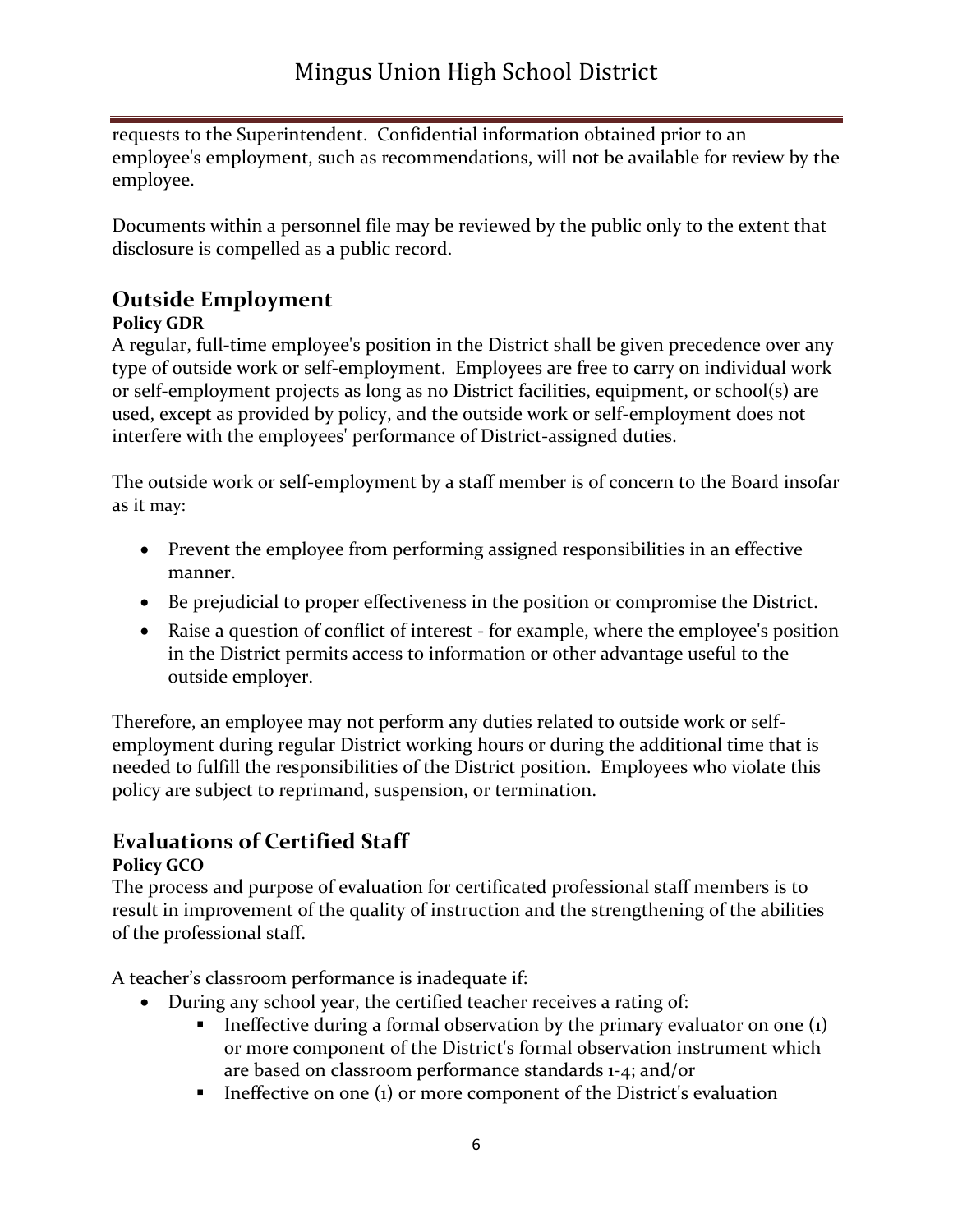instrument that include standards 1-4; and/or

- **•** Ineffective on the District's evaluation system (performance classification) as a whole; and/or
- **•** Ineffective or developing on the District's evaluation system (performance) classification) as a whole for two (2) consecutive school years

#### **Evaluation of Support Staff Members Policy GDO**

All support personnel shall be evaluated by the appropriate supervisor or administrator. A written evaluation of effectiveness of each support staff member shall be completed during the first year of employment and not later than ninety (90) days after the first day of work. A second first-year evaluation will be not later than the anniversary date of employment. At least once each year thereafter, an evaluation will be conducted. The evaluation will be used to increase job proficiency and for recommending continued employment.

## **Dress Code**

Employees are expected to demonstrate good judgment and professional taste and to dress and maintain a general appearance that reflects their position and does not detract from the educational program of the School (Policy GBEG-R). Courtesy to coworkers, students, parents and your professional image should be the factors that are used to assess that you are dressing in attire that is appropriate. Wednesdays are designated as college attire days (wear jeans if you choose and your favorite college shirt). Fridays are designated as Mingus Pride days (wear jeans if you choose and Mingus colors or a Mingus shirt). All district employees, including certificated and support staff substitutes, will be provided picture identification (ID) badges. Employees and substitutes will wear their badges to assure easy identification while at work and all other school-sponsored activities.

# **COMPENSATION AND BENEFITS**

## **Professional Staff Development**

**Regulation GCBA-R Professional staff salary schedules and Salary Advancement**  Salary increases will be affected after October 1 of each school year for which a teacher signs a contract. Between October 1 and April 1 of each school year a stipend will be disbursed to staff upon submission of pre/post-credit approval with documentation. Stipends and salary advancement must occur at a minimum three (3) credit hour increment. Stipends and salary advancement in the amounts specified in the Salary Formula for continuing staff will also be distributed to staff who submit documentation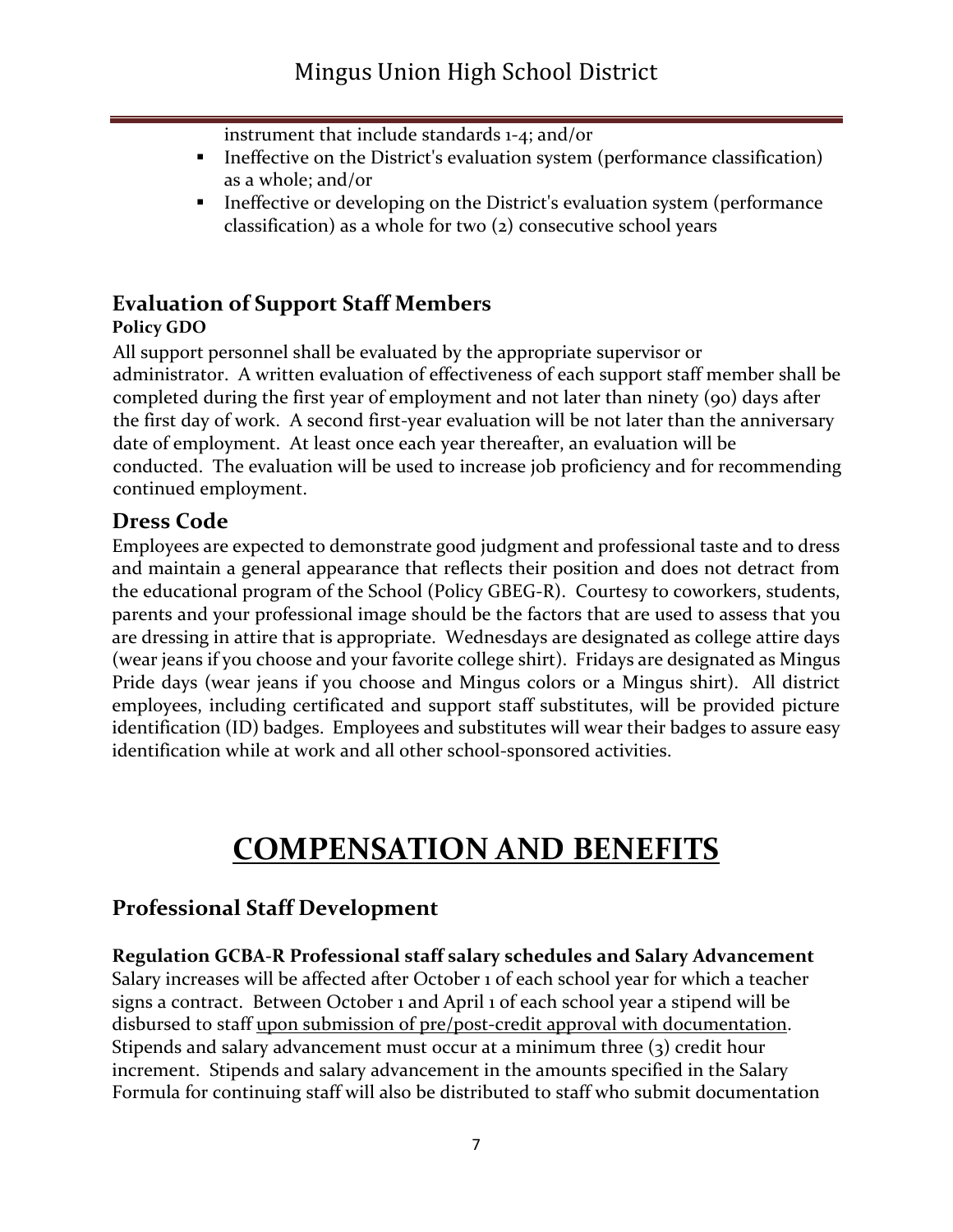supporting the completion of advanced degrees. A revised contract to include pre/postapproved credit and attainment of advanced degrees will be issued after April 1 of each school year for the upcoming contract year.

A. A teacher anticipating salary advancement for the following school year must notify the Superintendent by April 1 during the school year then in progress so that provisions for salary advancement can be included in the school budget. The Superintendent will circulate an appropriate form to the certificated staff on or before March 15.

B. Stipends and salary increases must be substantiated by transcript or other written proof of work completed before salary changes can be made. Such verification must be filed in the Superintendent's office by April 1 of the school year for which the teacher is employed in order for a revised contract to be prepared for the upcoming contract year. Application for stipends and salary increases must be completed and filed in the Superintendent's office before a contract addendum is prepared.

Units taken beyond the master's degree must consist of accredited college/university graduate units, accredited college/university undergraduate units, District in-service training credits or accredited workshops only if such work contributes directly to the staff member's proficiency in the classroom or promotes professional growth, or travel units with prior approval by the Superintendent. Generally, courses taken in the teacher's current teaching discipline, major or minor subject areas, or professional courses will be accepted. No seminars, workshops, or other such classes paid for by the District can be applied to educational advancement credits.

## **Pay Checks**

All employees are paid every two weeks on Fridays. Paychecks will not be released to any other person other than the District employee named on the check without the employee's written authorization. An employee's payroll statement contains detailed information including deductions, withholding information, and the amount of leave accumulated. The schedule of pay dates for employees may be found in the District Office or on the self-service portal.

## **Direct Deposit**

The District strongly encourages direct deposit of paychecks into your checking or savings account for all employees. To make arrangements for direct deposit, employees are asked to bring a voided check along with the proper form of payroll located in the District Office.

## **Payroll Deductions**

#### **Policy DKB**

The District has procedures in place to ensure employees receive paychecks not later than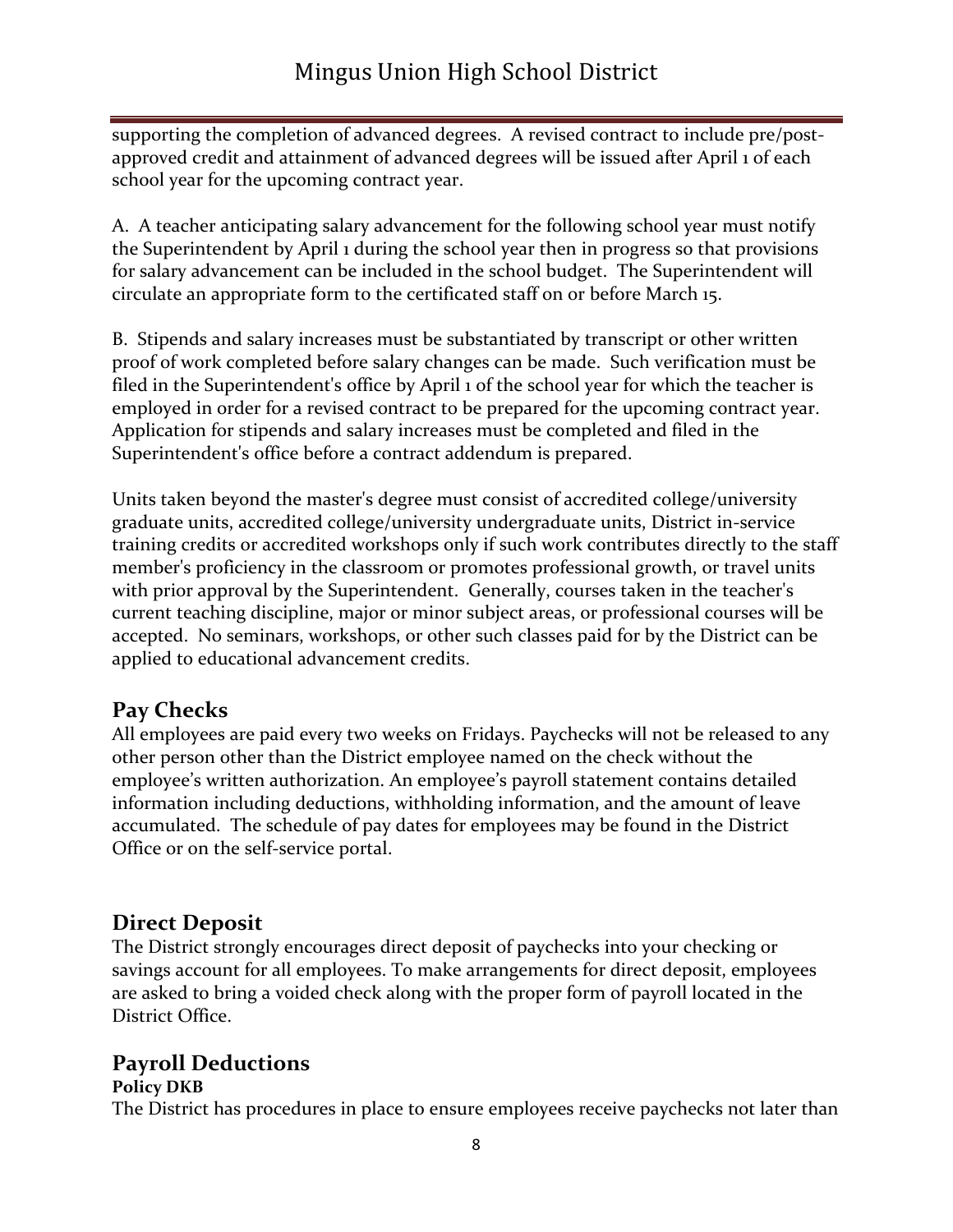the stated payroll dates, and ensure all amounts withheld from employee compensation are remitted and reported appropriately, correctly, and timely.

• Involuntary Deductions Federal and State income taxes, Social Security (OASI/FICA), and employee contributions to the Arizona State Retirement System (ASRS) will be deducted as mandated by state and federal statutes.

All other deductions must be authorized by the Board and the employee unless ordered by the court of competent jurisdiction.

- Voluntary Deductions and Redirections The following deductions and redirections have been authorized by the Board:
	- **Insurance premiums for staff members or dependents who are being** covered under Board-approved Section 125 cafeteria programs.
	- Direct deposits of net payroll with financial institutions.
	- Tax-sheltered annuities for companies approved by the District.
	- **•** Professional dues.
	- Contributions to a public school for the support of extracurricular activities or charter education programs of the public school.

## **Overtime**

#### **Policy GDL**

The normal workweek for support staff personnel will not exceed forty (40) hours per week. Typically, the week will be based on eight (8) hours per day, five (5) days per week; however, the Superintendent may designate other workweek structures to meet varying conditions and needs of the District. Employees will be notified at least (1) week in advance of any modification to the workweek plan.

Individual employee work schedule will be based on the position held by the respective employees and on District needs as identified during the employment process.

For the purpose of calculating regular and overtime hours in accordance with wage and hour requirements, the District's designated workweek shall begin at 12:01 a.m. on Thursday and conclude at 12:00 midnight the following Wednesday.

An employee may work overtime, provided that advance authorization is obtained from the supervisor in charge and the Superintendent or, in the case of an emergency, immediately upon completion of the work or as soon thereafter as possible.

## **Benefits**

Employee benefits represent a great part of your total compensation. Mingus Union High School offers a benefit package that provides our employees the benefits as outlined below.

Health, Dental, Vision, Life and Short-Term Disability insurance are only available to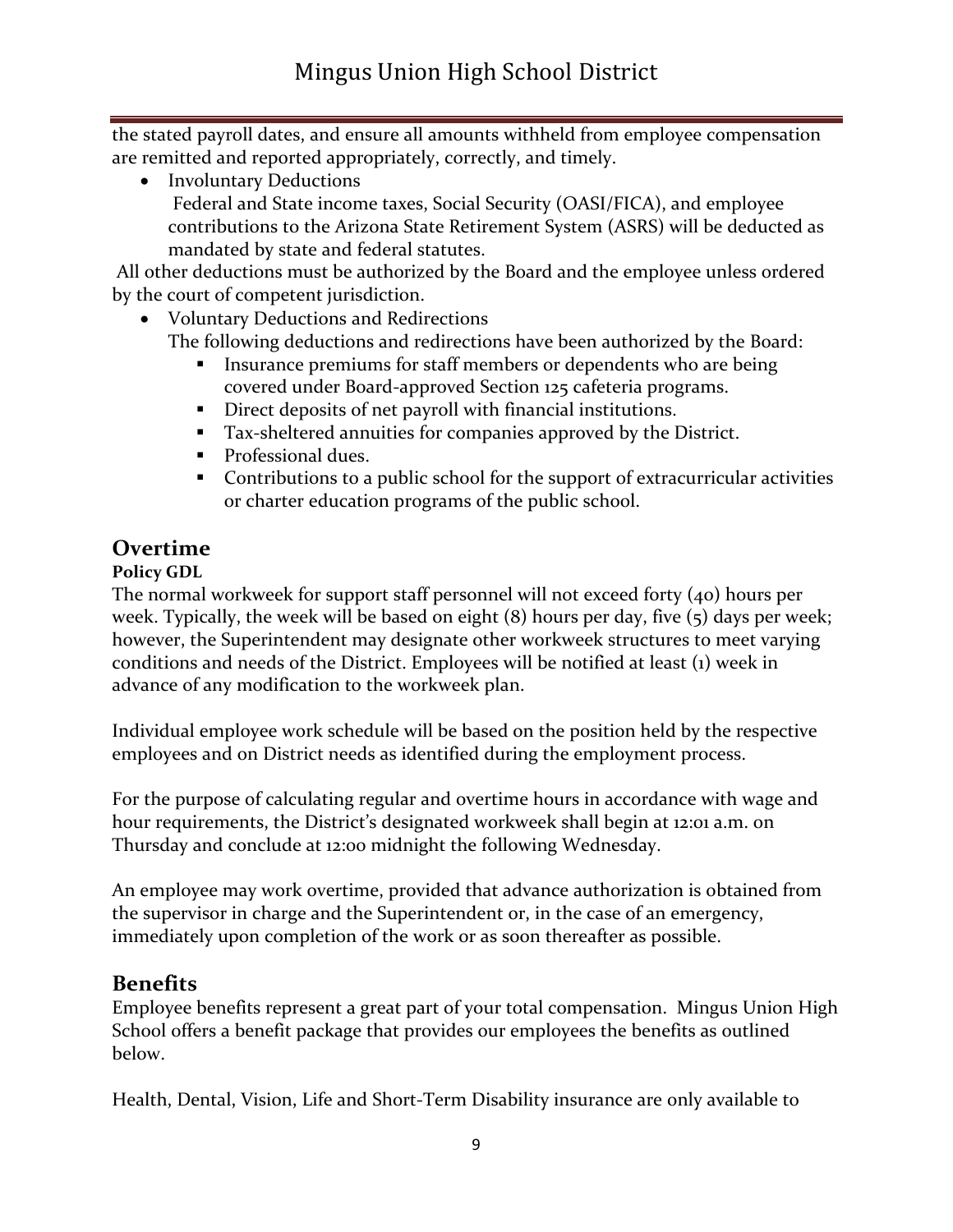eligible employees. To be eligible for full benefits an employee must work 30 hours or more per week; for partial benefits an employee must work 20 to 30 hours per week. Temporary and substitute employees are not eligible for insurance benefits.

**Health Insurance:** Medical Insurance is through KAIROS; the provider is UMR. The district offers five plans: Core, Co-Pay, HDHP \$1,500, HDHP \$2,500 and HDHP \$5,000. Employees may elect to purchase dependent coverage. For 2021/2022 the district pays as follows per employee towards the monthly medical premium: Full time employees working 30 or more hours per week: \$626 Part time employees working 20 to 30 hours per week: \$250

**Dental**: The district offers dental insurance through Delta Dental at no cost for single coverage for full-time employees and 50% of the single premium for employees working between 20 to 30 hours per week. Employees may elect to purchase dependent coverage.

**Life Insurance:** MetLife provides basic life at no cost to all employees working over 20 hours per week. The benefit amount is \$50,000 for all eligible employees. You automatically receive the basic life coverage. It is your responsibility to keep your beneficiary designation up to date.

**Short-Term Disability:** Mutual of Omaha provides short-term disability at no cost to all employees working over 20 hours per week. The elimination period is 30 days and benefit percent is 66.6% of average salary up to \$1,000 per week.

**Vision:** Voluntary vision is available to all employees working over 20 hours per week. Provided by VSP and includes the basic plan or buy-up for progressive lens.

**TSA Accounts:** TSA Consulting provides administration of the 403(b) and 457(b) plans. Mingus offers a number of tax-deferred accounts as well as Roth accounts. Note that each investment product has specific provisions and advantages associated with its use.

**Arizona State Retirement System:** Regular employees working 20 hours or more per week must participate in the Arizona State Retirement System (ASRS). ASRS also provides Long-Term Disability. The current (2021/2022) combined participation rate is 12.41% of gross pay deducted before taxes. The district matches this deduction and submits to ASRS every payroll. New employees must electronically enroll in ASRS within one week of employment.

**Employee Assistance Program (EAP):** EAP is available to all employees, full and part time.They provide guidance and confidential counseling for you and your family. Free…Confidential…Easy to obtain.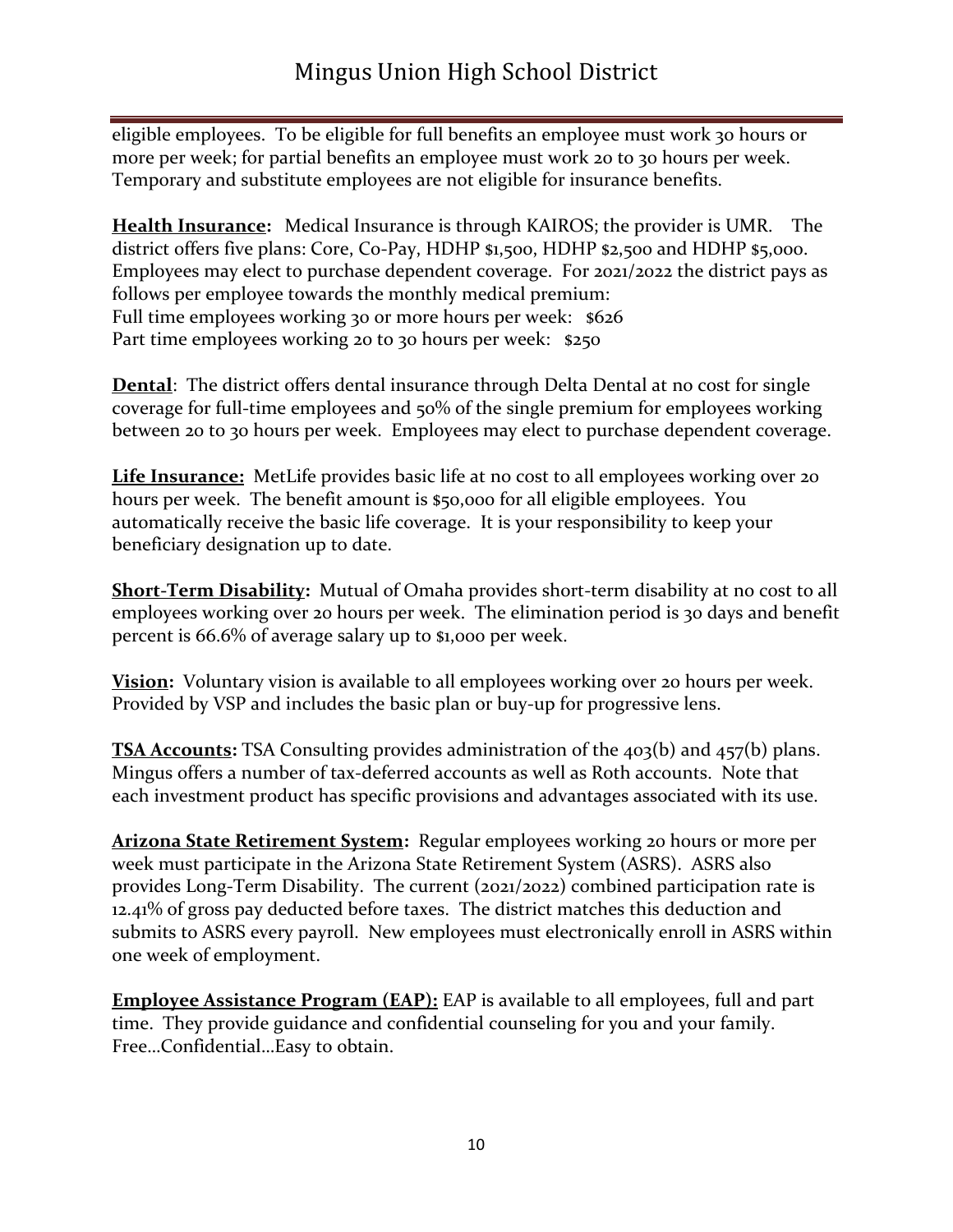#### **Additional Optional Benefits:**

- Supplemental Life
- Prepaid Legal/Identity Theft
- AFLAC
- Pet Insurance
- Automatic Payroll Deductions for Arizona State Tax Credit

#### **Workers' Compensation**

All employees shall be covered by workers' compensation insurance for any accident while on assignment, including an accident on school property or while on official business off school property. Employees are required to be treated at a District approved facility that specifically handles workman compensation claims.

An employee must report **ANY** such accident to the supervisor's office immediately, since a report on the time of the accident, persons involved, and how it happened is required. Failure to follow this procedure could result in the loss of workers' compensation benefits. After being notified by an employee, the supervisor shall complete and submit the Report of Industrial Injury to the District office.

#### **Compensation Claims**

When a job-related injury/accident requires medical attention and absence from the workplace, the following conditions shall apply:

- The physician will be responsible for reporting the circumstances of the injury to the District, the Industrial Commission, and the District's insurance carrier.
- During the first seven (7) days of absence due to a job-related injury/accident, the employee will be placed on sick leave, provided the employee has accumulated sufficient sick leave.
- If a job-related injury/accident results in more than seven  $(7)$  days' absence, the insurance carrier will be responsible for handling the claim for lost pay. During such period the employee may be directed to:
- Endorse over to the District the payments received from the insurance carrier, continue to receive a regular salary, and be charged sick leave. When the amount of the insurance payment is determined and received by the District, the employee's sick leave record will be adjusted for that fraction of the time paid by the insurance carrier (e.g., the insurance carrier pays one-half  $(1/2)$  of the normal salary of the employee, the sick leave will be adjusted on a pro rata basis); or
- Draw compensation from the insurance carrier, provide the District with a record of such payment, and receive payment for sick leave pay for the uncompensated portion of missed time, up to the limit of accumulated sick leave.
- In no event will an employee receive a combined salary and worker's compensation in excess of the employee's regular salary.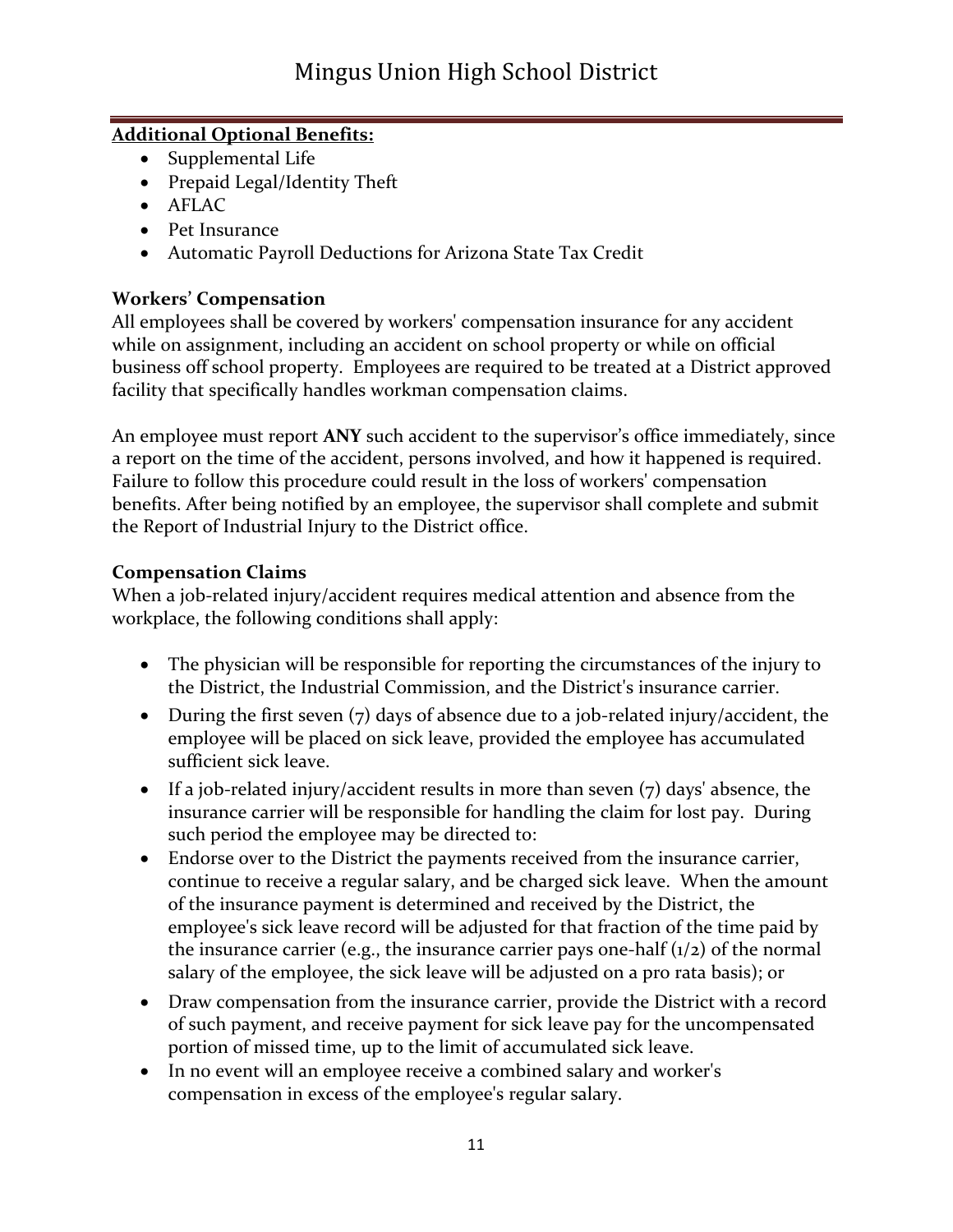An employee who has used all accumulated sick leave will be removed from the payroll and will receive only such amounts as are paid by the District's insurance carrier.

## **LEAVES AND ABSENCES**

# **PTO Leave**

#### **Policy GCCA**

Paid time off (PTO) for all personnel is limited to a specific contract year. Compensated leave is to be granted to a staff member who, through personal or family illness, injury or quarantine, is unable to perform the duties of the assigned position.

Full time support staff employees who are not on probation shall earn one (1) day of PTO for each month worked on their regular employment agreement with the District. Eligible support staff employees shall be able to utilize five (5) days of allowable PTO days from the beginning of the contract year. Added days shall accrue to the maximum earnable days over the length of the agreement.

Full time certificated teachers shall receive ten (10) days of PTO per school year or an amount equivalent to their regular employment contract.

Part-time support staff and substitute teachers shall accrue one (1) hour of PTO for every thirty (30) hours worked but shall not be entitled to accrue or use more than forty (40) hours of paid leave per year. A substitute teacher may use PTO as it is accrued, after the ninetieth (90th) calendar day after commencing employment.

For the purposes of this policy, one (1) day shall be equal to the number of hours assigned to be worked per day.

For the purposes of this policy, a substitute teacher's workday is considered to be seven  $(7)$  hours.

Paid leave not taken during any year shall accumulate in the employee's **sick leave benefit** account. Leave other than illness requires Superintendent or principal approval and a four (4)-day advance notice. No more than ten percent (10%) of the staff can be absent on the same day with other leave requests. Leave taken for personal reasons may not exceed four (4) consecutive days without Superintendent authorization.

When a staff member exhausts all days of accumulated PTO and days from the Extended Illness Bank (if eligible), an unpaid leave of absence must be requested, pursuant to District policy.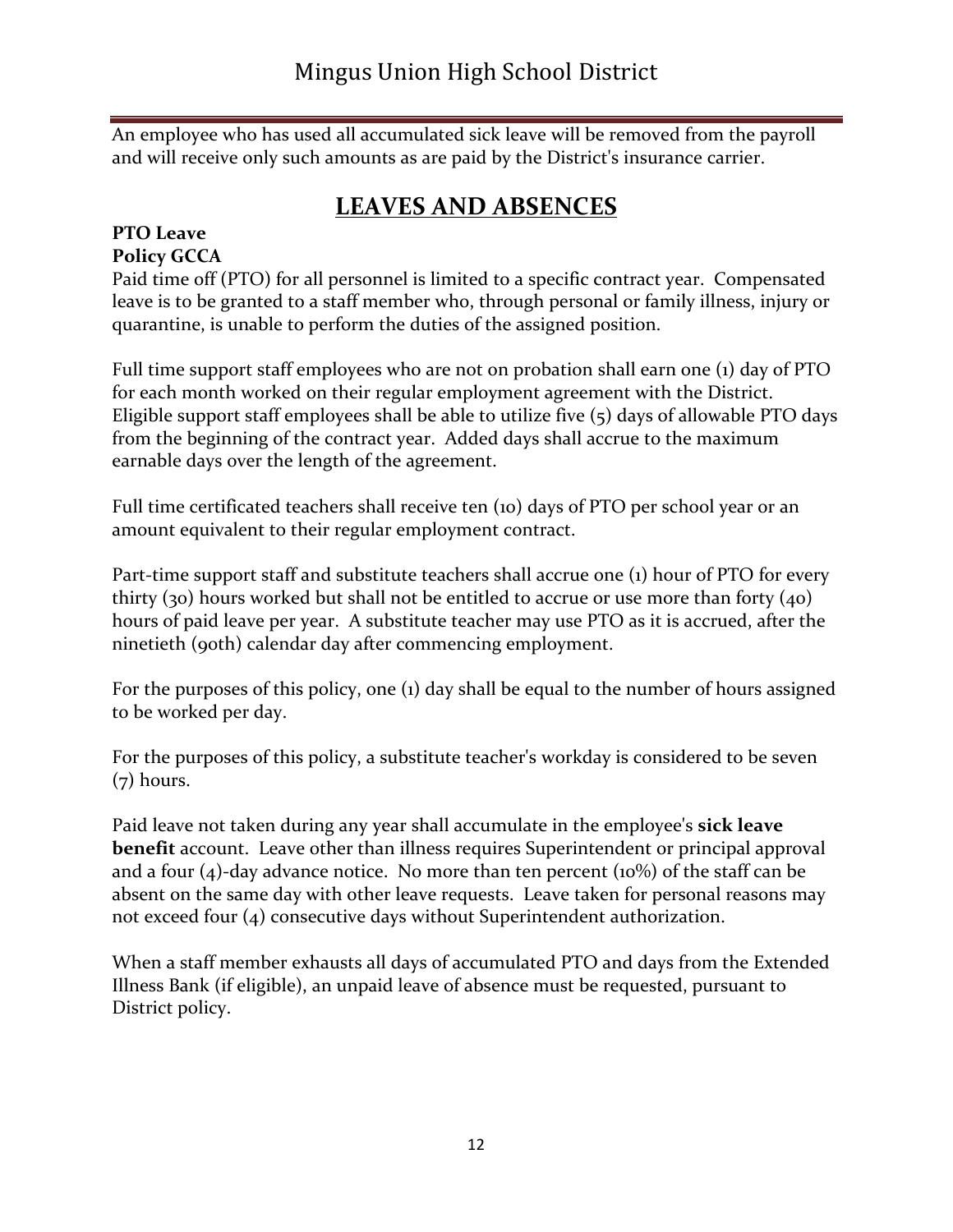#### **Sick Leave Benefit**

The Sick Leave benefit is only for the purpose of recuperative activities, e.g., obtaining medical care or treatment, procuring medications or other prescribed materials, convalescing at home or at a medical facility, or other therapy or activity prescribed by the employee's physician or health practitioner, with verification required if requested by the Superintendent. The District may, at District expense, require the employee to submit to medical or psychiatric examination by a physician or psychiatrist selected by the District to determine 1) whether or not the continued use of the sick leave benefit is appropriate or 2) whether return to duty is appropriate. Use of the Extended Illness Bank, if eligible, may only be used once all accrued PTO has been exhausted.

#### **Accrued Sick Leave Payout**

Upon retirement or resignation from, or termination by the district, up to ninety (90) days of unused PTO (Sick Leave Benefit Account days) are reimbursed to staff members who have worked at least five (5) years in the district, except the superintendent, according to the formula below:

- Annualized Salary x Multiplier x #of Accrued Sick Days (up to 90)
- Annualized Salary is base salary. It is the primary position only and does not include stipends, Proposition 301, extra duty or overtime.
- Annualized salary is calculated based on contract or work agreement.
- Multiplier is based on years of consecutive employment:

| $0.05\%$ after 5-9 years | $0.1\%$ after 10-14 years |
|--------------------------|---------------------------|
| 0.125% after 15-19 years | $0.15\%$ after 20+ years  |

For certified teachers and counselors who had worked 10 or more years as of June 30, 2020: Upon reaching 20 years of continuous employment when leaving the District, they will have the option to be paid at the current sub rate multiplied by the number of days of accrued PTO as sick leave – not to exceed 90 days.

#### **Extended Illness Bank**

The Extended Illness Bank accumulation can be used only for extended illness as defined in this policy. Employees must contribute to the Extended Illness Bank in order to request and use days from the bank. The employee seeking donated days will provide the request for days to the District human resource office. Donated sick days are deducted from the bank and cannot be reclaimed. Applications for use of the EIB will be submitted to The Extended Illness Bank Review Committee which is made up of four (4) staff members and one (1) District office member and an administrator appointed by the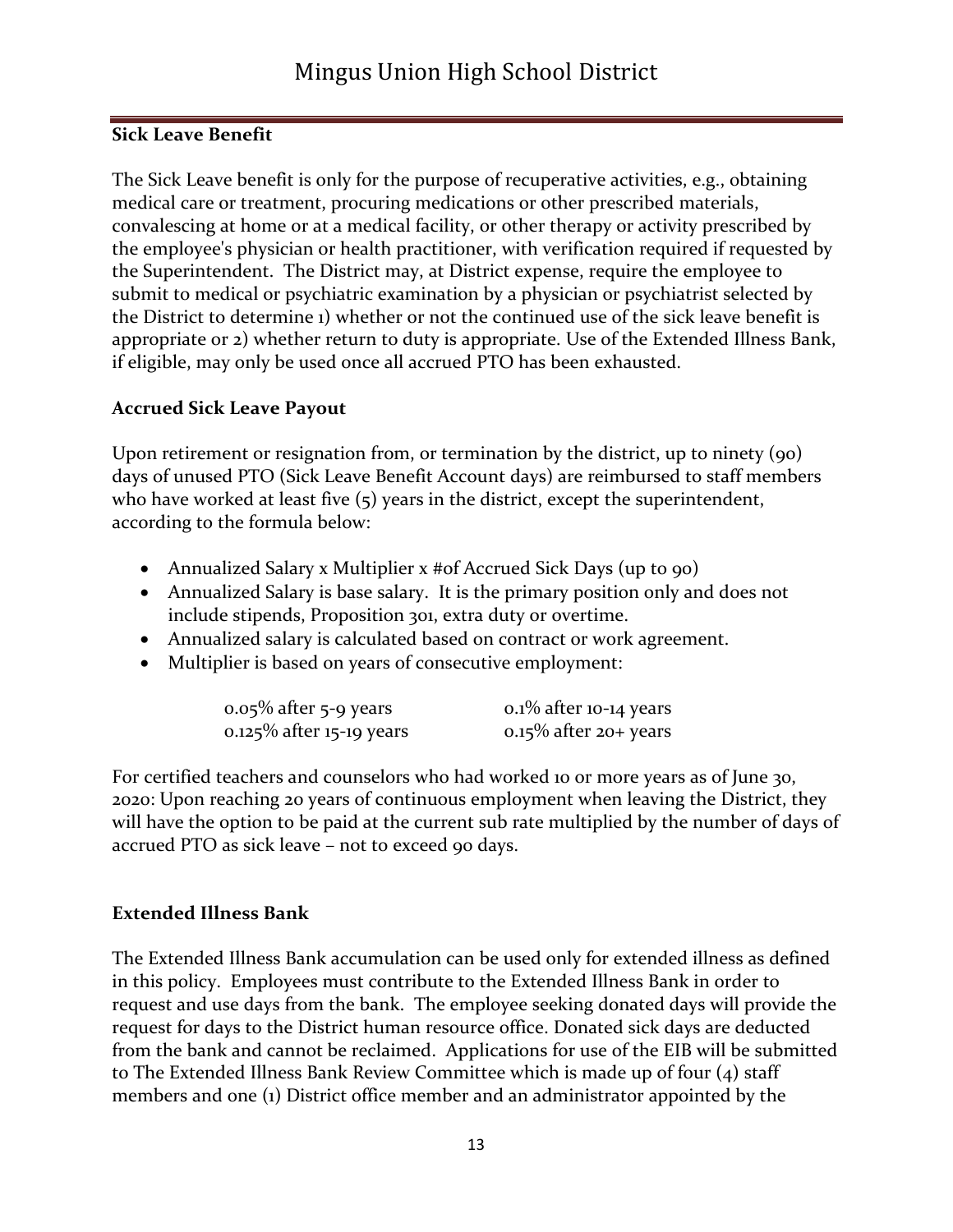## Mingus Union High School District

Superintendent. The District office member will be the Payroll Specialist and/or Human Resources person. The application should be received by the District office no later than ten (10) days prior to the anticipated use of all personal leave, accumulated sick leave, and vacation leave in order to avoid the used of unpaid leave. The committee shall review each application and submit a recommendation to the Superintendent. The decision of the Sick Leave Bank Committee is final. No employee shall be eligible for the EIB after qualifying for short-term or long-term disability coverage or workers' compensation. Extended Illness bank disputes shall be resolved by the Superintendent or the Superintendent's designee in consultation with the current recognized employee association president.

Any employee who can be shown to have willfully violated or misused the District's sick leave policy or misrepresented any statement or condition will be subject to discipline, which may include reprimand, suspension, and/or dismissal.

#### **Use of Earned PTO**

Earned PTO shall be provided upon the request of an employee. Such request may be made orally, in writing, by electronic means or by any other means acceptable to the employer. When possible, the request shall include the expected duration of the absence.

When the use of earned PTO is foreseeable, the employee shall make a good faith effort to provide notice of the need for such time to the employer in advance of the use of the earned PTO and shall make a reasonable effort to schedule the use of earned PTO in a manner that does not unduly disrupt the operations of the employer.

Earned PTO may be used in the smaller of hourly increments or the smallest increment that the employer's payroll system uses to account for absences or use of other time.

For earned PTO of three (3) or more consecutive workdays, an employer may require reasonable documentation. Documentation signed by a heath care professional indicating that earned paid leave is necessary shall be considered reasonable documentation for purposes of this section

As defined in statute (A.R.S. 23-371), "family member" means:

A. Regardless of age, a biological, adopted or foster child, stepchild or legal ward, a child of a domestic partner, a child to whom the employee stands in loco parentis, or an individual to whom the employee stood in loco parentis when the individual was a minor;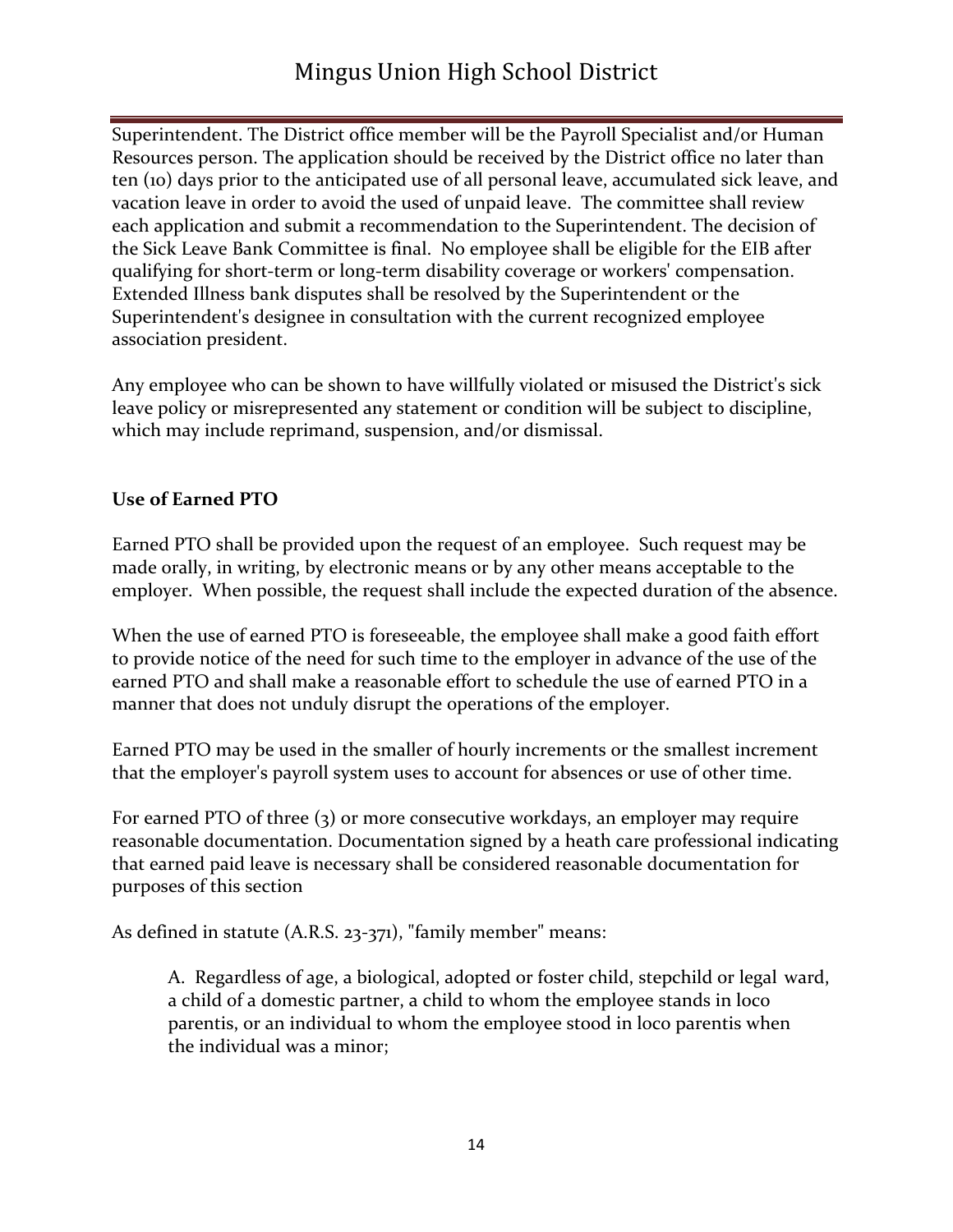B. A biological, foster, stepparent or adoptive parent or legal guardian of an employee or an employee's spouse or domestic partner or a person who stood in loco parentis when the employee or employee's spouse or domestic partner was a minor child;

C. A person to whom the employee is legally married under the laws of any state, or a domestic partner of an employee as registered under the laws of any state or political subdivision;

D. A grandparent, grandchild or sibling (whether of a biological, foster, adoptive or step relationship) of the employee or the employee's spouse or domestic partner; or

E. Any other individual related by blood or affinity whose close association with the employee is the equivalent of a family relationship.

#### **Family and Medical Leave (FMLA)**

The Family and Medical Leave Act of 1993 (FMLA) requires covered employers to provide up to twelve (12) weeks of unpaid, job-protected leave to "eligible" employees for certain family and medical reasons. Employees are eligible if they have worked for a covered employer for at least one (1) year, and for one thousand two hundred fifty (1,250) hours over the previous twelve (12) months.

Reasons for taking leave*:*

- To care for the employee's child after birth, or placement for adoption or foster care.
- To care for the employee's spouse, son or daughter, or parent, who has a serious health condition.
- For a serious health condition that makes the employee unable to perform the employee's job.
- Because of any qualifying exigency (as the Superintendent shall, by regulation, determine) arising out of the fact that the spouse, or a son, daughter, or parent of the employee is on active duty (or has been notified of an impending call or order to active duty) in the Armed Forces in support of a contingency operation.

At the employee's or employer's option, certain kinds of *paid* leave may be substituted for unpaid leave.

The employee may be required to provide advance leave notice and medical certification. Taking of leave may be denied if requirements are not met.

The employee ordinarily must provide thirty (30) days advance notice when the leave is "foreseeable". An employer may require medical certification to support a request for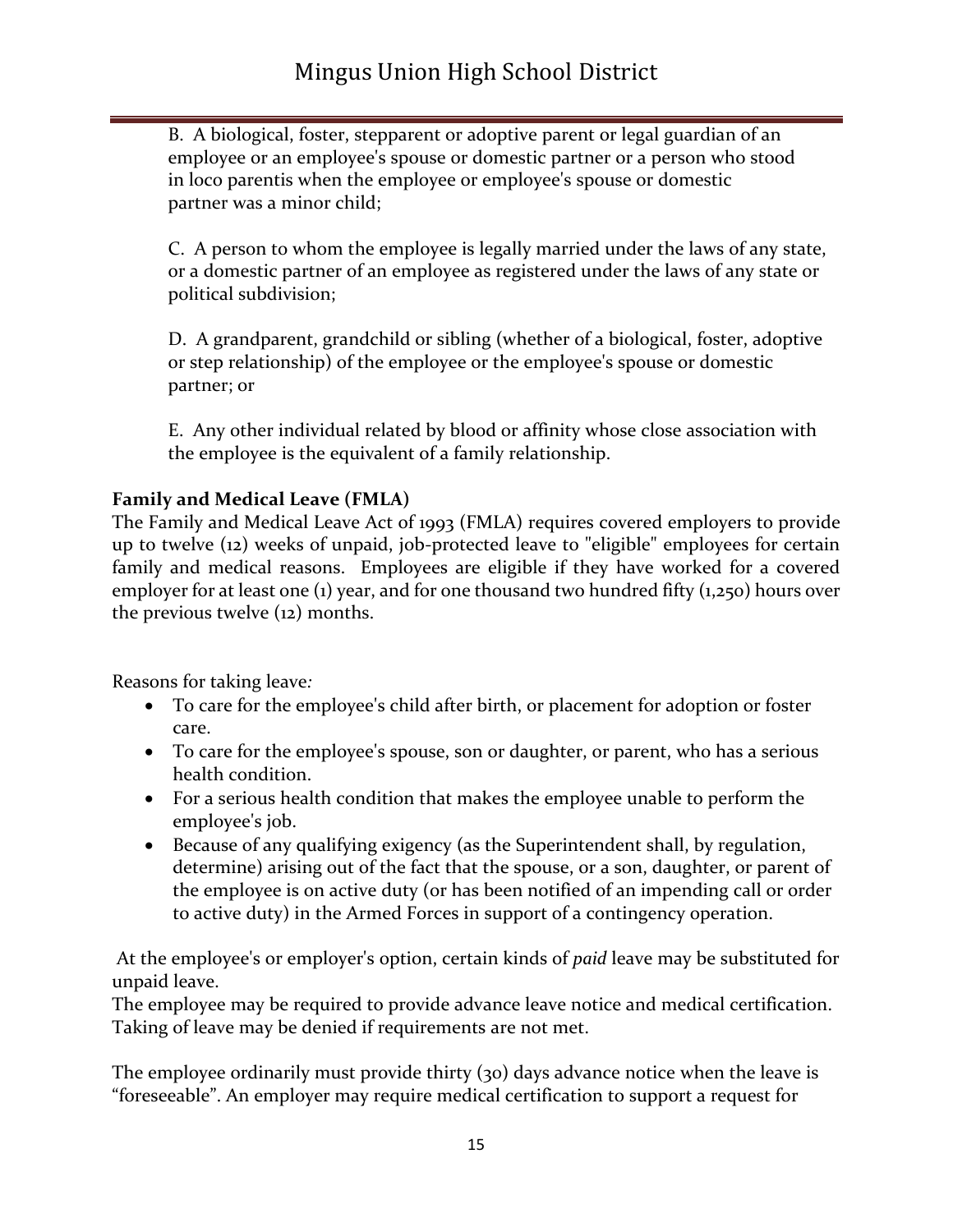leave because of a serious health condition and may require second or third opinions (at the employer's expense) and a fitness-for-duty report to return to work.

Job benefits and protection:

For the duration of FMLA leave, the employer must maintain the employee's health coverage under any "group health plan." Upon return from FMLA leave, most employees must be restored to their original or equivalent positions, with equivalent pay, benefits, and other employment terms.

The use of FMLA leave cannot result in the loss of any employment benefit that accrued prior to the start of an employee's leave.

FMLA makes it unlawful for any employer to:

- Interfere with, restrain, or deny the exercise of any right provided under FMLA.
- Discharge or discriminate against any person for opposing any practice made unlawful by FMLA or for involvement in any proceeding under or relating to FMLA.

#### Enforcement:

The U.S. Department of Labor is authorized to investigate and resolve complaints of violations. An eligible employee may bring a civil action against an employer for violations. FMLA does not affect any federal or state law prohibiting discrimination or supersede any state or local law or collective bargaining agreement that provides greater family or medical leave rights.

**NOTE: The FMLA extension which was authorized under The Families First Coronavirus Response Act (FFCRA) has expired after the Governing Board's extension through June 30, 2021. Absences related to COVID-19 must be arranged and approved as PTO, sick leave, and/or through the Extended Illness Bank (if eligible).** 

#### **Jury Duty**

It is recognized by the Board that no employee is exempt from jury duty and that leaves of absence for such duty must be granted.

- Only the regular salary may be received by an employee on jury duty.
- It is the responsibility of the employee to reimburse the District for jury duty pay when such payment is made directly to the employee. Failure to reimburse the District at the completion of the jury duty service will result in a full deduction equal to the number of contract days missed.

An employee excused from jury duty after being summoned shall report for regular duty as soon as possible. Failure to report for duty will result in a deduction equal to that portion of a contract day missed [A.R.S. [21-236\]](http://lp.ctspublish.com/asba/public/lpext.dll?f=FifLink&t=document-frame.htm&l=jump&iid=PRM.nfo&d=21-236&sid=14922a29.538a7e67.0.0#JD_21-236).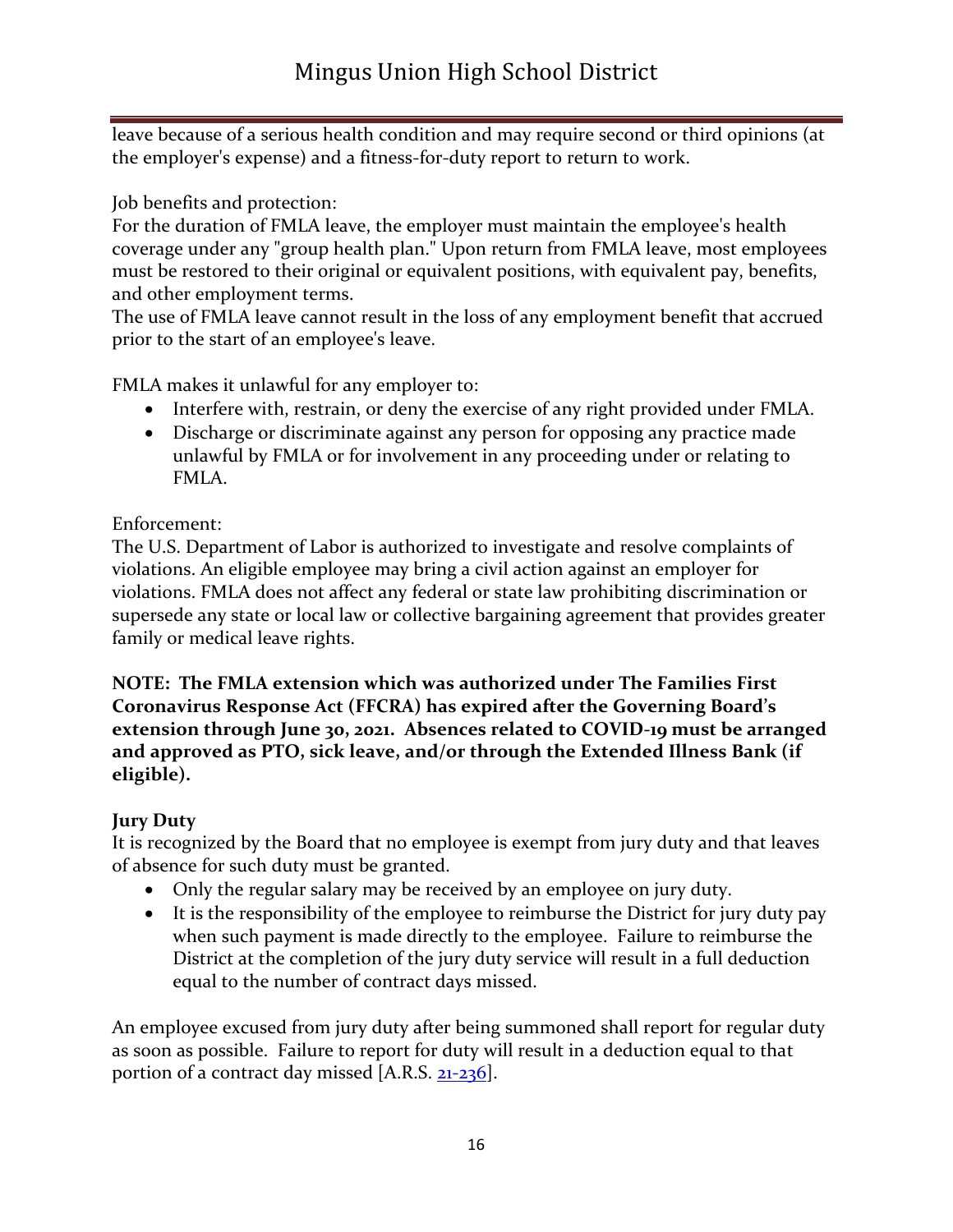#### **Military Leave**

Persons volunteering for military service, except in time of declared war, will not be considered for long-term military leave. An employee who is a member of the Military Reserve or National Guard shall be entitled to leave of absence without loss of pay, time, or efficiency rating when engaged in field training [A.R.S. [26-168](http://lp.ctspublish.com/asba/public/lpext.dll?f=FifLink&t=document-frame.htm&l=jump&iid=PRM.nfo&d=26-168&sid=14922a29.538a7e67.0.0#JD_26-168) and [38-610\]](http://lp.ctspublish.com/asba/public/lpext.dll?f=FifLink&t=document-frame.htm&l=jump&iid=PRM.nfo&d=38-610&sid=14922a29.538a7e67.0.0#JD_38-610).

#### **Professional Leave**

To attend meetings or conferences, employees must obtain approval from the administration at least twenty (20) days prior to the meeting or conference dates (whenever such prior request is possible).

The following guidelines will be used in granting released time and/or travel expense:

- Value of the meeting or conference.
- Funds available in the appropriate budgets.
- Availability of a substitute, if one is necessary.
- Upon return, a written report of the issues, strategies and use of information obtained must be submitted to the Superintendent within ten (10) working days of attendance.

A per diem subsistence allowance, and/or mileage, for private automobiles may be paid as provided in state law or Board policies. The necessary forms and instructions for filing travel claims are available at the administration office.

#### **Absent Without Leave**

An employee shall be deemed "absent without leave" when absent from work because of:

- A reason that conforms to a policy currently in effect, but the maximum days provided for in that policy will be exceeded; or
- A reason that does not conform to any policy currently in effect; or
- Failure to report to work without prior notification to the Superintendent.

In no case shall an employee be compensated for time lost due to being absent without leave. An employee who is absent from work without prior approval is subject to disciplinary action, as is one who was unable to obtain prior approval due to unusual circumstances and such approval is denied upon the employee's return.

#### **Bereavement Leave**

#### **Policy GCCH**

An employee may be granted, upon request to the Superintendent, up to five (5) days of leave per year, with pay, to be used in the event of death in the employee's family as defined in GCCA.

Extensions of bereavement leave may be granted upon personal request to the Superintendent. If approved, all such extensions of bereavement leave shall be deducted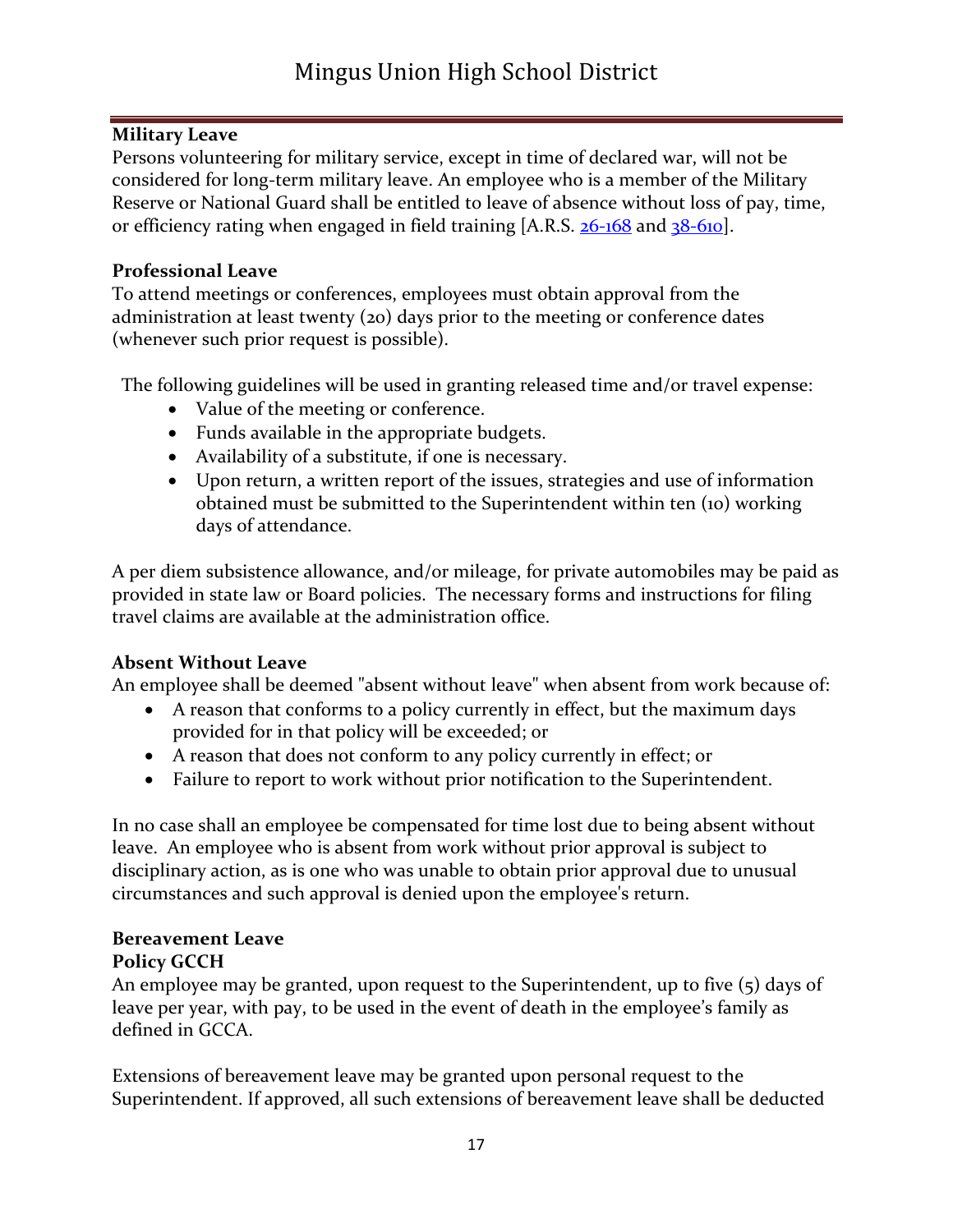from the employee's accrued paid time off (PTO) leave.

In the absence of any accumulated PTO leave, and upon request, the Superintendent may approve an unpaid leave of absence for each day of extended bereavement leave used.

#### **Classified Staff Vacations and Holidays Policy GDD**

Paid holidays for full time twelve (12) month support staff personnel shall be established each year by the Board. Support staff personnel shall earn ten (10) days of vacation each year of service during the first four  $(4)$  years of service. Beginning with the fifth  $(5th)$ year, fifteen (15) days will be allowed annually. Beginning with the tenth (10th) year, twenty (20) days will be allowed annually. The maximum allowable unused vacation days that may carry forward at the close of a calendar year (December 31) is twenty (20) days. Days in excess of the maximum number allowable shall become null and void and of no further value as of January 1 each year. Upon resignation or retirement, the employee will be paid for the number of days that have accrued up to the separation date. Vacation time will accrue each pay period. Requests for vacation must be received at least four (4) working days prior to the first day of vacation and must be approved by the Superintendent.

#### *Approved Holidays*

| New Year's Day         | Veteran's Day             |
|------------------------|---------------------------|
| Martin Luther King Day | Thanksgiving Day          |
| President's Day        | Friday after Thanksgiving |
| Memorial Day           | Christmas Eve             |
| Independence Day       | Christmas Day             |
| Labor Day              | New Year's Eve            |
|                        |                           |

Employees shall be entitled to all legal holidays during the school year as announced by the Superintendent and in conformance with Arizona Revised Statutes. Uncompensated days off will be established by the school calendar.

## **ABSENCE REQUESTS**

#### ABSENCE REQUESTS

Mingus Union High School District uses an automated service in conjunction with ESI and YCESA for managing absences and finding substitutes for certified teachers. The software used for this program is ReadySub. All teachers must submit all absence requests via ReadySub. This service is available to employees 24 hours a day, 7 days a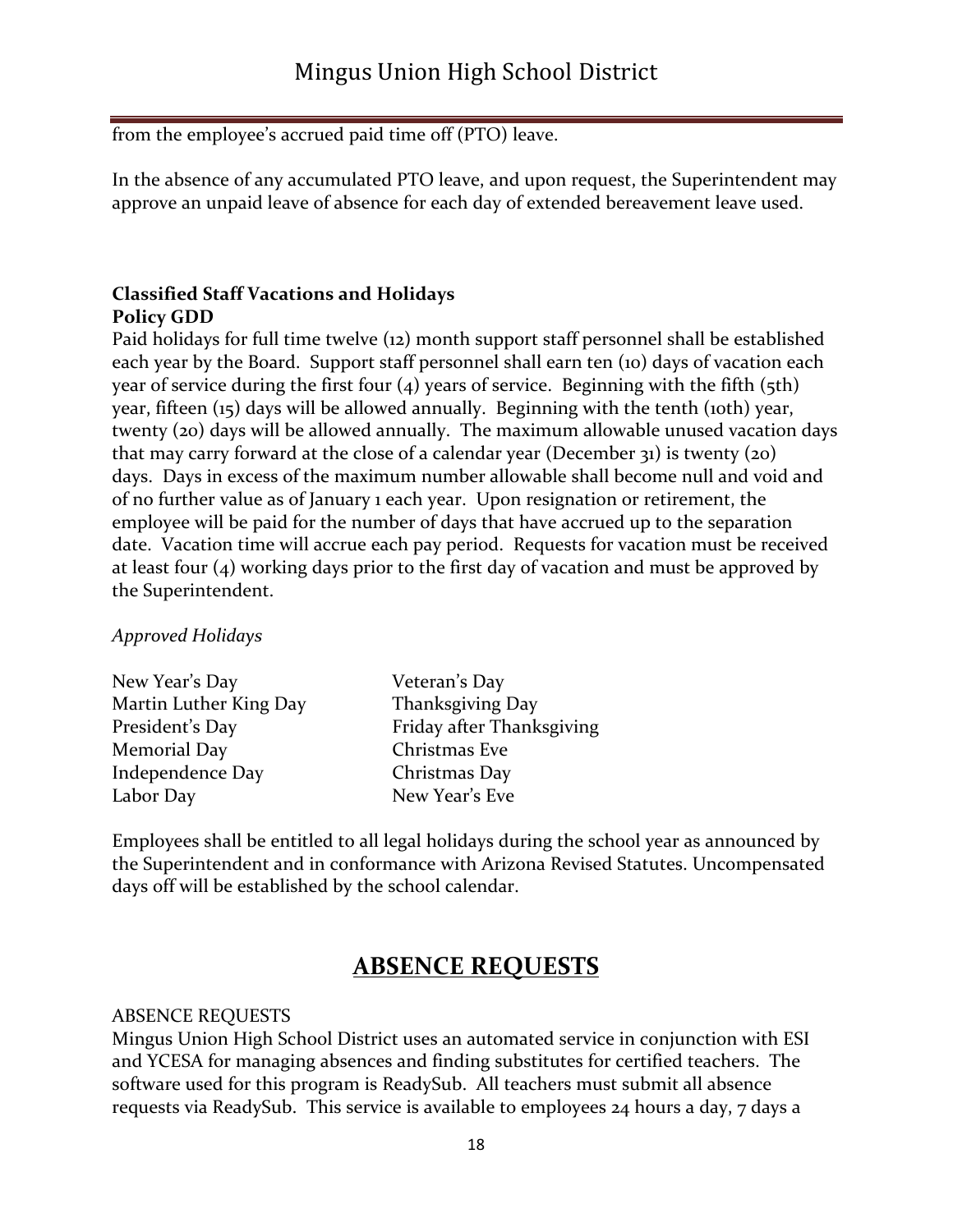week and can be accessed via the internet.

Employees can access ReadySub via the link on the Mingus Union website [\(www.mingusunion.com\)](http://www.mingusunion.com/).

All classified and non-teaching certified staff will use TimeClock Plus for requesting leave. This can also be accessed via the link on the Mingus Union website. All requests for leave must be submitted through TimeClock Plus.

## **TIME AND ATTENDANCE PROCEDURES**

The District complies with the Fair Labor Standards Act and requires that employees who are compensated on an hourly basis accurately record all hours worked. Employees who work on a salary basis are expected to report to their duty locations within approximately 30 minutes of the start of the school day and to remain on duty until approximately 30 minutes after the end of the school day. The procedures noted must be followed in order to ensure that all your hours are recorded by the time and attendance system for accurate payment of wages.

- 1. Anytime you report to work you must report your time by clocking-in and clocking-out.
- 2. Upon reporting to work, immediately clock-in using the Time Clock Plus link found on the Mingus Union website. The website address is: [www.mingusunion.com.](http://www.mingusunion.com/)
- 3. Clock in and out when taking your meal break. Anytime you leave work for personal reasons for the day or a meal break, you must clock-out. In the event that you forgot to clock in or out inform your supervisor and complete the yellow form located in the District Office.
- 4. In the event that you start your workday away from the District, you must record your hours on a paper timesheet. An example could be when you are attending a conference and/or traveling directly from your home to attend a training.
- 5. Because the time clock rounds to the nearest quarter hour, clock in no more than seven minutes before start time and no more than seven minutes after the end of your workday.
- 6. In the event that you are not able to work due to illness, vacation, official leave, etcetera, it is imperative that you record your absence through the Time Clock Plus attendance tracking system link found on the Mingus Union webpage. If possible, complete a Time Clock Plus absence request in advance. If you are sick or have an emergency call your supervisor, then complete a Time Clock Plus absence request using the Time Clock Plus link on the Mingus Union Website from home. If you do not have internet access complete the absences request immediately upon your return to work. The website address is: <u>www.mingusunion.com</u>.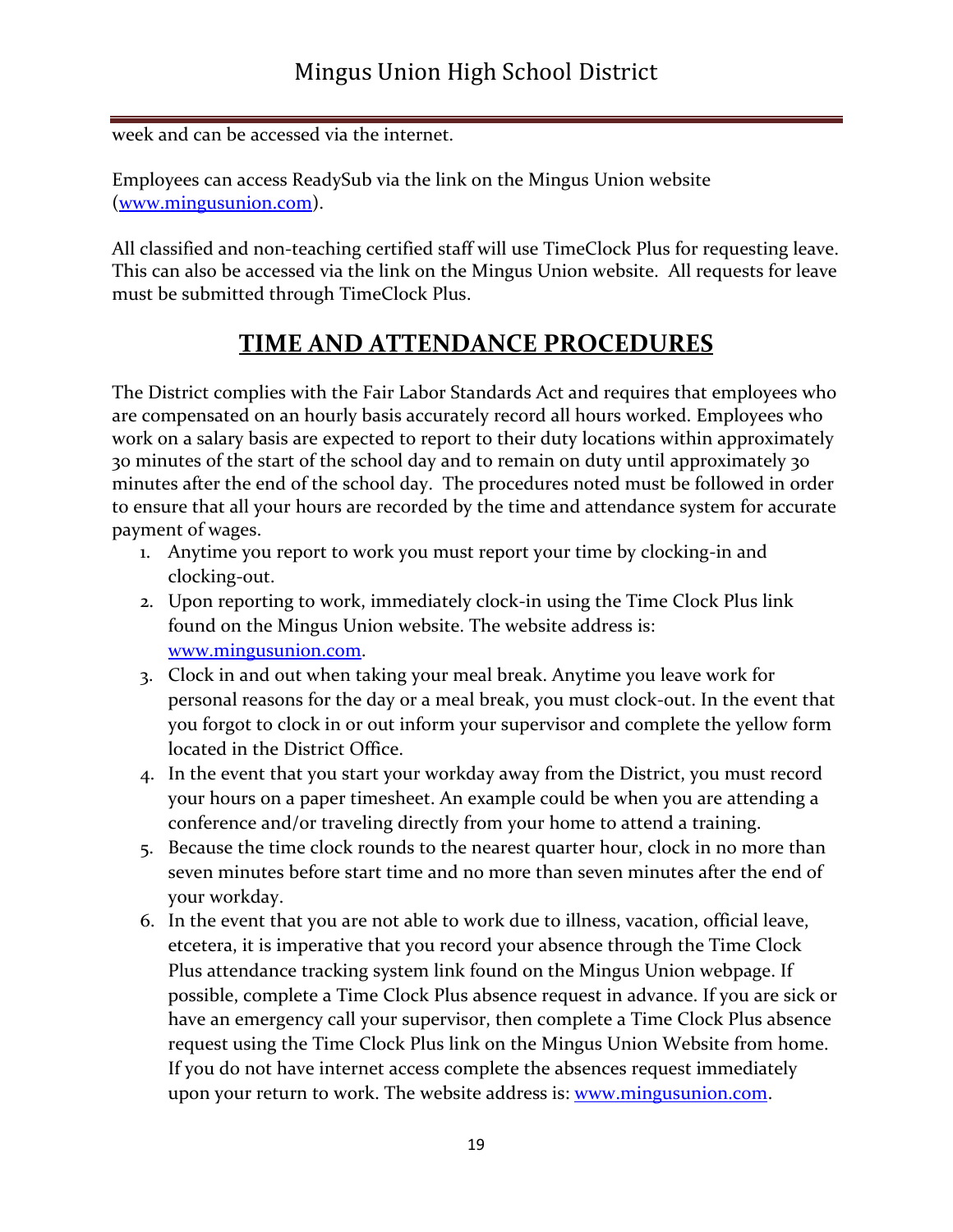- 7. At the end of the day, you need to submit your time in Time Clock Plus. Time must be submitted in order for your supervisor to approve your timesheet at the end of the pay period. If you need assistance with this step, please talk to the payroll specialist.
- 8. It is important to clock in and out as required to ensure all hours worked are accurately recorded for payment purposes. Continued and chronic clocking violations will not be tolerated.
- 9. The employee is the only one who is authorized to clock in and out for themselves. It is considered fraud and grounds for disciplinary action, up to and including termination, for an employee to ask or have someone else clock them in and/or out of the time clock system. Employees who attempt to come in early, stay late, or work during the duty-free lunch period, without clocking in/out, will be subject to disciplinary action.
- 10. Prior permission to work overtime must be approved in writing by the employee's supervisor and the Superintendent.
- 11. Employees who have worked time in excess of 40hours per week will be paid time and a half for all time exceeding 40 hours.
- 12. The normal work week begins on Monday and ends on Friday. The work week consists of five 8-hour days for fulltime employees, for a total of 40 hours. If employees work overtime (in excess of 40 hours in the work week), they are to be paid one and one-half (1½) times regular or average hourly rate for hours worked in excess of 40.

## **EMPLOYEE CONDUCT AND WELFARE**

#### **Staff Ethics**

#### **Policy GBEA (Statement of Ethics for School Employees)**

All employees of the District are expected to maintain high standards in their school relationships. These standards must be idealistic and at the same time practical, so that they can apply reasonably to all staff members. The employees acknowledge that the schools belong to the public they serve for the purpose of providing educational opportunities to all. However, every employee assumes responsibility for providing leadership in the school and community. This responsibility requires the employee to maintain standards of exemplary conduct. It must be recognized that the employee's actions will be viewed and appraised by the community, associates, and students. To these ends, the Board adopts the following statements of standards.

#### *The school employee***:**

• Makes the well-being of students the fundamental value of all decision making and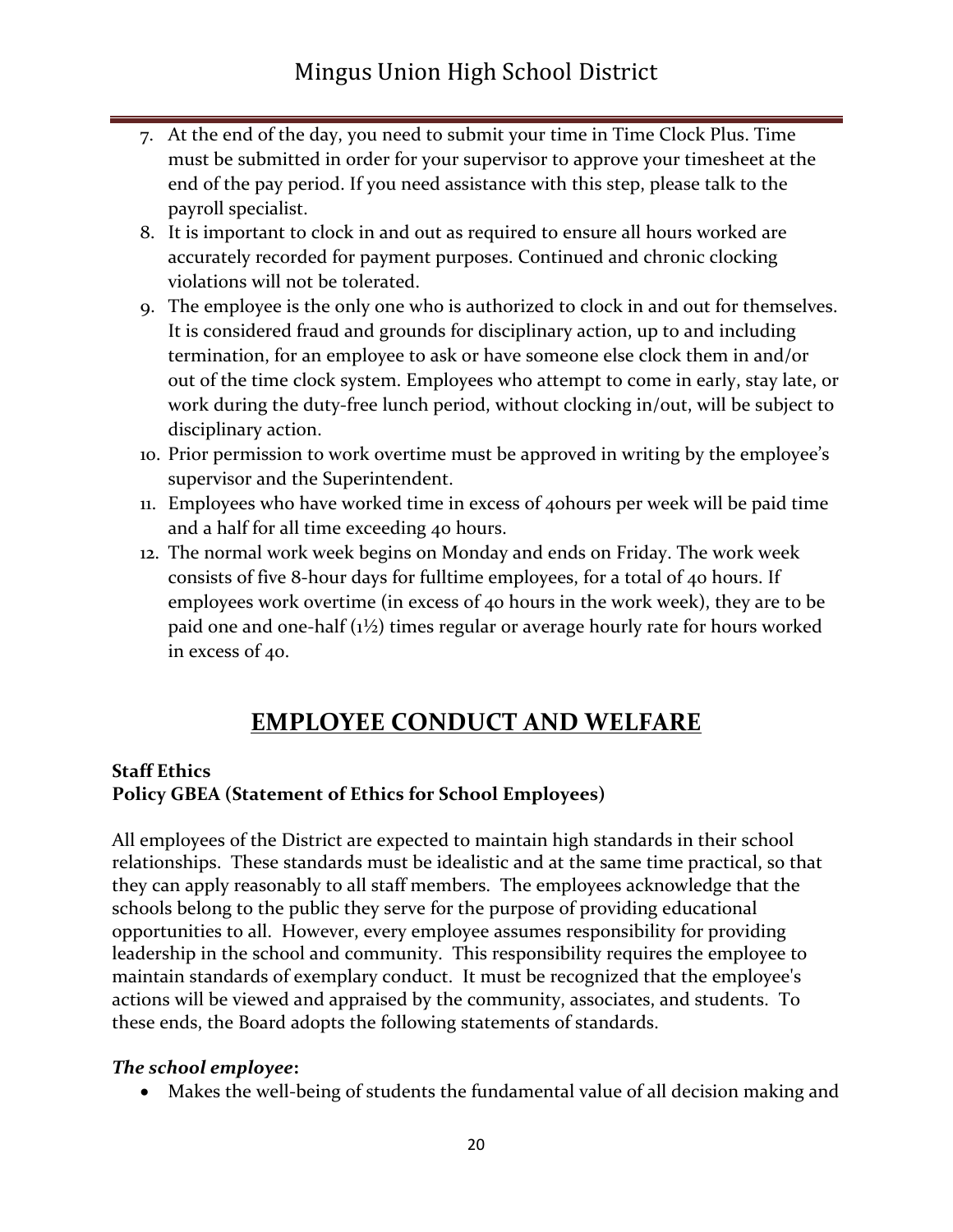actions.

- Maintains just, courteous, and proper relationships with students, parents, staff members, and others.
- Strives for the maintenance of efficiency and knowledge of developments in the employee's field of work.
- Fulfills job responsibilities with honesty and integrity.
- Directs any criticism of other staff members or of any department of the school system toward improving the District. Such constructive criticism is to be made directly to the school administrator who has the responsibility for improving the situation.
- Supports the principle of due process and protects the civil and human rights of all individuals.
- Obeys local, state, and national laws and does not knowingly join or support organizations that advocate, directly or indirectly, the overthrow of the government.
- Implements the Governing Board's policies and administrative rules and regulations.
- Refrains from using school contacts and privileges to promote political or sectarian religious views or personal agenda of any kind.
- Pursues appropriate measures to correct any laws, policies, or regulations that are not consistent with sound educational goals.
- Avoids using position for personal gain through political, social, religious, economic, or other influence.
- Maintains the standards and seeks to improve the effectiveness of the profession through research and continuing professional development.
- Stresses the proper use and protection of all school properties, equipment, and materials.
- Honors all contracts until fulfillment or release.
- In the performance of duties, employees shall keep in confidence such information as they may secure unless disclosure serves District purposes or is required by law.

#### **Staff Conduct Policy GBEB**

All employees of the District are expected to conduct themselves in a manner consistent with effective and orderly education and to protect students and District property. No employee shall, by action or inaction, interfere with or disrupt any District activity or encourage any such disruption. No employee, other than one who has obtained authorization from the appropriate school administrator, shall carry or possess a weapon on school grounds. All employees shall at all times attempt to maintain order, abide by the policies, rules, and regulations of the District, and carry out all applicable orders issued by the Superintendent.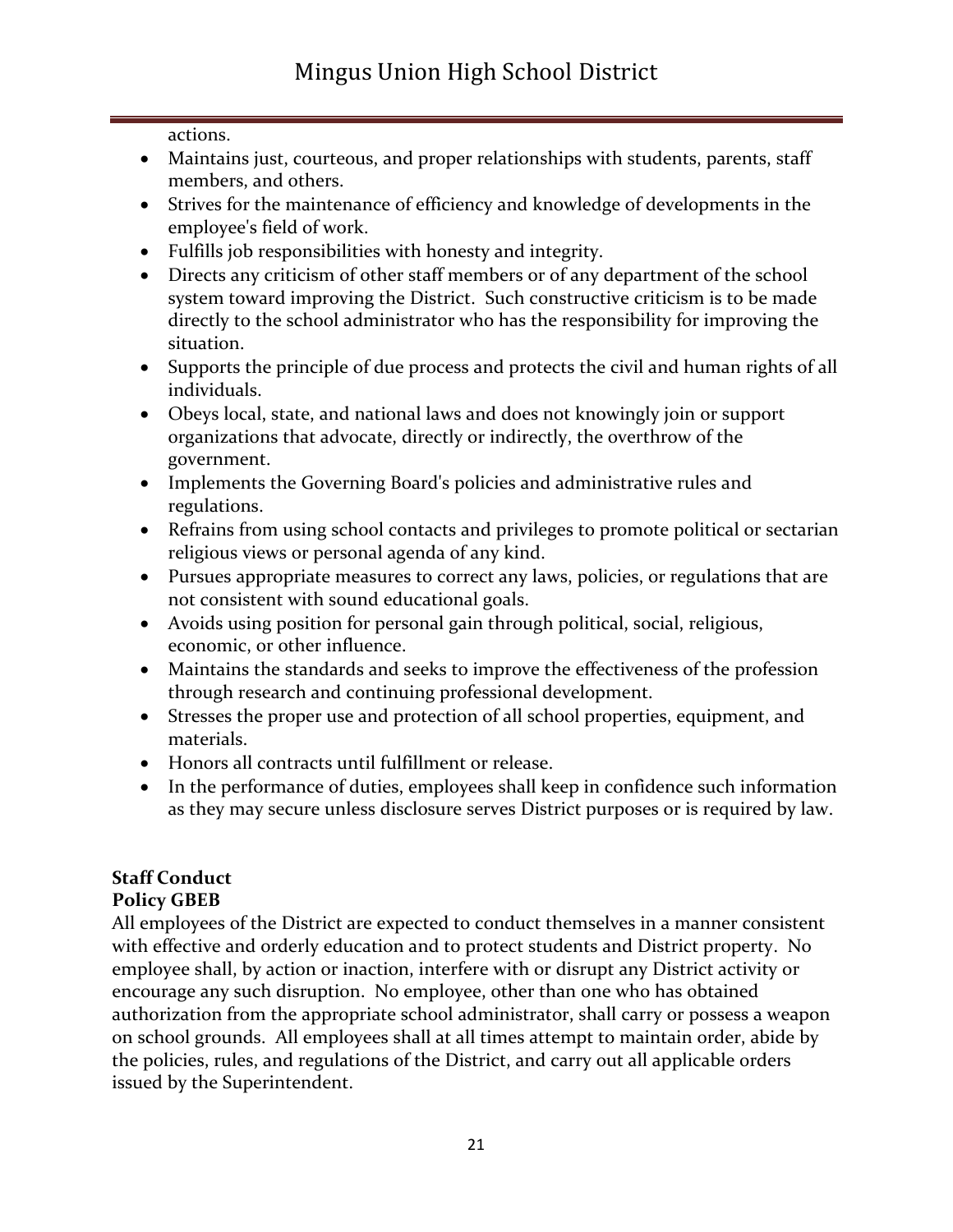Potential consequences to employees of the District who violate these rules may include, but are not limited to:

- Removal from school grounds
- Both civil and criminal sanctions, which may include, but are not limited to, criminal proceedings under Title 13, Chapter 29, Arizona Revised Statutes
- Warning
- Reprimand
- Suspension
- Dismissal
- Having consideration given to any such violations in the determination of or establishment of any pay or salary in later contracts or employment, if any

## **Purchasing**

All purchases to be made with District funds must be pre-approved using the appropriate purchase order requisition form. The department representative and immediate supervisor must first approve of purchases regardless of the availability of funds. The bookstore manager and district business manager will authorize purchases after receiving administrative approval for each purchase. Written quotes are required for purchases above \$10,000. NOTE: separate purchases from the same vendor are cumulative and require written quotes when the fiscal year's total exceeds \$10,000.

## **Use of School-Owned Materials and Equipment**

## **Policy EDC**

School-owned materials, resources and equipment, including electronics and email, may not be used for personal business unless specific permission is granted by the Superintendent.

## **Use of Digital Communications**

All employees are required to utilize digital communications, including social media, and electronic devices in a professional manner at all times. Employees:

- shall adhere to all Governing Board policies related to technologies including but not limited to the use of District technology, copyright laws, student rights, parent rights, the Family Educational Rights and Privacy Act (FERPA), staff ethics, and staff-student relations.
- are responsible for the content of their posting on any form of technology through any form of communication;
- shall only use District controlled and approved technologies when communicating with students or parents;
- shall ensure that technologies used to communicate with students and District staff are maintained separate from personal technologies used to communicate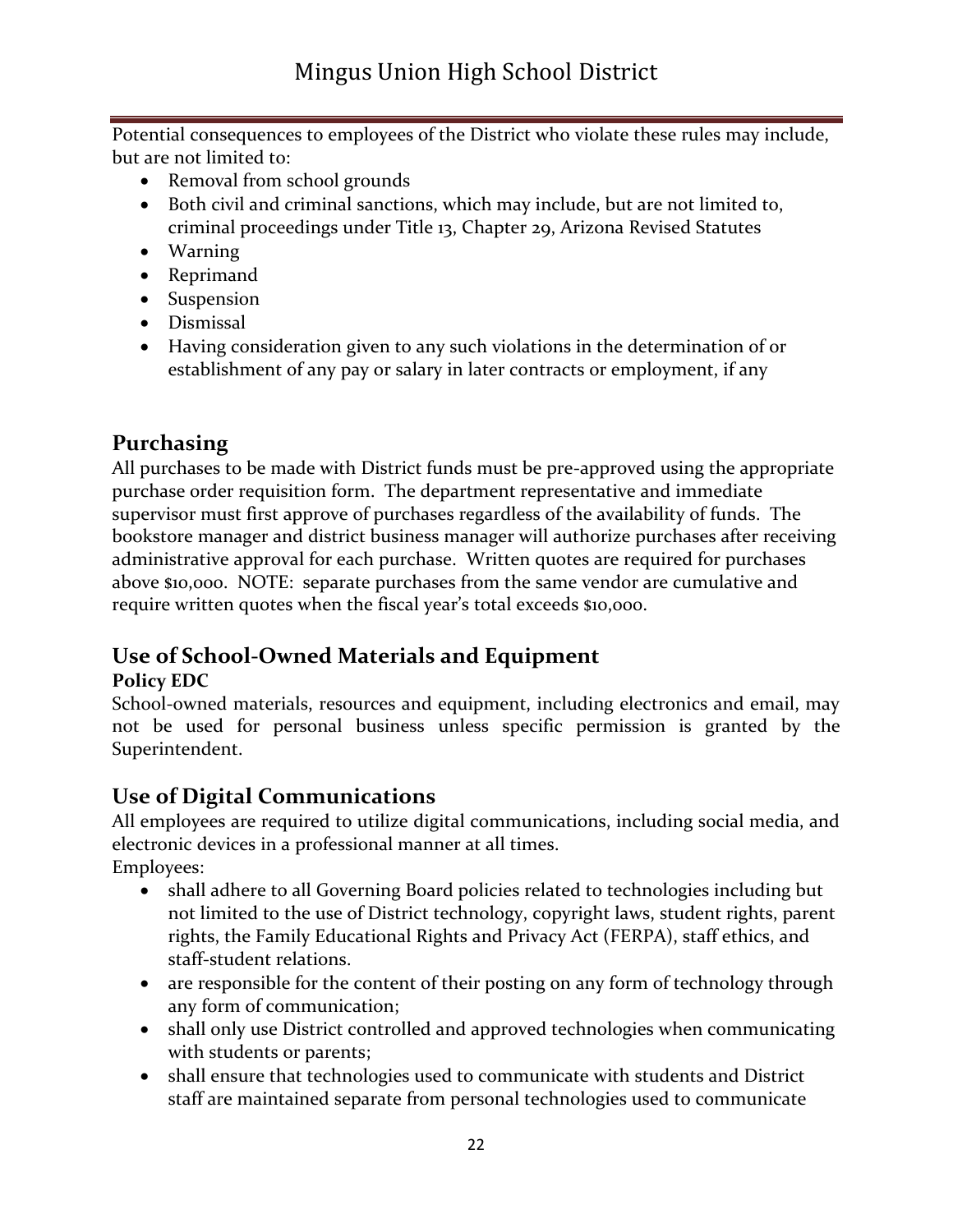with others;

- shall not use District owned or provided technologies to endorse or promote a product, a cause or a political position or candidate;
- in all instances must be aware of his/her association with the District and ensure the related content of any posting is consistent with how they wish to present themselves to colleagues, community members, parents and students;
- shall not use District logos or District intellectual property without the written approval of the Superintendent; and
- shall use technologies to enhance and add value to communications with all recipients and be respectful of those with whom they communicate.

Employees shall not use District technology for posting materials or engaging in social media communication for personal use. Employees shall not engage in personal social media communications while on the job. Violations of this policy may result in disciplinary action up to and including termination. The use of District email communications should be professional in nature and school related. As a general rule, please obtain Principal and/or Superintendent approval prior to distributing email to "Z" message groups.

## **Smoking by Staff Members**

#### **Policy GBED**

The possession or use of tobacco products, tobacco substitutes, electronic cigarettes, other chemical inhalation devices, or vapor products is prohibited on school grounds, at schoolsponsored events, or in District vehicles.

# **Drug-Free Workplace**

## **Policies GBECA & GBECB**

The possession or use of any drug, including alcohol, as defined in schedules I through V of Section 202 of the Controlled Substances Act is prohibited on school grounds, at schoolsponsored events, or in District vehicles.

# **Staff and Political Activities**

#### **Policy GBI**

The Board recognizes the right of its employees, as citizens, to engage in political activity. However, District personnel or Board members may not spend or use District funds, accounts, credit, equipment (including copiers, computers, printers, telephones, mailboxes, postage, webpages, newsletters, email, etc.) staff or communications networks for influencing the outcome of elections.

A staff member, a person acting on behalf of the District or a person who aids another person acting on behalf of the District shall be guided by the following: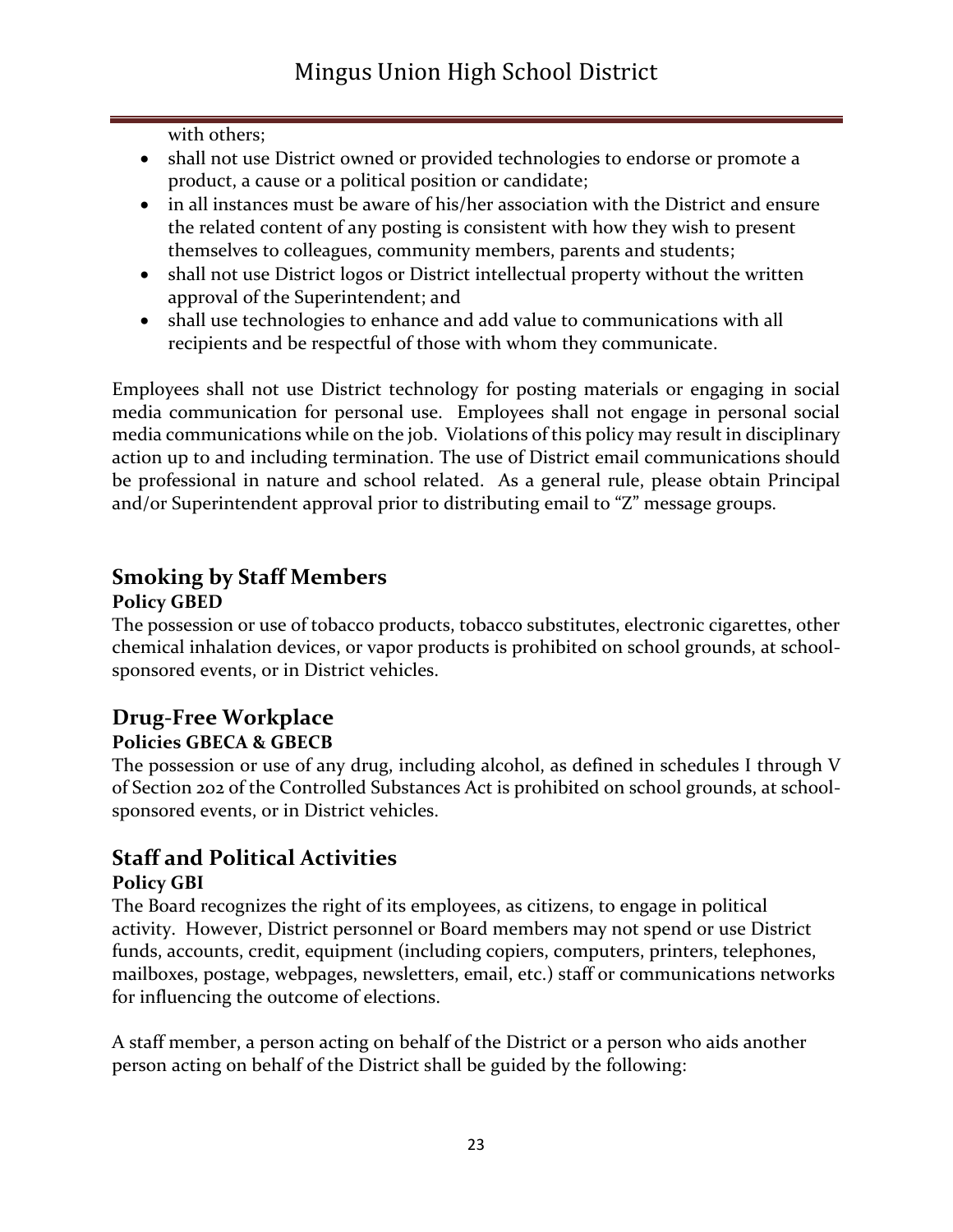- No employee while on duty shall engage in political activities upon property under the jurisdiction of the Board.
- The prohibition on the use of public resources to influence the outcome of bond, budget override and other tax-related elections includes the use of School Districtfocused promotional expenditures that occur after an election is called and through election day. This prohibition does not include routine School District communications which are messages or advertisements that are germane to the functions of the School District and that maintain frequency, scope and distribution consistent with past practices or are necessary for public safety.
- Campaigning and other election activities must be done in off-duty hours, when not working in an official capacity or representing the District, and without the participation of District employees or students acting in the capacity of District or school representatives.
- Invitations to participate in election activities on a given campus, except when extended by groups leasing or using school facilities, shall be permitted only when such invitations are to all candidates for the office. The rental use of District property by a private person or entity that may lawfully attempt to influence the outcome of an election is permitted if it does not occur at the same time and place as a related District-sponsored forum or debate.
- Political circulars or petitions may not be posted or distributed in school.
- The collection of campaign funds and/or the solicitation of campaign workers is prohibited on school property.
- Students may not be given written materials to influence the outcome of an election or to advocate support for or opposition to pending or proposed legislation.
- Students may not be involved in writing, addressing or distribution of material intended to influence the outcome of an election or to advocate support for or opposition to pending or proposed legislation.

## **Background Record Check**

#### **Policy GCF, GCF-R, GDF and GDF-R**

It shall be the policy of the District to employ and retain the best qualified personnel. This will be accomplished by giving careful consideration to qualifications and by providing competitive salary schedules and wages within the financial capability of the District, adequate facilities, and good working conditions.

The Board has the legal responsibility of approving the employment of all employees. While this responsibility cannot be waived, the Board assigns to the Superintendent the process of recruiting staff members. In carrying out this responsibility, the Superintendent may involve other staff members as needed. All personnel selected for employment must be recommended by the Superintendent and approved by the Board. The Board adopts the following general criteria, which shall be utilized in the selection process for initial employment: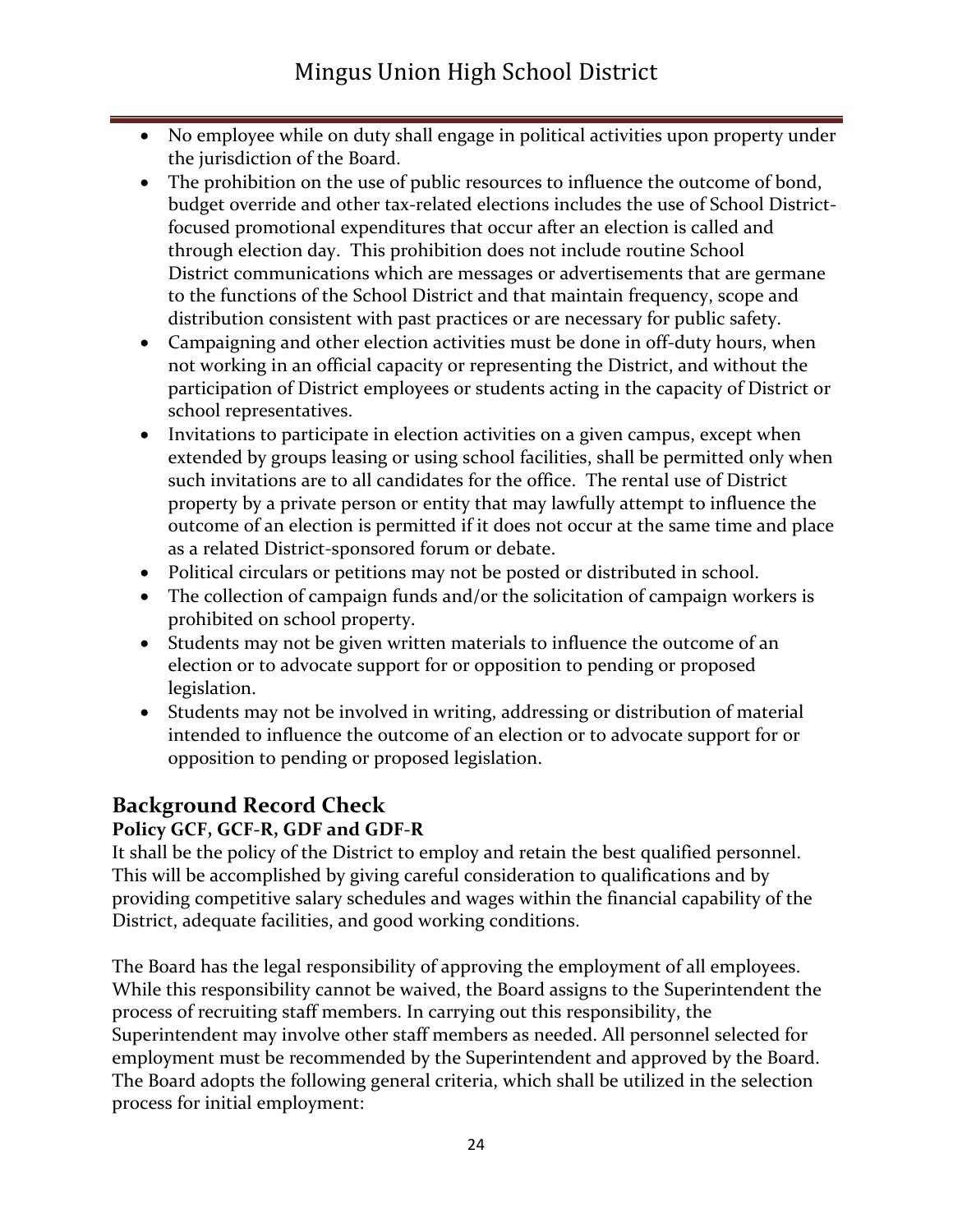- There will be no discrimination in the hiring process due to race, color, religion, sex, age, national origin, disability, or real or perceived sexual identify of an otherwise qualified individual.
- ➢ Professional Candidates:
	- Shall be qualified for and the training necessary to perform the instructional duties or functions for which they have applied.

## **Resignation**

#### **Policies GCQC, GCQE, GDQB and GDQD**

- Professional Staff All resignations or requests to be released from contract shall be presented in writing to the Board for approval. A resignation is not effective unless approved by the Governing Board. A release from an uncompleted contract may be granted contingent upon the availability of a well-qualified, certificated teacher as a replacement. A teacher who resigns contrary to this policy may be deemed to have committed and unprofessional act and shall be subject to the penalty as provided under Arizona statutes and State Board of Education regulations.
- Support Staff Employees voluntarily terminating their service with the District are expected to give advanced notice of not less than ten (10) working days. This notice should be submitted to the Superintendent in writing and should specify both the last day of work and the reason for terminating. Authorized unused vacation credit will be paid to employees with the last paycheck. Insurance benefits will end on the last day of the month of your termination. If a staff member resigns and does not return after the summer break, they will be required to reimburse the district of insurance premiums paid during June and/or July.
- An employee must first notify his or her direct supervisor of a need to leave their position with the district and submit a letter of resignation. The request for the release must include the reason for the request and applicable supporting documents. Such requests will be reviewed by the District Superintendent and Human Resources department and the decision to recommend or not recommend a waiver of the liquidated damages will be provided to the District Governing Board at the next regularly scheduled meeting, dependent upon the timing of the request and allowable time to prepare for Governing Board agenda.

## **EMPLOYEE RELATIONS AND COMMUNICATIONS**

#### **Discipline, Suspension, and Dismissal of Professional Staff Policy GCQF**

Certificated staff members may be disciplined for infractions that include, but are not limited to, those items listed in Board Policy GCQF.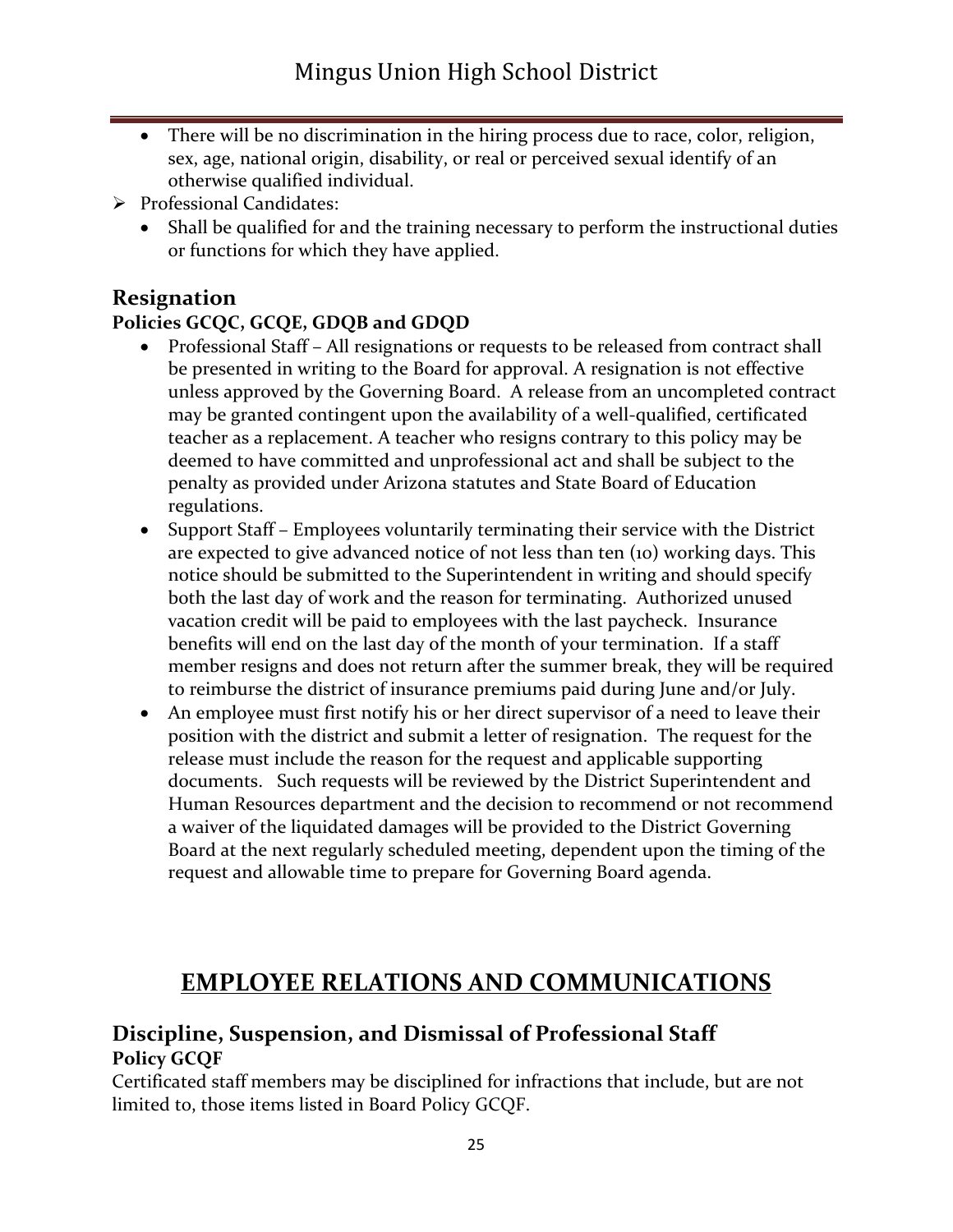Certificated staff members disciplined under A.R.S. 15-341, A.R.S. 15-539, or other applicable statutes:

- May not be suspended with or without pay for a period exceeding ten (10) school days under A.R.S. 15-341.
- May be suspended without pay for a period of time greater than ten (10) school days or dismissed under A.R.S. 15-539.
- Shall be disciplined under procedures that provide for notice, hearing, and appeal, subject to the requirements of A.R.S. 15-341 or A.R.S. 15-539, whichever is appropriate.
- Shall, if disciplined under A.R.S. 15-539 or other applicable statutes, excluding A.R.S. 15-341, receive notice in writing served upon the certificated staff member personally or by United States registered or certified mail addressed to the employee's last-known address. A copy of charges specifying instances of behavior and the acts of omissions constituting the charge(s), together with a copy of all applicable statutes, shall be attached to the notice.
- Shall have the right to a hearing in accordance with the following:
	- Suspension under A.R.S. 15-341. The supervising administrator will schedule a meeting not less than two  $(z)$  days nor more than ten  $(10)$  days after the date the certificated staff member receives the notice.
	- **•** Dismissal or dismissal with suspension included under A.R.S. 15-539. A certificated staff member's written request for a hearing shall be filed with the Board within ten (10) days after service of notice. The filing of a timely request shall suspend the imposition of a suspension without pay or a dismissal pending completion of the hearing.

#### **General Provisions for Discipline**

#### **Under A.R.S. 15-341**

General provisions for discipline are as follows:

- Informal consultation. Nothing contained herein will limit a supervising administrator's prerogative to engage in informal consultation with a certificated employee to discuss matters of concern related to the employee's performance, conduct, et cetera; however, when it is apparent that disciplinary action toward a certificated employee is likely to become a part of the certificated staff member's personnel record as permitted by A.R.S. 15-341, the procedures outlined herein shall be followed.
- Persons authorized to impose discipline. Any supervising administrator who is the immediate or primary supervisor of a certificated staff member is authorized to impose a penalty or penalties, short of dismissal. Only the Board may dismiss a certificated staff member.
- Notice. Any person who is required by this policy to give written notice to any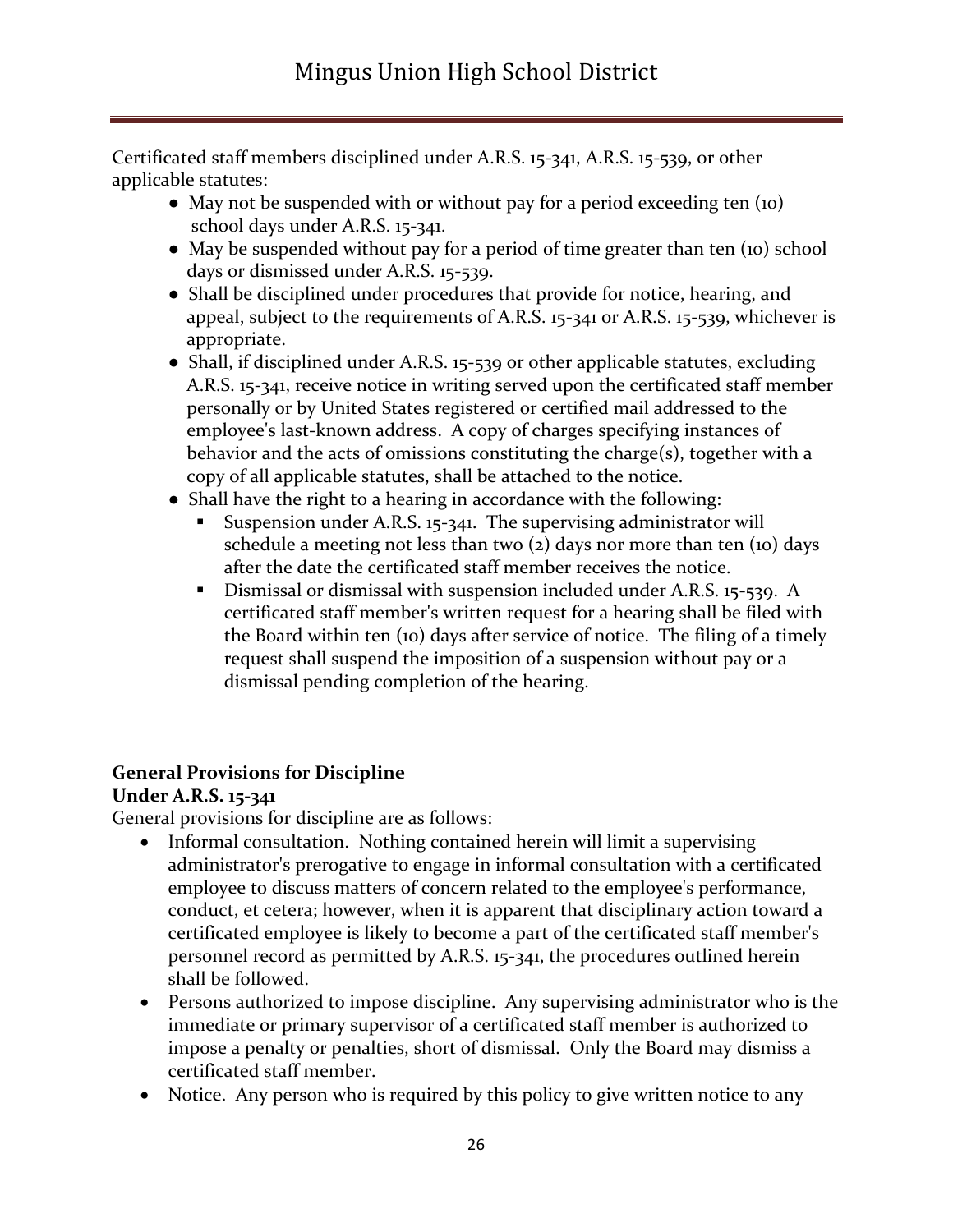other person affected by this policy may do so by any means reasonably calculated to give the recipient actual knowledge of the notice within a reasonable amount of time. When time is calculated from the date a notice is received, the notice is deemed to be received on the date it is hand delivered or three (3) calendar days after it is placed in the mail.

- Administrative discretion. In adopting these policies and procedures, it is the intention of the District that they be interpreted and applied in a reasonable fashion. The policies and regulations are not intended to restrict or eliminate the discretion traditionally afforded to supervising administrators to determine whether discipline is appropriate. Supervising administrators are therefore directed to continue to use reasonable discretion in determining whether a particular alleged violation merits discipline.
- Right not to impose discipline. The District reserves the right not to discipline a certificated staff member for conduct that violates this policy.
- Definition of work days. For the purposes of this policy, a work day is any day that the District's central administrative office is open for business.
- Additional reasons for discipline. A certificated staff member may be disciplined for conduct that has occurred but that, at or near the time of misconduct, was not the subject of or identified as a reason for a specific proceeding under this policy.

#### **Procedure for Discipline**

#### **Under A.R.S. 15-341**

The following procedures will be used to impose any discipline that 1) shall become a part of the certificated staff member's personnel record and 2) is permitted under A.R.S. 15-341:

Step 1 - Notice: Step 2 - Discipline Hearing: Step 3 - Decision (in writing): Step 4 - Appeal:

Not all administrative actions regarding a certificated staff member are considered "discipline," even though they may involve alleged or possible violations by the certificated staff member. This policy addresses only discipline and has no application to any of the following:

- The certificated staff member evaluation procedure or the resulting evaluations as they pertain to the adequacy of the certificated staff member's classroom performance.
- Letters or memorandums directed to a certificated staff member containing directives or instructions for future conduct.
- Counseling of a certificated staff member concerning expectations of future conduct.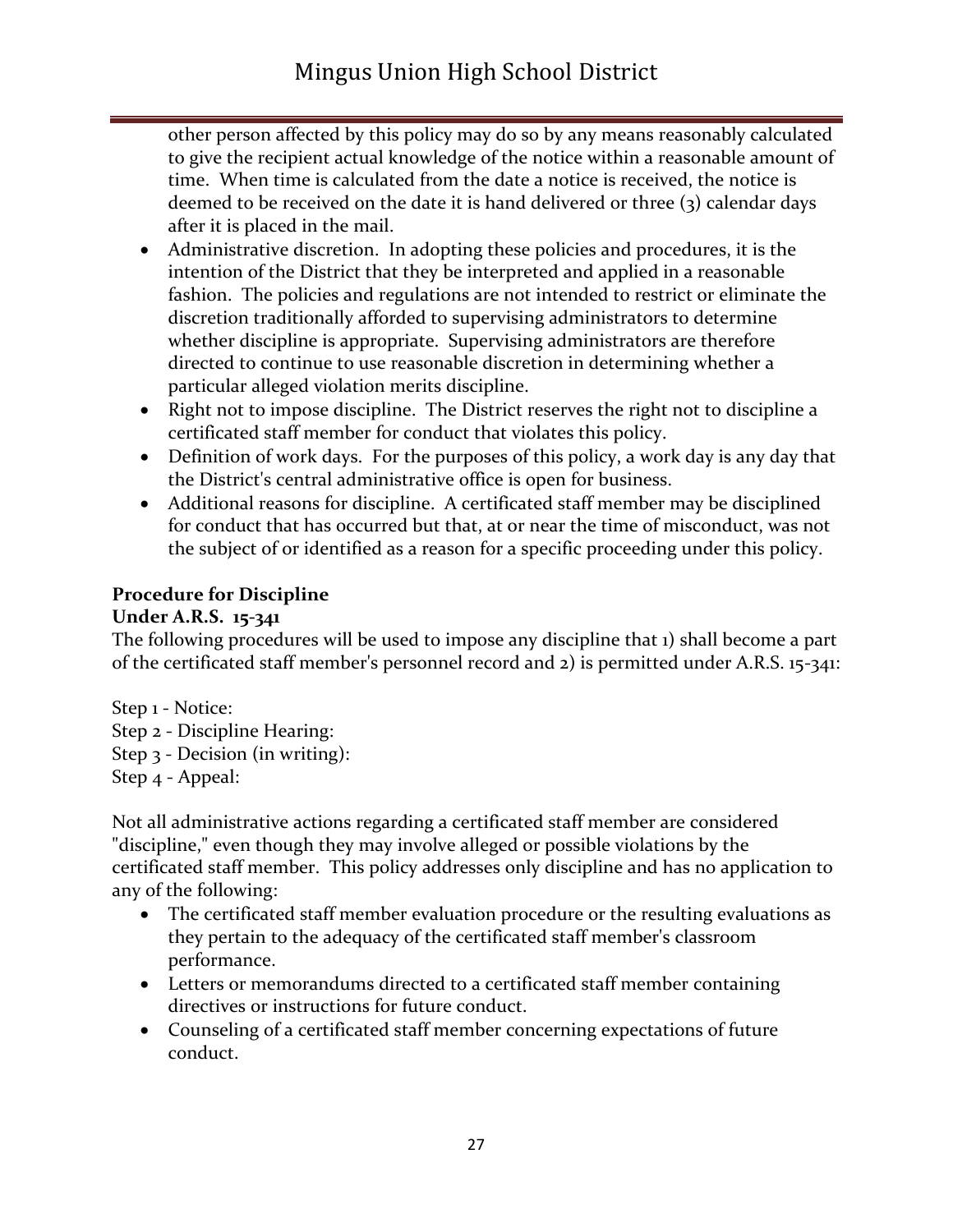• Nonrenewal of a contract of a certificated staff member employed by the District for less than the major portion of three (3) consecutive school years (noncontinuing certificated staff member).

#### **General Provisions for Suspension Without Pay or Dismissal Under**

#### **A.R.S. 15-539**

*Step 1 - Notice:*

- The Governing Board, except as otherwise provided by A.R.S. 15-539, shall upon receipt of a written statement of charges from the Superintendent that cause exists for the suspension of a certificated teacher without pay for a period longer than ten (10) school days or dismissal, shall give notice to the teacher of the Board's intention to suspend without pay or dismiss the teacher at the expiration of ten (10) days from the date of service of the notice.
	- If charges presented to the Board for dismissal of a certificated person allege immoral conduct, the charge or a resignation involving such charges shall be reported to the Department of Education.
	- Whenever the statement of charges by the Superintendent allege immoral or unprofessional conduct as the cause for dismissal, the Board may adopt a resolution to file a complaint with the State Department of Education. Pending disciplinary action by the State Board, the certificated teacher may be reassigned by the Superintendent or the Governing Board may place the teacher on administrative leave and give notice to the teacher of the administrative leave of absence pursuant to A.R.S. 15-540.
	- As used in this policy, immoral conduct means any conduct that is contrary to the moral standards of the community and that reflects an unfitness to perform the duties assigned to the certificated staff member.
- The Governing Board, upon adoption of a written statement charging a certificated teacher with cause for suspension without pay or dismissal, may immediately place the teacher on administrative leave of absence and give the teacher notice of the administrative leave of absence.
- Written notice of the administrative leave of absence shall be served on the teacher personally or by United States registered mail addressed to the teacher at the teacher's last known address.

*Step 2 – Hearing for Suspension Without Pay or Dismissal:*

- The Governing Board shall decide whether to hold a hearing on the dismissal or suspension of a certificated teacher without pay for a period of time longer than ten (10) days as provided in A.R.S. 15-541.
	- The Governing Board may provide, by policy, that all hearings conducted pursuant to this section shall be conducted before a hearing officer.
- If the Governing Board decides not to hold a hearing, the Board shall designate a hearing officer to: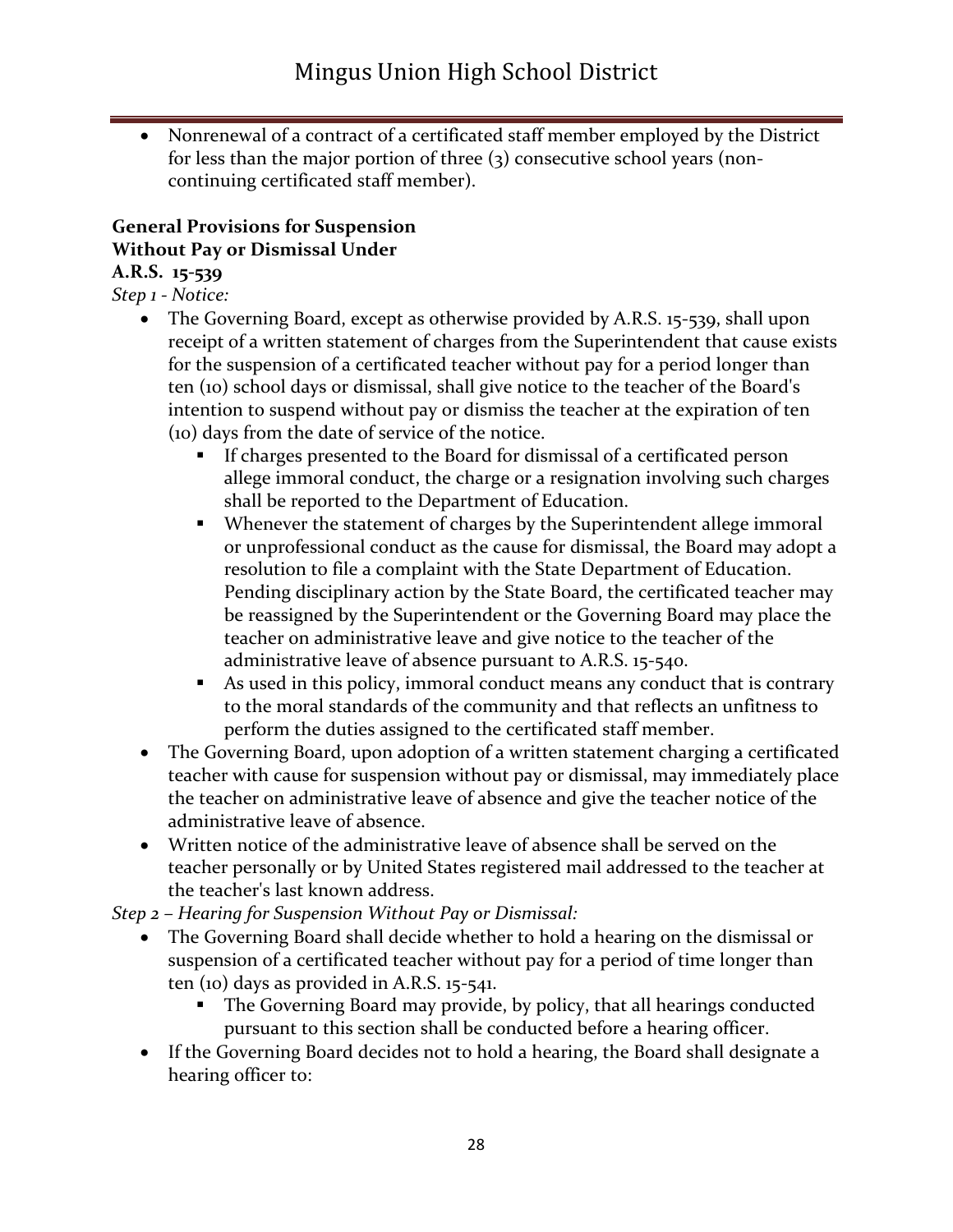- hold the hearing,
- hear the evidence,
- **•** prepare a record of the hearing, and
- issue a recommendation to the Board for action.
- If the parties cannot mutually agree on a hearing officer, a hearing officer shall be selected by the Governing Board from a list provided by the State Department of Education or the American Arbitration Association.
- A hearing held pursuant to A.R.S. 15-541 may not be conducted by any hearing officer having a personal interest which would conflict with the hearing officer's objectivity in the hearing.
- The hearing shall be held:
	- $\blacksquare$  not less than fifteen (15) days, nor
	- $\blacksquare$  not more than thirty (30) days.
	- **•** after the request is filed, unless all parties to the hearing mutually agree to a different hearing date.
- Notice of the time and place of the hearing shall be given to the teacher not less than three (3) days before the date of the hearing.
- The teacher may request that the hearing be conducted in public or private.
- At the hearing the teacher may appear in person and by counsel, if desired, and may present any testimony, evidence or statements, either oral or in writing, in the teacher's behalf.
- An official record of the hearing, including all testimony recorded manually or by mechanical device, and exhibits shall be prepared by the Governing Board or the hearing officer.
- The teacher who is the subject of the hearing may not request that the testimony be transcribed unless the teacher agrees in writing to pay the actual cost of the transcription.
- Within ten (10) days after a hearing conducted by the Governing Board the Board shall:
	- determine whether there existed good and just cause for the notice of dismissal or suspension, and
	- affirm or withdraw the notice of dismissal or suspension.
- Within ten (10) days after a hearing conducted by a hearing officer, the hearing officer shall:
	- deliver a written recommendation to the Governing Board that includes findings of fact and conclusions.
- Parties to the hearing have the right to object to the findings of the hearing officer and present oral and written arguments to the Governing Board.
- The Governing Board has an additional ten (10) days to determine whether good and just cause existed for the notice of dismissal or suspension and shall render its decision accordingly, either affirming or withdrawing the notice of suspension or dismissal.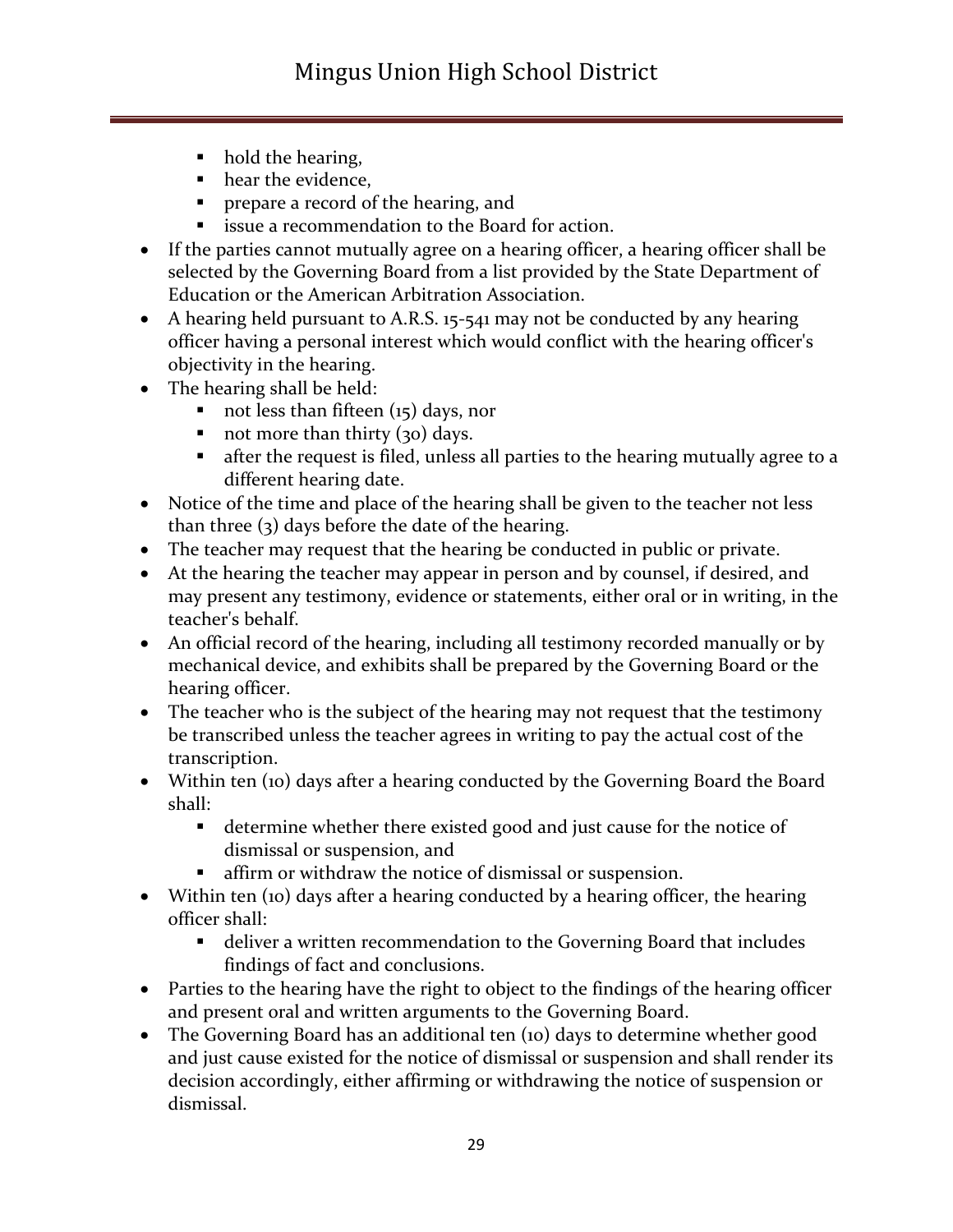▪ Good and just cause does not include religious or political beliefs or affiliations unless they are in violation of the oath of the teacher.

#### **Additional Provisions and Conditions**

During the pendency of a hearing, neither the certificated staff member nor the supervising administrator shall contact the Superintendent or a Board member to discuss the merits of the supervising administrator's recommendation or charges and proposed discipline except as provided by this policy. No attempt shall be made during such period to discuss the merits of the charges with the person designated to act as hearing officer.

The Governing Board shall keep confidential the name of a student involved in a hearing for dismissal, discipline, or action on a teacher's certificate, with exceptions as noted in A.R.S. 15-551.

Amendments. The District reserves the right to amend this policy in any way at any time. Any amendment shall have prospective application only.

Severability. If any provision of this policy is held to be invalid for any reason, such action shall not invalidate the remainder of this policy. If any provision of this policy conflicts with any provisions in any other policies adopted by the District, the provisions of this policy shall prevail.

## **Discipline, Suspension, and Dismissal of Support Staff Members Policy GDQD**

#### **Minor Disciplinary Action**

A support staff member may be disciplined for any conduct that, in the judgment of the District, is inappropriate. Minor disciplinary action includes, without limitation thereto, verbal or written reprimands, suspension with pay, or suspension without pay for a period of five (5) days or less. Minor disciplinary action shall be imposed by the support staff member's supervisor. A support staff member who wishes to object to a minor disciplinary action shall submit a written complaint to the supervisor's superior within five (5) workdays of receiving notice of the disciplinary action. The supervisor's superior will review the complaint and may confer with the support staff member, the supervisor, and such other persons as the supervisor's superior deems necessary. The decision of the supervisor's superior will be final.

#### **Suspension without Pay for More than Five Days**

At-will employees. The employment of an at-will employee may be suspended without pay for a period of more than five (5) days by action of the Superintendent for any conduct by the employee that, in the judgment of the Superintendent, is inappropriate. Before suspending an at-will employee, the Superintendent will inform the employee of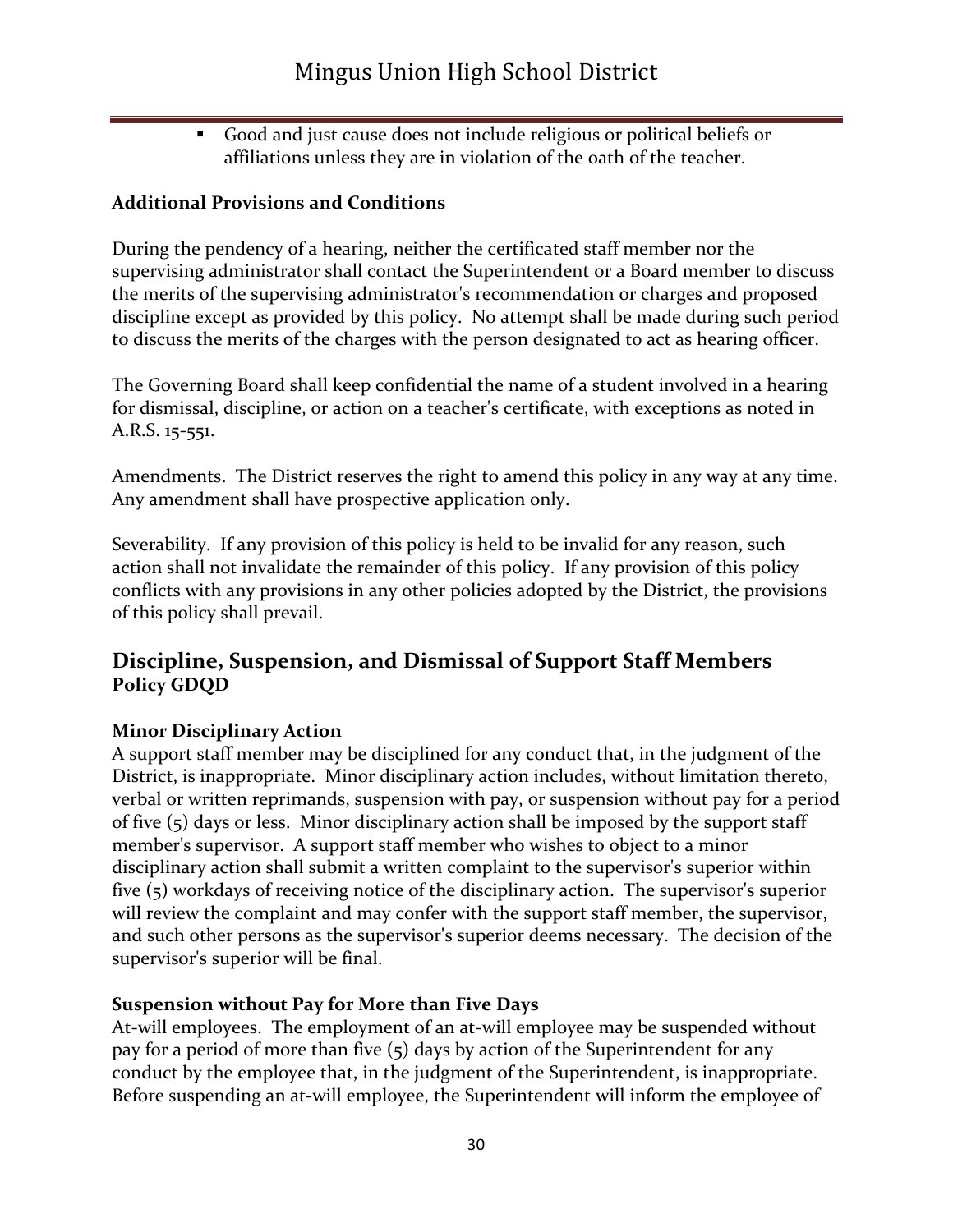intent to suspend the employee and will give the employee an informal opportunity to explain why, in the employee's opinion, the suspension should not be imposed. The Superintendent's decision will be final.

Term employees. The employment of a term employee may be suspended without pay for a period of more than five (5) days by action of the Superintendent for any conduct that, in the judgment of the Superintendent, is inappropriate. If the Superintendent intends to suspend a term employee without pay for more than five (5) days, the notice and hearing procedures prescribed for the dismissal of term employees shall be followed, except that the hearing officer shall be designated by the Superintendent and the findings of the hearing officer shall be a final decision. At the Superintendent's option, the Superintendent may request that the Governing Board act as the hearing officer. If the hearing officer or the Governing Board finds that there is not cause to suspend the employee without pay for more than five (5) days, the Superintendent may, after reviewing the findings, impose minor disciplinary action

#### **Dismissal**

At-will employees. The employment of an at-will employee may be terminated by action of the Governing Board for any reason, or for no reason, with or without advance notice, as the Governing Board desires. If the Superintendent recommends that the Governing Board terminate an at-will employee, the recommendation shall be submitted to the Governing Board in writing and a copy of the recommendation shall be delivered to the employee. The at-will employee may submit to the Governing Board prior to the Board meeting a written response to the recommendation. If the at-will employee chooses to attend the Board meeting when the recommendation is considered, the Governing Board may, in its discretion, permit the employee to address the Governing Board concerning only the recommendation.

Term employees. The employment of a term employee may be terminated for cause by action of the Governing Board at any time prior to the expiration of the term of employment. For the purposes of this provision, cause means any conduct that, in the judgment of the District, is detrimental to the interests of the District or its personnel or students and shall include, without limitation thereto, those items listed in Board Policy GDQD

If the Superintendent recommends termination of a term employee, a copy of the recommendation shall be delivered to the employee. The employee may request a hearing within five (5) workdays after receipt of the recommendation. If a hearing is requested, the Superintendent shall deliver a written notice of the time and place of the hearing and a written statement that gives the reasons for the recommendation, a list of persons whom the Superintendent expects to testify in support of the recommendation (together with a brief summary of what each person is expected to say), and a general description of any other evidence that the Superintendent at the time believes may be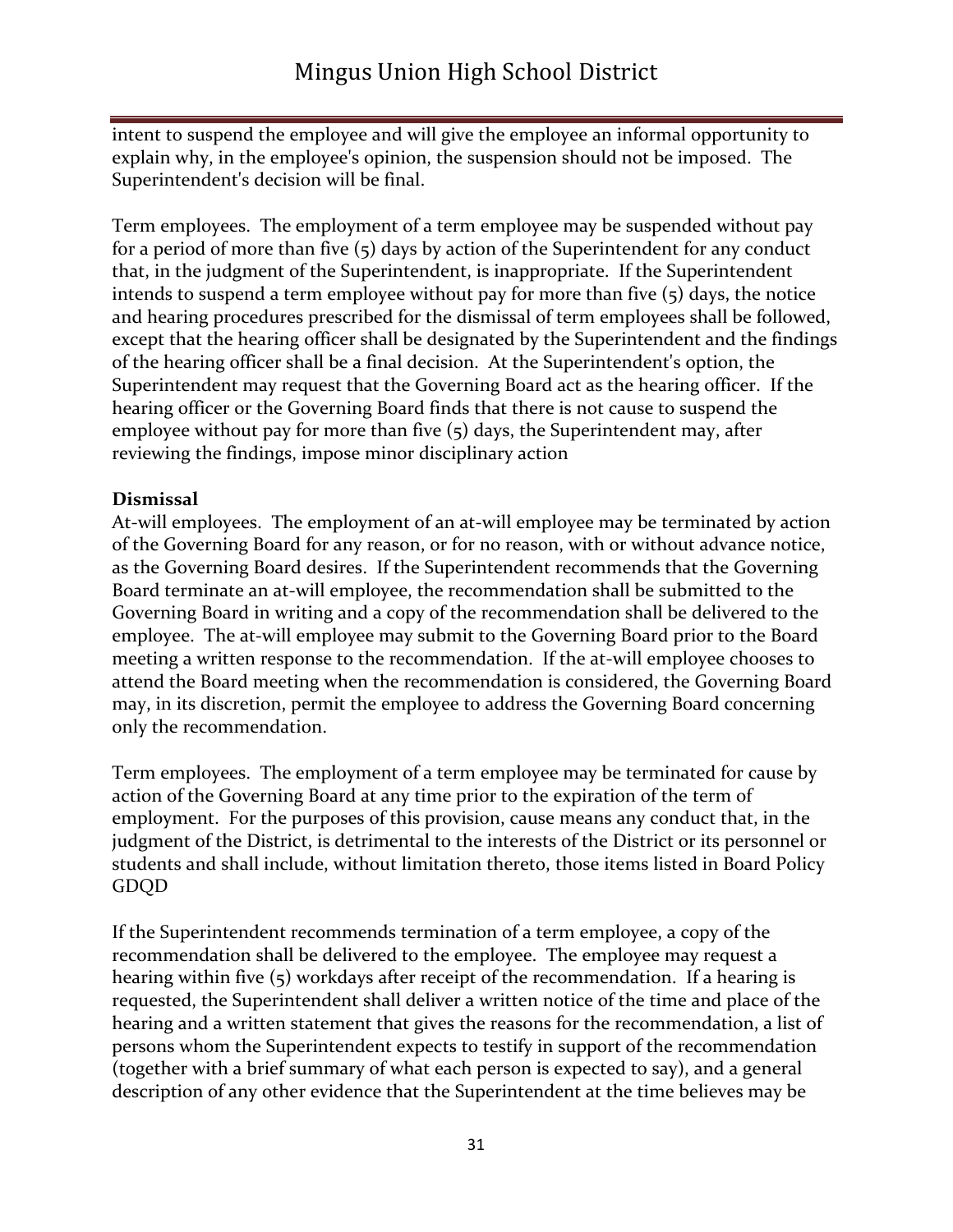presented at the hearing in support of the recommendation.

The hearing shall be conducted by the Governing Board or by a person designated by the Governing Board within not less than five (5) workdays and not more than thirty (30) calendar days after a request for hearing is submitted by the employee. The date of the hearing may be postponed by stipulation of the employee and the District, or by and in the sole discretion of the Governing Board or the hearing officer, or at the request of the aggrieved employee or the District for such reason or reasons as the Governing Board or hearing officer may deem appropriate.

The employee may be represented at the hearing by counsel, at the employee's expense. The employee shall have the opportunity to present witnesses and to cross-examine any witnesses presented by the District. Formal rules of evidence shall not apply. A record of the hearing shall be made by use of a mechanical device.

If a hearing officer is used, the hearing officer shall prepare a written statement of findings as to whether there is cause for termination of the employee and submit it to the Governing Board within ten (10) workdays after the conclusion of the hearing. The Governing Board shall review the written statement and, if desired, the record, and the Governing Board's decision whether to accept the findings and whether to terminate employment or to impose other discipline shall be a final decision.

If the Governing Board conducts the hearing, it shall render a decision within ten (10) days after the conclusion of the hearing.

#### **General Matters**

Failure to object to a disciplinary action or take other action within the time limitations set forth in this policy shall mean that the employee does not wish to pursue the matter further. Complaints filed after the expiration of the applicable time limitation will not be considered.

The filing or pendency of a complaint or other form of grievance pursuant to this policy shall in no way limit or delay action taken by the supervisor or the Superintendent authorized by this policy to take such action.

A complaint relating to minor disciplinary action, suspension without pay for more than five (5) days, or dismissal shall not be processed as a grievance.

## **Grievance Procedures and Board communications with Staff members Policy GBK and BHC**

Official communication between the Board and employees will occur as follows: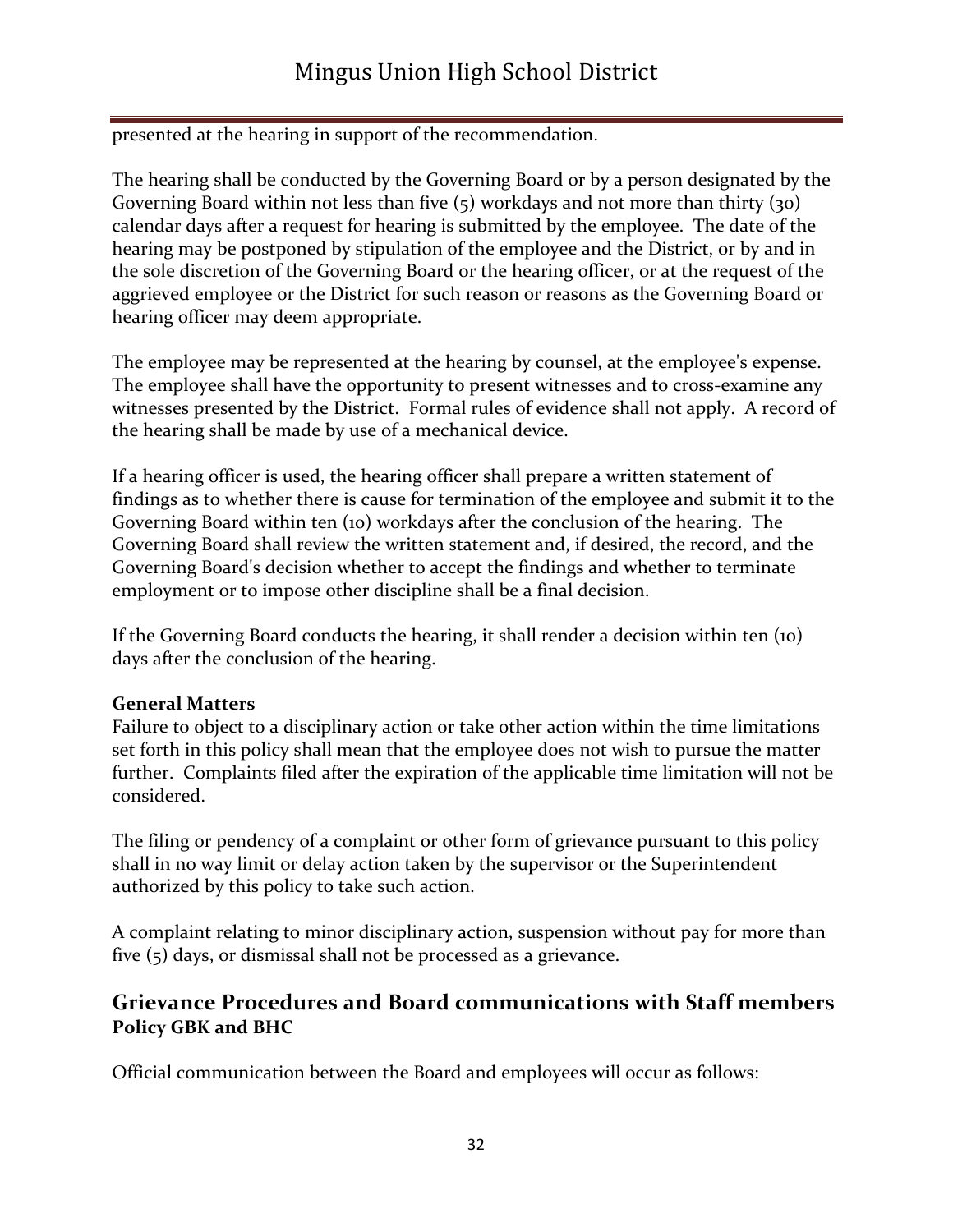A. An employee will first communicate on school- or employment-related matters at the administrative level. Any employee who exhausts the opportunity of discussing a matter at the various administrative levels may then communicate in writing with the Board on the matter. No anonymous communication will be considered by the Board.

B. Any employee who wishes to address the Board in the employee's capacity as a parent, District resident, or individual, rather than as an employee, may do so by following the procedures in Policies BEDH and BHD.

C. Official communications, policies, directives, Board concerns, and Board action(s), as appropriate, will be communicated to employees by the Superintendent.

Effective communication between District employees, the administrative staff, and the Board is essential for proper operation of the schools. The Governing Board, therefore, authorizes the Superintendent to establish a grievance procedure for employees as the prescribed means of resolving grievances at the earliest date and the lowest possible administrative level.

#### **Informal Level**

Before filing a formal written grievance, the grievant must attempt to resolve the matter by one (1) or more informal conferences with the immediate supervisor. The first of these informal conferences must be conducted within ten (10) days after the employee knew or should have known, of the act or omission giving rise to the grievance. A second or any subsequent conference must occur within five  $(5)$  days after the initial conference, or any subsequent conference.

#### **Formal Level**

*Level I.* Within fifteen (15) days after the employee knew, or should have known, of the act or omission giving rise to the grievance, the grievant must present the grievance in writing to the immediate supervisor.

The grievance shall be a clear, concise statement of the circumstances giving rise to the grievance, a citation of the specific article, section, and paragraph of the policy or regulation that directly and specifically governs the employee's terms and conditions of employment that are alleged to have been violated, the decision rendered at the informal conference, and the specific remedy sought.

The immediate supervisor shall communicate a decision to the employee in writing within five (5) days after receiving the grievance.

Within the above time limits either party may request a personal conference to attempt to resolve the matter.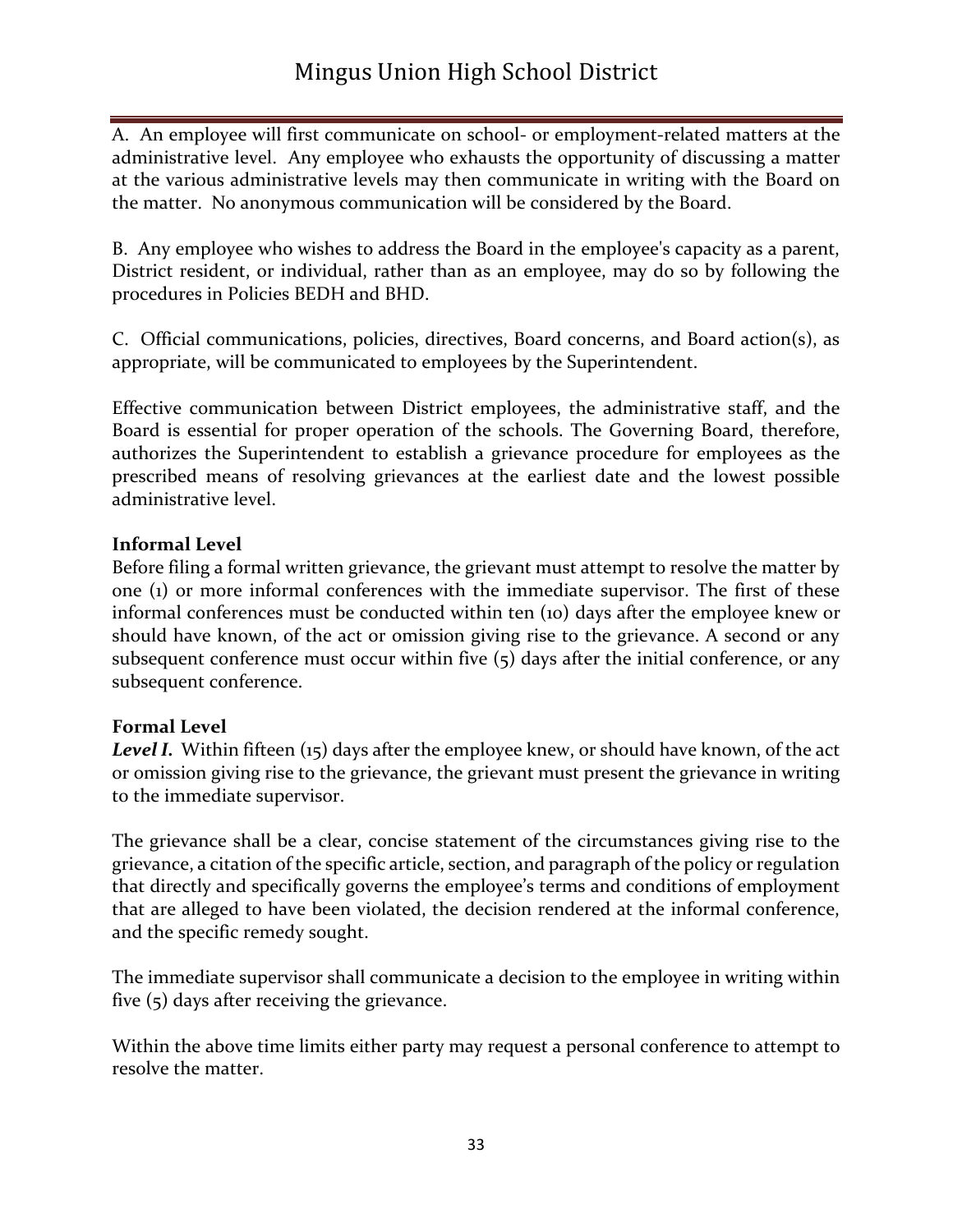Level II. In the event the grievant is not satisfied with the decision at Level I, the decision may be appealed to the Superintendent within five (5) days after receipt of the decision.

The appeal shall include a copy of the original grievance, the decision rendered, and a clear, concise statement of the reasons for appeal. The Superintendent shall communicate a decision within (5) days after the appeal. Either the grievant or the Superintendent may request a personal conference within the above time limits.

*Level III.* If the grievant is not satisfied with the decision at Level II, the grievant may, within five (5) days, submit an appeal in writing to the Superintendent for consideration by the Governing Board.

## **Reporting Child Abuse/Child Protection (Mandatory Reporting) Policy JLF and Regulation JLR-R**

Any school personnel or any other person who has responsibility for the care or treatment of a minor and who **reasonably believes** that a minor is or has been the victim of physical injury, abuse, child abuse, a reportable offense or neglect that appears to have been inflicted upon the minor by other than accidental means or that is not explained by the available medical history as being accidental in nature or who reasonably believes there has been a denial or deprivation of necessary medical treatment or surgical care or nourishment with the intent to cause or allow the death of an infant who is protected under A.R.S. [36-2281](http://www.azleg.gov/FormatDocument.asp?inDoc=/ars/36/02281.htm&Title=36&DocType=ARS) shall immediately report or cause reports to be made of such information to a **peace officer or to the Department of Child Safety (DCS)** of the Department of Economic Security, except if the report concerns a person who does not have care, custody, or control of the minor, the report shall be made to a **peace officer only.** Such reports shall be made immediately either electronically or by telephone.

#### **You form a "Reasonable Belief" when:**

- A child discloses to you information indicating sexual or physical abuse or neglect.
- A child has unexplained injuries or an explanation that is inconsistent with the injuries that lead you to suspect abuse.
- A third party discloses information that gives you reason to believe abuse or neglect has occurred.
- Reasonable belief **does not** require certainty!

#### **Suspected child abuse can be made known to a mandated reporter by three different means:**

• A child self discloses abuse to a mandated reporter.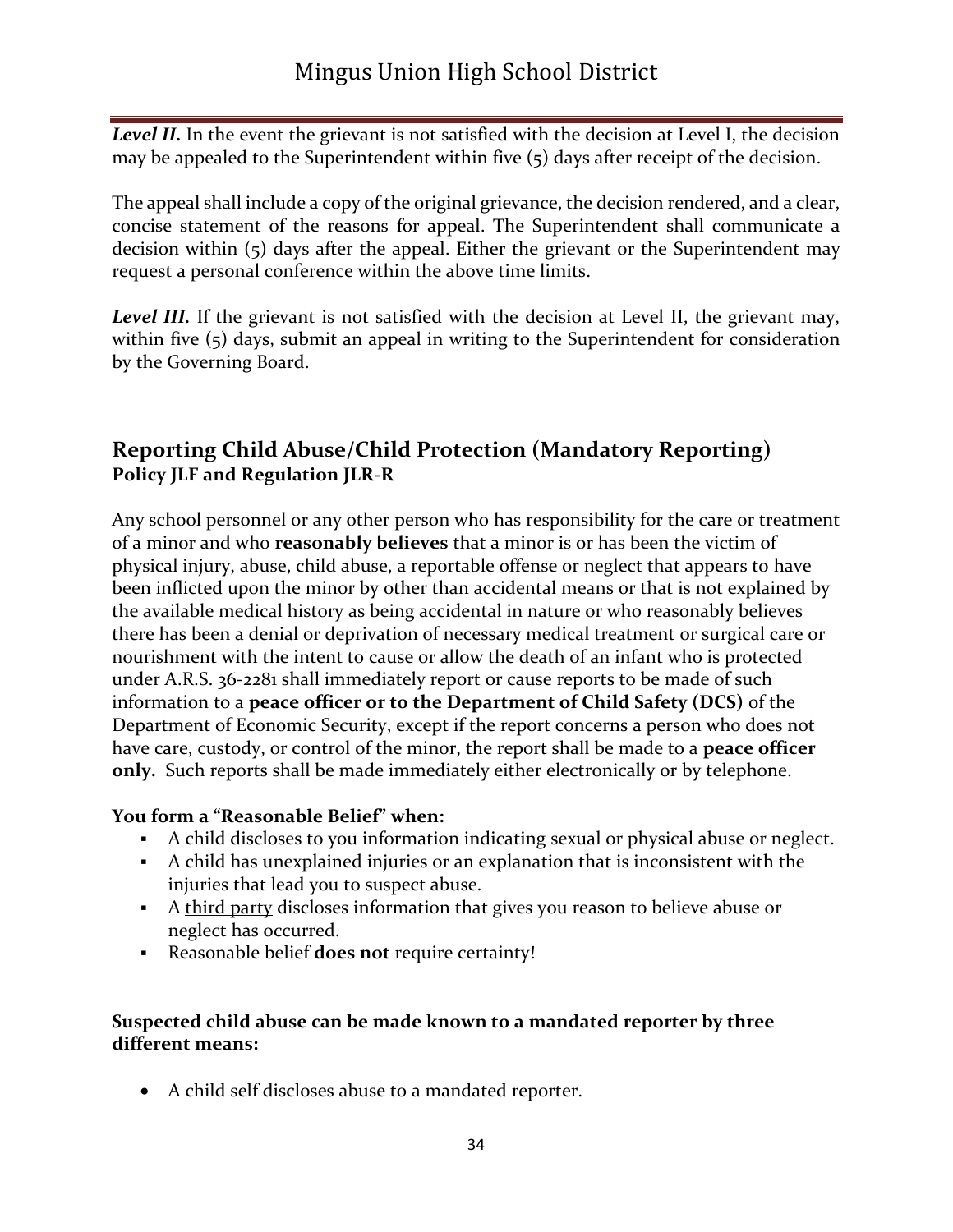- Observation of injury or unusual behavior.
- Third party report of abuse or a "reportable offense".

*Abuse* means the infliction or allowing of physical injury, impairment of bodily function, or disfigurement, or the infliction of or allowing another person to cause serious emotional damage as evidenced by severe anxiety, depression, withdrawal, or untoward aggressive behavior, and which emotional damage is diagnosed by a medical doctor or psychologist pursuant to A.R.S. [8-821,](http://www.azleg.gov/FormatDocument.asp?inDoc=/ars/8/00821.htm&Title=8&DocType=ARS) and which is caused by the acts or omissions of an individual having care, custody, and control of a child. *Abuse* shall include inflicting or allowing sexual abuse pursuant to A.R.S. [13-1404,](http://www.azleg.gov/FormatDocument.asp?inDoc=/ars/13/01404.htm&Title=13&DocType=ARS) sexual conduct with a minor pursuant to A.R.S. [13-1405,](http://www.azleg.gov/FormatDocument.asp?inDoc=/ars/13/01405.htm&Title=13&DocType=ARS) sexual assault pursuant to A.R.S. [13-1406,](http://www.azleg.gov/FormatDocument.asp?inDoc=/ars/13/01406.htm&Title=13&DocType=ARS) molestation of a child pursuant to A.R.S. [13-1410,](http://www.azleg.gov/FormatDocument.asp?inDoc=/ars/13/01410.htm&Title=13&DocType=ARS) commercial sexual exploitation of a minor pursuant to A.R.S. [13-3552,](http://www.azleg.gov/FormatDocument.asp?inDoc=/ars/13/03552.htm&Title=13&DocType=ARS) sexual exploitation of a minor pursuant to A.R.S. [13-3553,](http://www.azleg.gov/FormatDocument.asp?inDoc=/ars/13/03553.htm&Title=13&DocType=ARS) incest pursuant to A.R.S. [13-](http://www.azleg.gov/FormatDocument.asp?inDoc=/ars/13/03608.htm&Title=13&DocType=ARS) [3608,](http://www.azleg.gov/FormatDocument.asp?inDoc=/ars/13/03608.htm&Title=13&DocType=ARS) or child prostitution pursuant to A.R.S. [13-3212.](http://www.azleg.gov/FormatDocument.asp?inDoc=/ars/13/03212.htm&Title=13&DocType=ARS)

*Child*, *youth*, or *juvenile* means an individual who is under the age of eighteen (18) years. Abuses classified by statute as **"reportable offenses"** are:

- A. Indecent exposure [A.R.S. [13-1402\]](http://www.azleg.gov/FormatDocument.asp?inDoc=/ars/13/01402.htm&Title=13&DocType=ARS)
- B. Public sexual indecency to a minor [A.R.S. [13-1403\]](http://www.azleg.gov/FormatDocument.asp?inDoc=/ars/13/01403.htm&Title=13&DocType=ARS)
- C. Sexual abuse [A.R.S. [13-1404\]](http://www.azleg.gov/FormatDocument.asp?inDoc=/ars/13/01404.htm&Title=13&DocType=ARS)
- D. Sexual conduct with a minor [A.R.S. [13-1405\]](http://www.azleg.gov/FormatDocument.asp?inDoc=/ars/13/01405.htm&Title=13&DocType=ARS)
- E. Sexual assault [A.R.S. [13-1406\]](http://www.azleg.gov/FormatDocument.asp?inDoc=/ars/13/01406.htm&Title=13&DocType=ARS)
- F. Molestation of a child [A.R.S. [13-1410\]](http://www.azleg.gov/FormatDocument.asp?inDoc=/ars/13/01410.htm&Title=13&DocType=ARS)
- G. Furnishing items that are harmful to a minor via the Internet [A.R.S. [13-3506.01\]](http://www.azleg.gov/FormatDocument.asp?inDoc=/ars/13/03506-01.htm&Title=13&DocType=ARS)
- H. Surreptitious photographing, videotaping, filming, or digitally recording or viewing of a minor [A.R.S. [13-3019\]](http://www.azleg.gov/FormatDocument.asp?inDoc=/ars/13/03019.htm&Title=13&DocType=ARS)
- I. Incest [A.R.S. [13-3608\]](http://www.azleg.gov/FormatDocument.asp?inDoc=/ars/13/03608.htm&Title=13&DocType=ARS)
- J. Child prostitution [A.R.S. [13-3212\]](http://www.azleg.gov/FormatDocument.asp?inDoc=/ars/13/03212.htm&Title=13&DocType=ARS)
- K. Commercial sexual exploitation of a minor [A.R.S. [13-3552\]](http://www.azleg.gov/FormatDocument.asp?inDoc=/ars/13/03552.htm&Title=13&DocType=ARS)
- L. Sexual exploitation of a minor (concerning visual depiction of a minor engaged in
- exploitive exhibition or other sexual conduct) [A.R.S. [13-3553\]](http://www.azleg.gov/FormatDocument.asp?inDoc=/ars/13/03553.htm&Title=13&DocType=ARS)
- M. Luring a minor for sexual exploitation [A.R.S. [13-3554\]](http://www.azleg.gov/FormatDocument.asp?inDoc=/ars/13/03554.htm&Title=13&DocType=ARS)
- N. Admitting a minor to public displays of sexual conduct [A.R.S. [13-3558\]](http://www.azleg.gov/FormatDocument.asp?inDoc=/ars/13/03558.htm&Title=13&DocType=ARS)

The Arizona Department of Economic Security, Division of Children, Youth and Families, has determined that all mandated reporters may now electronically submit nonemergency reports via a secure online reporting website. Non-emergency reports are those in which a child is not at immediate risk of abuse or neglect that could result in serious harm. Mandated reporters will be able to submit non-emergency reports twentyfour (24) hours a day without wait times.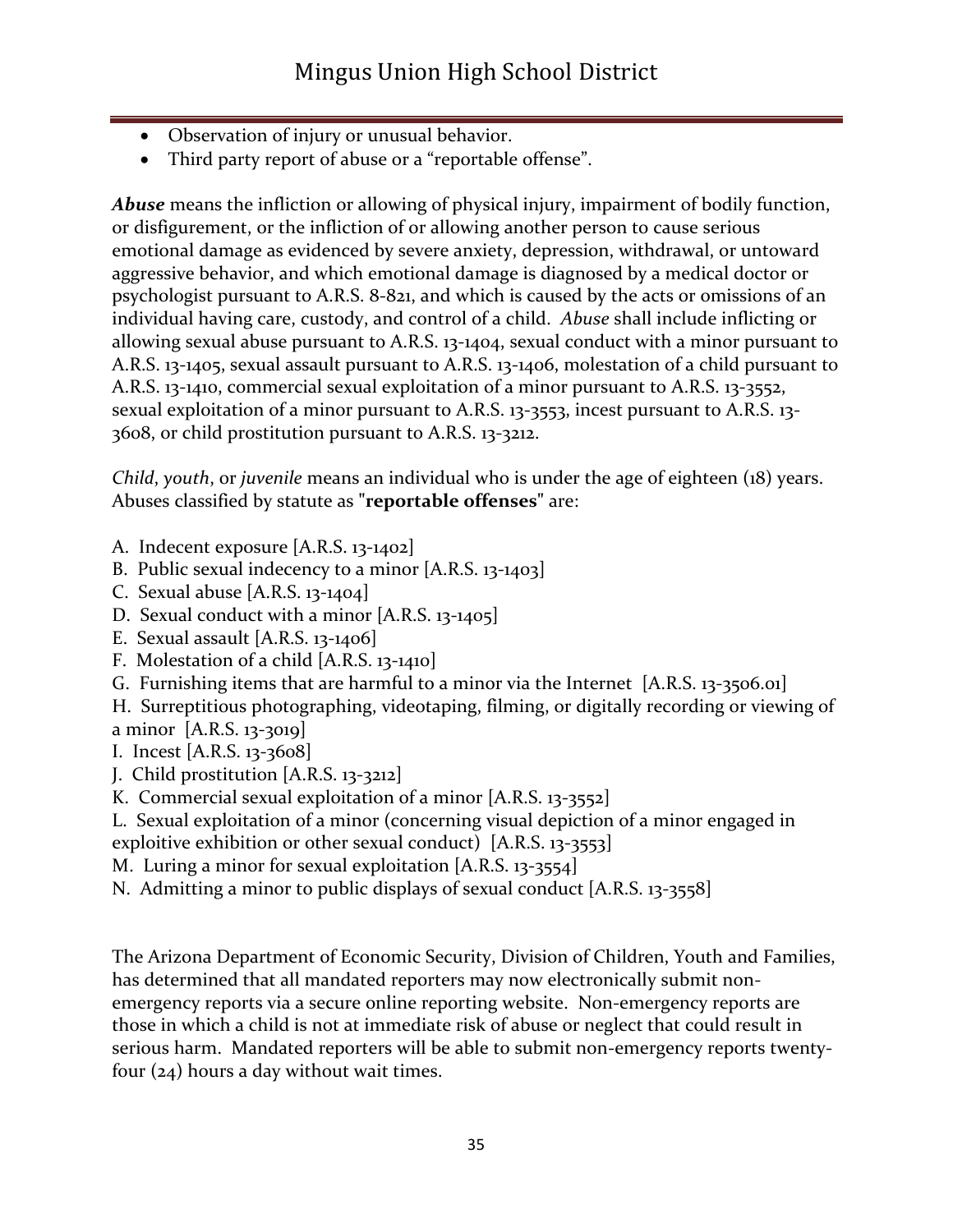All reports made via the online website will *require the person making the report (reporting source) to provide contact information*. A representative from the Child Abuse Hotline may contact the source for additional information, if necessary. This process will make it more convenient to meet the mandated reporting requirements and help ensure child safety.

All *emergency situations* where a child faces an immediate risk of abuse or neglect that could result in serious harm *must* still be reported by **calling 911 or 1-888-SOS-CHILD (1- 888-767-2445).** If a reporting source is unsure as to whether or not the report is an emergency situation, the reporting source should call the Child Abuse Hotline to make a report.

Any concerns for the safety of a child due to abuse, neglect or abandonment, *must be reported*, by:

- **Calling 1-888-SOS-CHILD (1-888-767-2445),**
- **TDD (telecommunications device for the deaf): 602-530-1831 (1-800-530- 1831), or**
- **Submitting** *non-emergency* **concerns via the Online Reporting Service for Mandated Reporters at [https://www.azdes.gov/dcyf/cps/](http://www.azdes.gov/dcyf/cps/mandated_reporters/) [mandated reporters/](http://www.azdes.gov/dcyf/cps/mandated_reporters/) (effective November 2013).**

Pursuant to A.R.S. [13-3620,](http://www.azleg.gov/FormatDocument.asp?inDoc=/ars/13/03620.htm&Title=13&DocType=ARS) such reports shall contain, if known:

A. The names and addresses of the minor, the parents, or the person or persons having custody of such minor, if known.

B. The minor's age and the nature and extent of the minor's abuse, child abuse, or physical injuries or neglect, including any evidence of previous abuse, child abuse, physical injury or neglect.

C. Any other information that such person believes might be helpful in establishing the cause of the abuse, child abuse, physical injury or neglect.

A person who furnishes a report, information, or records required or authorized under Arizona Revised Statutes or a person who participates in a judicial or administrative proceeding or investigation resulting from a report, information or records required or authorized under Arizona Revised Statutes is immune from any civil or criminal liability by reason of that action unless such person has acted with malice or unless such person has been charged with or is suspected of abusing or neglecting the child or children in question.

A report is not required under A.R.S. [13-3620](http://www.azleg.gov/FormatDocument.asp?inDoc=/ars/13/03620.htm&Title=13&DocType=ARS) for conduct prescribed by A.R.S. [13-](http://www.azleg.gov/FormatDocument.asp?inDoc=/ars/13/01404.htm&Title=13&DocType=ARS) [1404](http://www.azleg.gov/FormatDocument.asp?inDoc=/ars/13/01404.htm&Title=13&DocType=ARS) and [13-1405](http://www.azleg.gov/FormatDocument.asp?inDoc=/ars/13/01405.htm&Title=13&DocType=ARS) if the conduct involves only minors who are fourteen (14), fifteen (15), sixteen (16) or seventeen (17) years of age and there is nothing to indicate that the conduct is other than consensual.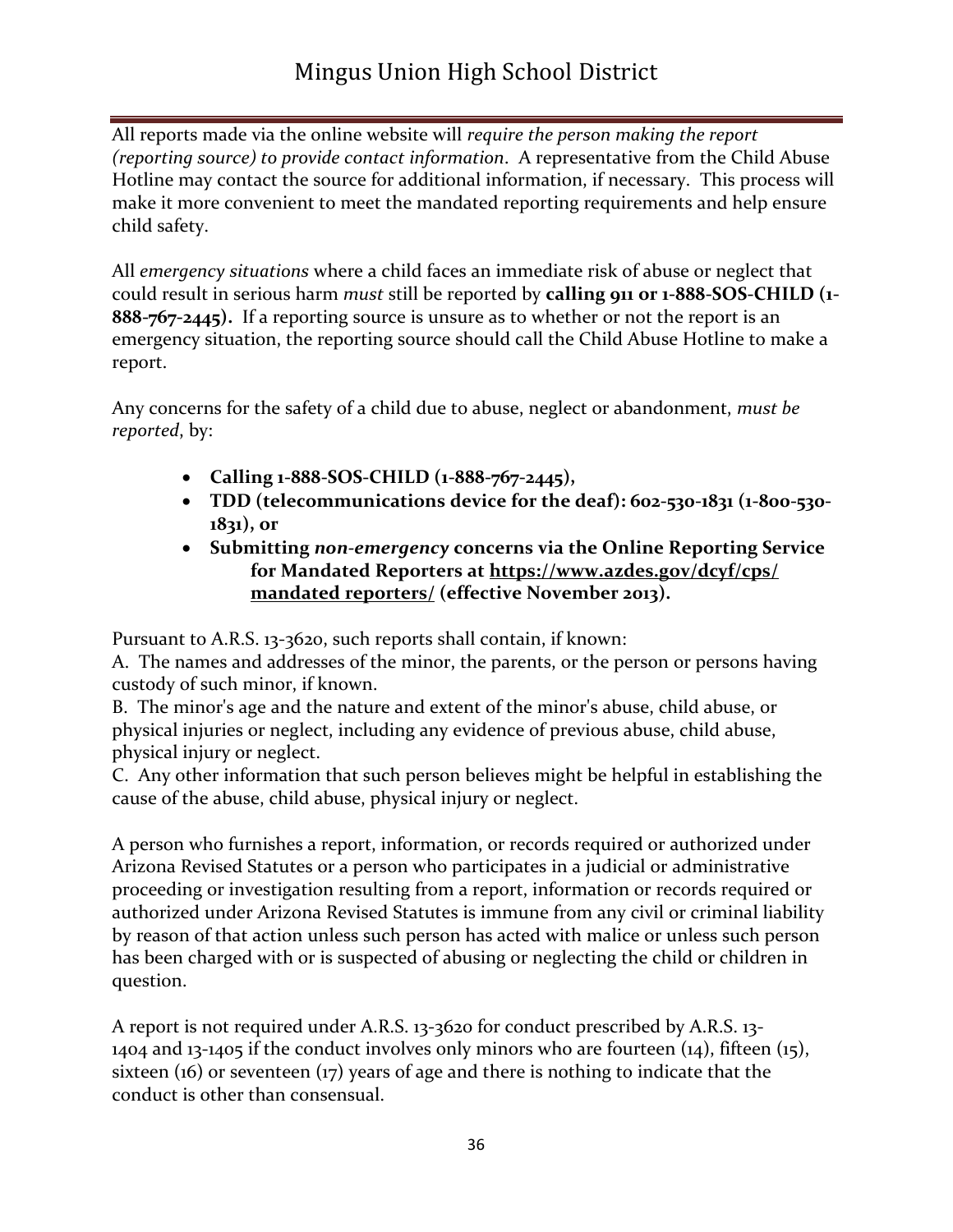A report is not required if a minor is of elementary school age, the physical injury occurs accidentally in the course of typical playground activity during a school day, occurs on the premises of the school that the minor attends and is reported to the legal parent or guardian of the minor and the school maintains a written record of the incident. The school will maintain a written record of the physical injury as part of the student's health file as required by Arizona State Library, Archives and Public Records (ASLAPR).

A person who fails to report abuse as provided in A.R.S. [13-3620](http://www.azleg.gov/FormatDocument.asp?inDoc=/ars/13/03620.htm&Title=13&DocType=ARS) is guilty of a class 1 misdemeanor, except if the failure to report involves a reportable offense, the person is guilty of a class 6 felony.

Any certificated person or Governing Board member who reasonably suspects or receives a reasonable allegation that a person certificated by the Department of Education has engaged in conduct involving minors that would be subject to the reporting requirements of A.R.S. [13-3620](http://www.azleg.gov/FormatDocument.asp?inDoc=/ars/13/03620.htm&Title=13&DocType=ARS) shall report or cause reports to be made to the Department of Education in writing as soon as is reasonably practicable but not later than three  $(3)$  business days after the person first suspects or receives an allegation of the conduct.

Any school employee who has orally reported to DCS or a peace officer a reasonable belief of an offense to a minor must provide written notification to the principal of the oral report not later than the next workday following the making of the report.

#### **Remember:**

- You are a Reporter, not an investigator!! Your name is always kept Confidential.
- A mandated reporter who does not report a sexual offense can be charged with a Class 6 Felony.
- A mandated reporter who does not report another type of abuse can be charged with a Class 1 Misdemeanor.

#### **Sexual Harassment and Title IX Policy ACA and ACAA**

All individuals associated with this District, including, but not necessarily limited to, the Governing Board, the administration, the staff, and students, are expected to conduct themselves at all times so as to provide an atmosphere free from sexual harassment.

Sexual harassment is a form of sex discrimination that violates Title VII of the Civil Rights Act of 1964.

The Equal Employment Opportunity Commission defines "sexual harassment" as unwelcome sexual advances, requests for sexual favors, and other verbal or physical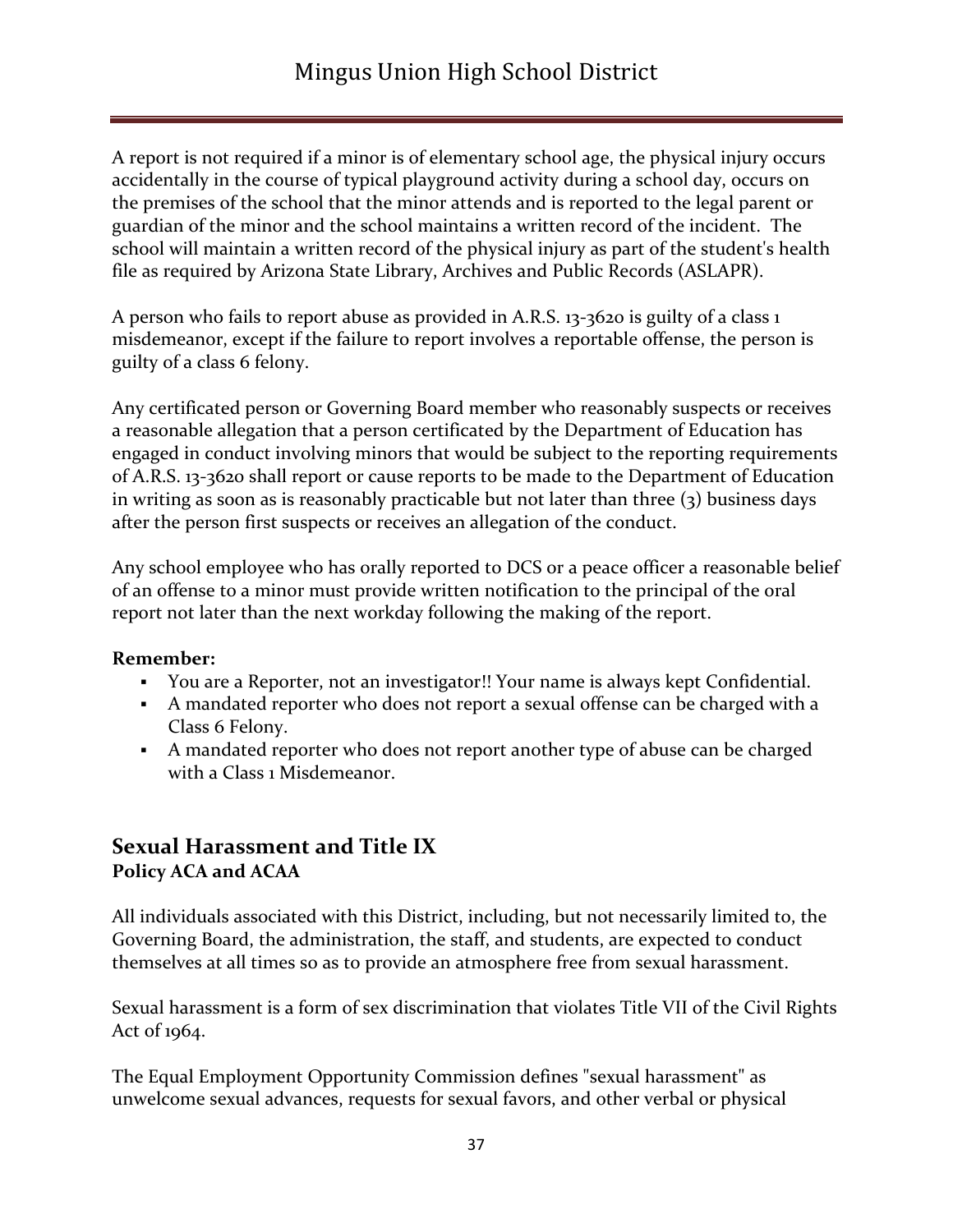## Mingus Union High School District

#### conduct of a sexual nature when:

A. Submission to such conduct is either explicitly or implicitly made a term or condition of an individual's employment; or

B. Submission to or rejection of such conduct is used as a basis for employment decisions affecting such individual; or

C. Such conduct has the purpose or effect of substantially interfering with an individual's work performance, or creating an intimidating, hostile, or offensive work environment.

Sexual harassment may include, but is not limited to:

A. Suggestive or obscene letters, notes, invitations, derogatory comments, slurs, jokes, epithets, assault, touching, impeding or blocking movement, leering, gestures, or display of sexually suggestive objects, pictures, or cartoons.

B. Continuing to express sexual interest after being informed that the interest is unwelcome. (Reciprocal attraction between peers is not considered sexual harassment.)

C. Implying or withholding support for an appointment, promotion, or change of assignment; suggesting that a poor performance report will be prepared; suggesting that probation will be failed.

D. Coercive sexual behavior used to control, influence, or affect the career, salary, and/or work environment of another employee.

E. Offering or granting favors or employment benefits, such as promotions, favorable performance evaluations, favorable assignments, favorable duties or shifts, recommendations, reclassifications, et cetera, in exchange for sexual favors.

Anyone who is subject to sexual harassment, or who knows of the occurrence of such conduct, should inform the compliance officer, as provided in ACA-R.

A substantiated charge against a staff member in the District shall subject such staff member to disciplinary action.

All matters involving sexual harassment complaints will remain confidential to the extent possible.

Title IX of the Federal Education Amendments Act protects people from discrimination based on sex in education programs or activities that receive Federal financial assistance. The District does not discriminate on the basis of sex and is required by Title IX not to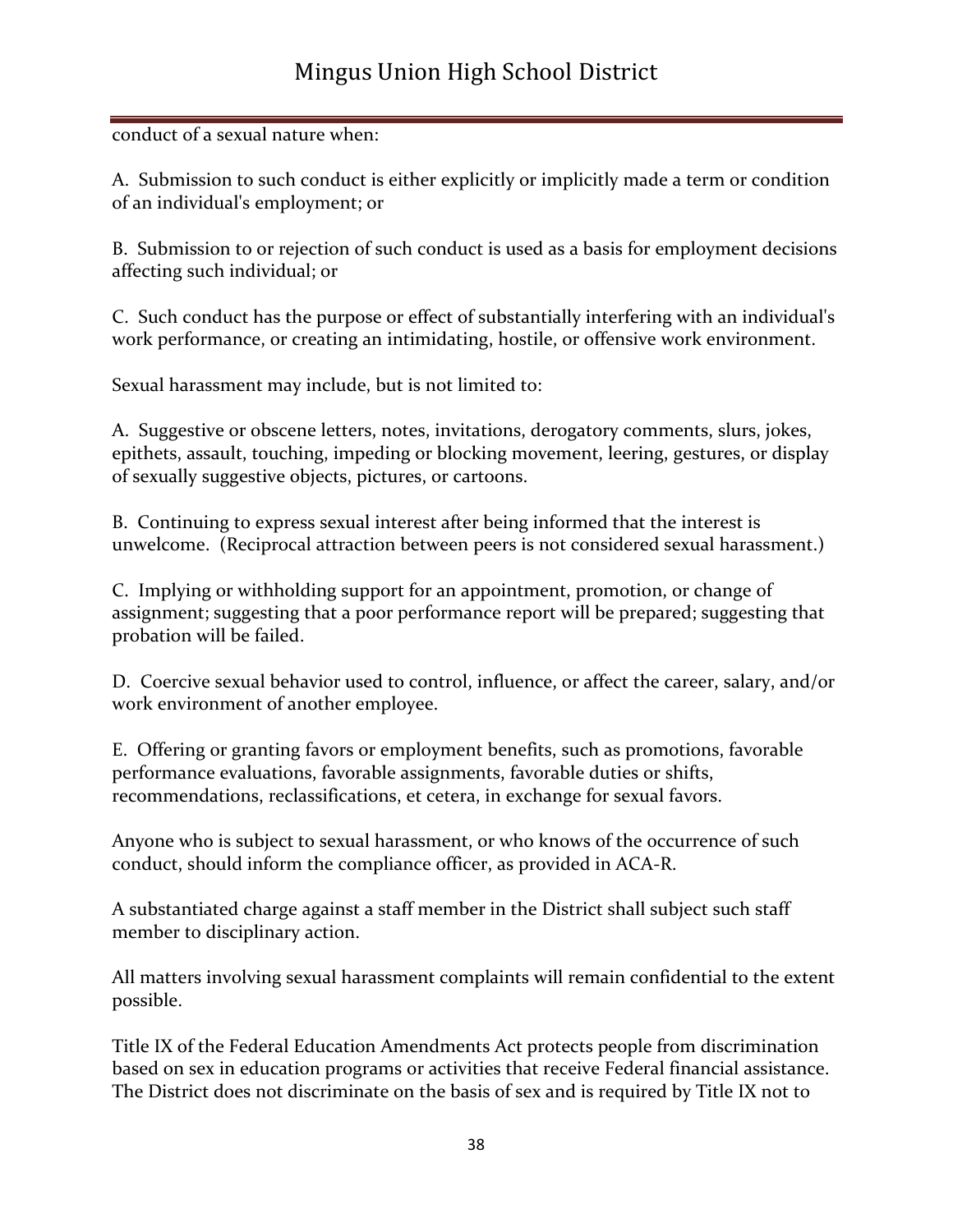discriminate in such a manner. The District adheres to all conditions established by Title IX by recognizing the right of every student who attends school in the District and every employee who works in the District to do so without the fear of sexual harassment.

The District accepts and shall employ the definition of sexual harassment as established by the Title IX regulations. Sexual harassment means conduct on the basis of sex that satisfies one (1) or more of the following:

A. An employee of the District conditioning the provision of an aid, benefit, or service of the District on an individual's participation in unwelcome sexual conduct;

B. Unwelcome conduct determined by a reasonable person to be so severe, pervasive, and objectively offensive that it effectively denies a person equal access to the District's education program or activity; or

C. "Sexual assault" as defined in 20 U.S.C. 1092(f)(6)(A)(v), "dating violence" as defined in 34 U.S.C. 12291(a)(10), "domestic violence" as defined in 34 U.S.C. 12291(a)(8), or "stalking" as defined in 34 U.S.C.  $12291(a)(30)$ .

Any person may report sex discrimination, including sexual harassment, regardless of whether the person reporting is the person alleged to be the victim of the reported conduct or not. A report may be made in person, by mail, by telephone, or by electronic mail, using the contact information listed for the Title IX Coordinator, or by any other means that results in the Title IX Coordinator receiving the person's verbal or written report. Such a report may be made at any time (including during non-business hours) by using the telephone number or electronic mail address, or by mail to the office address, listed for the Title IX Coordinator. The District shall notify students, parents or legal guardians of students, employees, applicants for employment, and all unions or professional organizations holding collective bargaining or professional agreements with the District, of the name or title, office address, electronic mail address, and telephone number of the Title IX Coordinator.

#### **Retaliation Prohibited**

Neither the District nor any person may intimidate, threaten, coerce, or discriminate against any individual for the purpose of interfering with any right or privilege secured by Title IX, or because the individual has in good faith made a report or complaint, testified, assisted, or participated or refused to participate in any manner in an investigation, proceeding, or hearing. Intimidation, threats, coercion, or discrimination, including charges against an individual for violations that do not involve sex discrimination or sexual harassment, but arise out of the same facts or circumstances as a report or complaint of sex discrimination or a report or formal complaint of sexual harassment, for the purpose of interfering with any right or privilege secured by Title IX, constitutes retaliation.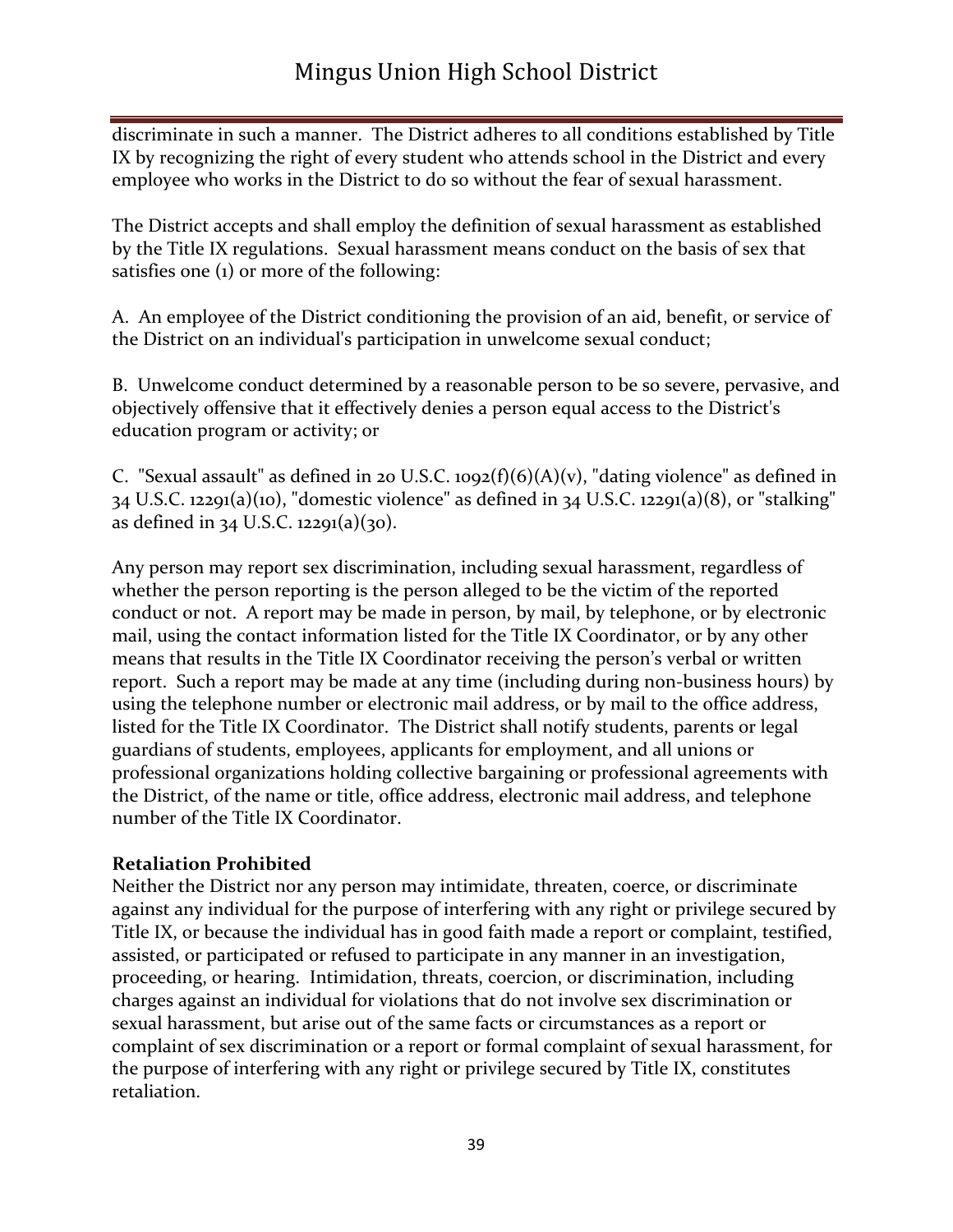## **COVID-19 Resources and considerations**

This plan is based on current guidance but may be modified in response to new recommendations. Recent (June 2021) legislative and gubernatorial action in the form of A.R.S. 15-342.05 prohibits school districts from requiring the use of face coverings by students or staff during school hours or on school property. The law also bars schools from requiring a student or staff member receive a COVID-19 vaccine or wear a face covering to participate in in-person instruction, effective July 1, 2021. The District will continue to apply a layered mitigation/prevention strategy, in alignment with CDC and ADHS guidance, to include:

- Recommendations for the *optional* use of face coverings, especially when other strategies are difficult to implement
- Encouragement to get fully vaccinated
- Physical distancing to the extent possible
- Frequent handwashing and use of sanitizer
- Covering up when coughing, sneezing, etc.
- Air purifier use (on average, purifier filter life is at about  $1/3$  campus-wide)
- Cleaning and disinfection; clean and sanitize frequently touched surfaces between classes, such as door handles and keyboards. It is fine to ask students to help.
- Staying home when sick

#### **Exposure/isolation/quarantine procedures**

- Contact tracing:
	- o For specifics, see the most recent ADHS Release from Isolation and Quarantine Guidance: [https://www.azdhs.gov/covid19/documents/public](https://www.azdhs.gov/covid19/documents/public-health-resources/release-from-isolation.pdf)[health-resources/release-from-isolation.pdf](https://www.azdhs.gov/covid19/documents/public-health-resources/release-from-isolation.pdf)
	- o Exposure is documented and the need for **contact tracing** is confirmed when instances of **close contact** with a known positive case of COVID-19 occur. Instances of close contact are defined as:
	- o Being within 6 feet of an infected person for a cumulative total of 15 minutes or more over a 24- hour period.
	- o Providing COVID related care in a household without using recommended infection control precautions.
	- o Direct physical contact (hugging or kissing).
	- o Being sneezed on, coughed on, or getting respiratory droplets on your skin.
	- o **EXCEPTION**: in the K-12 classroom setting, the close contact definition **excludes students** who were within 3 to 6 feet of an infected student where: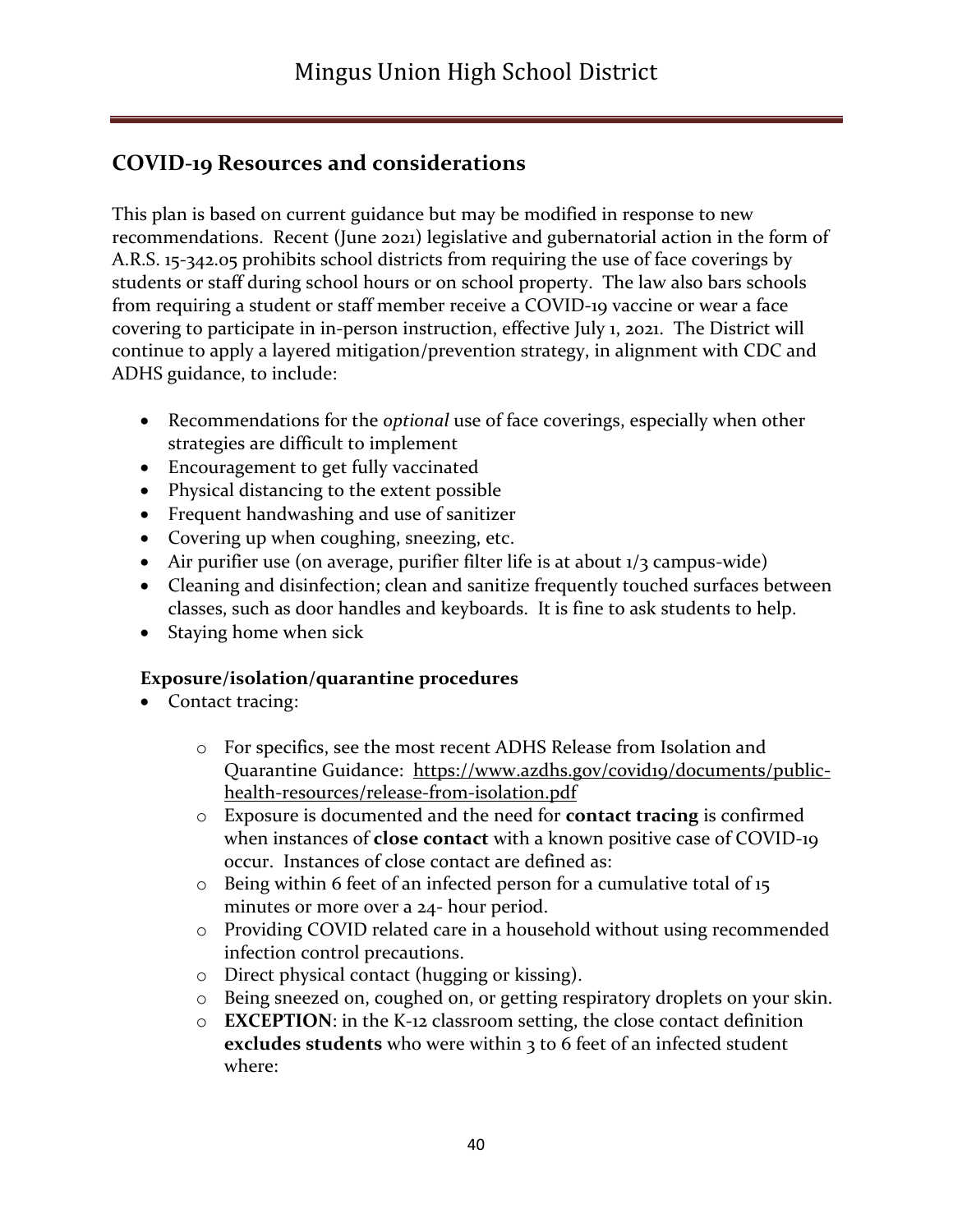- Both students were engaged in consistent and correct use of wellfitting face coverings; and
- Other K-12 school prevention strategies were in place.
- o The District will continue to collaborate with state and local health departments to confidentially provide information about people diagnosed with or exposed to COVID-19. This allows identifying which students and staff with positive COVID-19 test results should isolate, and which close contacts should quarantine.\*
- o In general, ADHS recommends a 10-day period of isolation after symptoms first appear for those who test positive or are not tested after exposure but are symptomatic for COVID-19.
- o ADHS continues to recommend a 14-day quarantine period for those who have had close contact with a **confirmed** COVID-19 case. Individuals may be eligible for **shortened quarantine** or may not be required to quarantine if certain conditions are met **(additional criteria may apply):**
	- Quarantine may end on day 8 if a negative test result from a sample provided no earlier than day 6 is obtained.
	- Quarantine may be shortened to 10 days if an individual remains asymptomatic after exposure and wears a face covering between days 10 and 14.
	- **EXECUTE:** Individuals who have been *fully* vaccinated and remain asymptomatic are not required to quarantine.
	- **•** Previously infected individuals are not required to quarantine if the exposure is within 3 months of the onset of initial symptoms and they remain asymptomatic.

*\*The Families First Coronavirus Response Act (FFCRA) has expired after the*  Governing Board's extension through June 30, 2021. Absences related to COVID-*19 must be arranged and approved as PTO, sick leave, and/or through the Extended Illness Bank Committee (if eligible).*